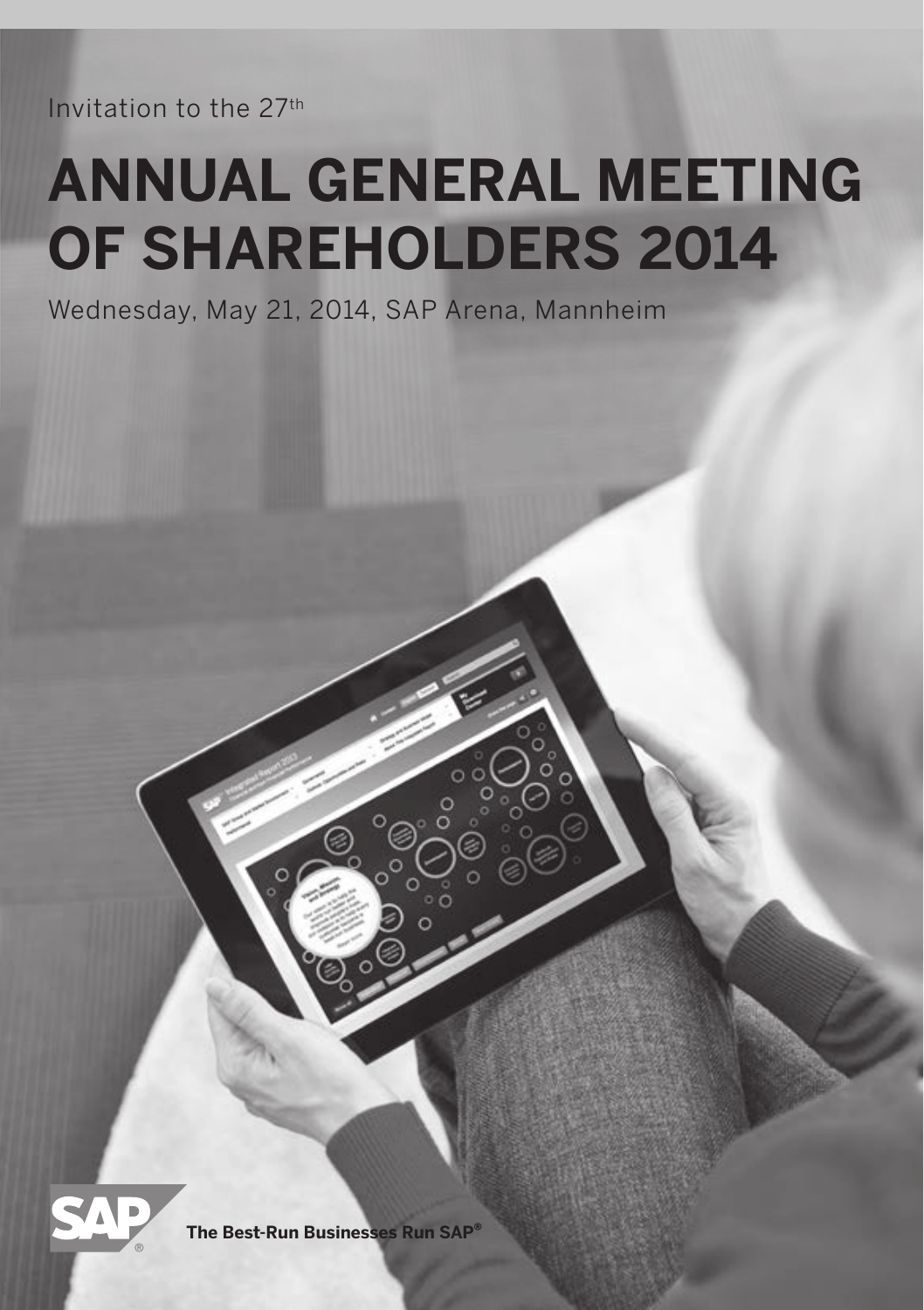# **SAP AG®**

### having its registered office in Walldorf, Germany

Securities Identification Number *(Wertpapierkennnummer)*: 716 460 ISIN: DE 000 7 164 600

The shareholders in our Company are hereby invited to attend the twenty-seventh annual General Meeting of Shareholders at the

**SAP Arena, An der Arena 1, 68163 Mannheim, Germany, on Wednesday, May 21, 2014, at 10.00 hrs**  (Central European Summer Time – CEST)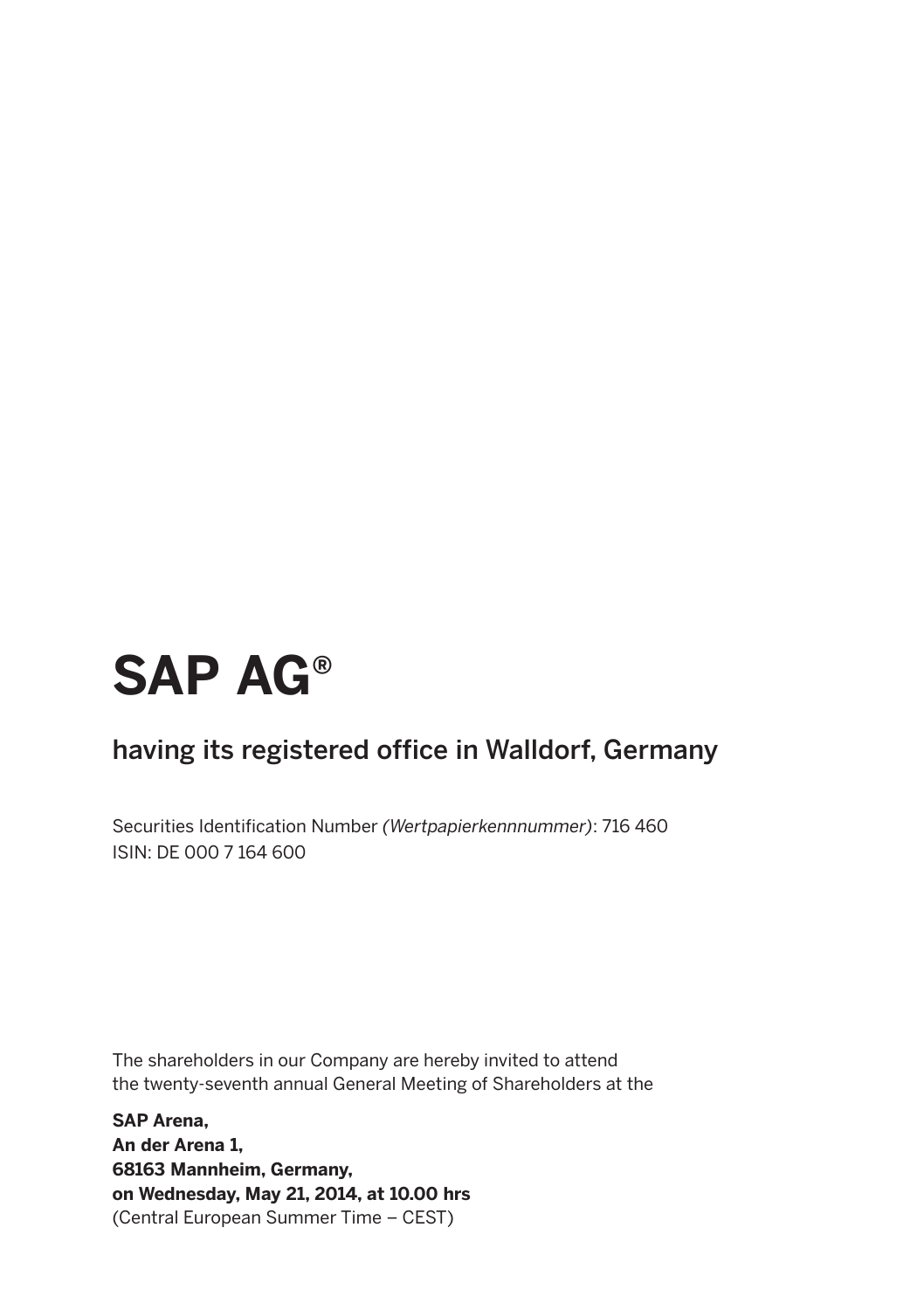# **Overview of Contents**

### **I. Agenda**

|    | III. Further information and details concerning<br>the General Meeting of Shareholders                                                                                                                                                                                                                                                                                                                                                                       | Seite 47 |  |
|----|--------------------------------------------------------------------------------------------------------------------------------------------------------------------------------------------------------------------------------------------------------------------------------------------------------------------------------------------------------------------------------------------------------------------------------------------------------------|----------|--|
|    | II. Information regarding Item 8 b) on the agenda<br>(election of the Supervisory Board members as<br>shareholders' representatives in SAP SE)                                                                                                                                                                                                                                                                                                               | Seite 44 |  |
|    | 8. Conversion with change of legal form of the Company to a<br>European Company (SE) and elections to the first Supervisory<br>Board of SAP SE                                                                                                                                                                                                                                                                                                               | Seite 10 |  |
| 7. | Resolution on the approval of a control and profit and loss transfer<br>agreement between SAP AG and a subsidiary                                                                                                                                                                                                                                                                                                                                            | Seite 8  |  |
| 6. | Resolution on the approval of two amendment agreements to<br>existing control and profit and loss transfer agreements between<br>SAP AG and two subsidiaries                                                                                                                                                                                                                                                                                                 | Seite 6  |  |
| 5. | Appointment of the auditors of the financial statements and group<br>annual financial statements for fiscal year 2014                                                                                                                                                                                                                                                                                                                                        | Seite 5  |  |
|    | 4. Resolution on the formal approval of the acts of the<br>Supervisory Board in fiscal year 2013                                                                                                                                                                                                                                                                                                                                                             | Seite 5  |  |
|    | 3. Resolution on the formal approval of the acts of the<br>Executive Board in fiscal year 2013                                                                                                                                                                                                                                                                                                                                                               | Seite 5  |  |
|    | 2. Resolution on the appropriation of the retained earnings<br>of fiscal year 2013                                                                                                                                                                                                                                                                                                                                                                           | page 4   |  |
| 1. | Presentation of the adopted annual financial statements and the<br>approved group financial statements, the combined management<br>report and group management report of SAP AG, including the<br>Executive Board's explanatory notes relating to the information<br>provided pursuant to Sections 289 (4) and (5) and 315 (4) of the<br>German Commercial Code (Handelsgesetzbuch; "HGB"), and the<br>Supervisory Board's report, each for fiscal year 2013 | page 4   |  |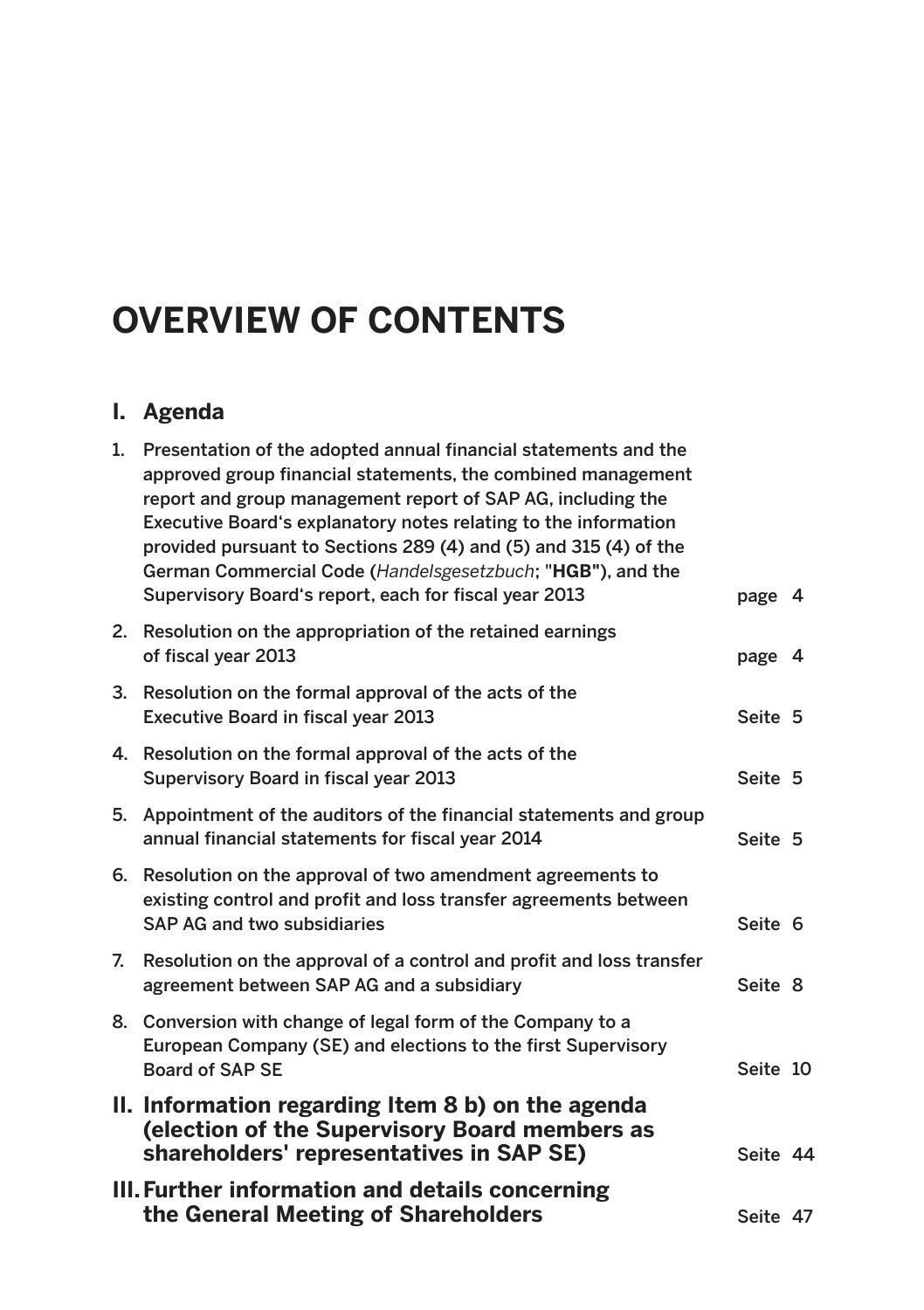# **I. AGENDA**

**1. Presentation of the adopted annual financial statements and the approved group annual financial statements, the combined management report and group management report of SAP AG, including the Executive Board's explanatory notes relating to the information provided pursuant to Sections 289 (4) and (5) and 315 (4) of the German Commercial Code (***Handelsgesetzbuch***; "HGB"), and the Supervisory Board's report, each for fiscal year 2013**

 These documents and the Executive Board proposal for the appropriation of retained earnings can be viewed on the Internet at www.sap.com/agm and will be available for inspection at the General Meeting of Shareholders

 On March 20, 2014, the Supervisory Board approved the annual financial statements prepared by the Executive Board on February 20, 2014 in accordance with Section 172 sentence 1 German Stock Corporation Act (*Aktiengesetz;* "**AktG"**). The annual financial statements have thus been adopted. At the same time, the Supervisory Board also approved the group annual financial statements. In accordance with Section 173 sentence 1 AktG, it is therefore not necessary for the General Meeting of Shareholders to adopt the annual financial statements and to approve the group annual financial statements. The other aforementioned documents, too, must merely be made available to and, pursuant to Section 176 (1) sentence 2 AktG, must be explained at the General Meeting of Shareholders, with no resolution (except in respect of the appropriation of retained earnings) being required.

#### **2. Resolution on the appropriation of the retained earnings of fiscal year 2013**

 The Executive Board and the Supervisory Board propose that the following resolution be adopted:

 The retained earnings for fiscal year 2013 in the amount of € 7,595,363,764.58, as reported in the annual financial statements, are to be appropriated as follows:

| - Payment of a dividend in the amount of $\epsilon$ 1.00                   |  |                      |
|----------------------------------------------------------------------------|--|----------------------|
| per no-par value share carrying dividend rights                            |  | $= 1.193.743.190.00$ |
| - transfer to other revenue reserves                                       |  | $=$ € 400.000.000.00 |
| - and carry-forward of the remainder to new account = $€$ 6,001,620,574.58 |  |                      |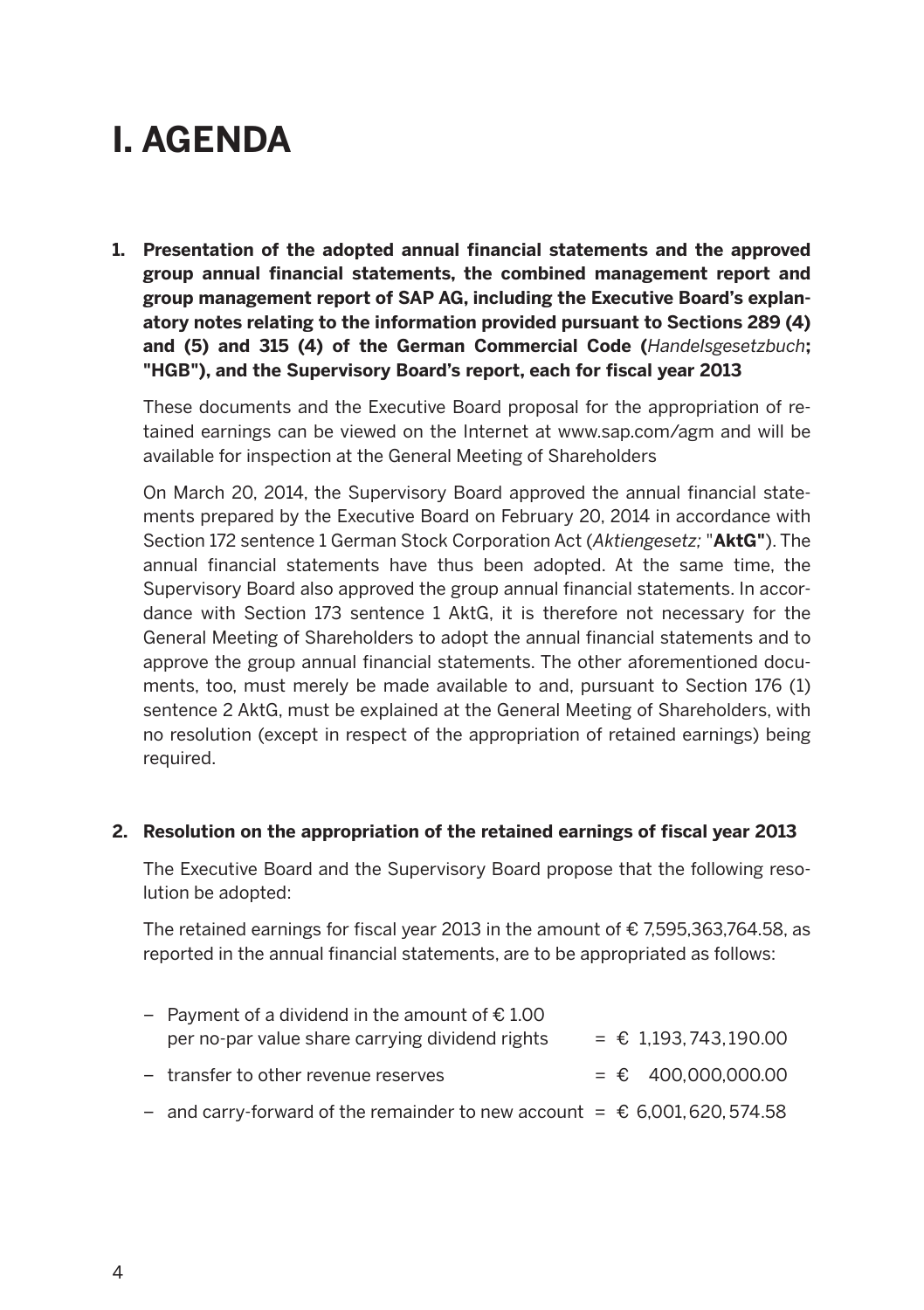The dividend amount and the remainder to be carried forward to new account set out in the above resolution proposal are based on a capital stock carrying dividend rights of  $\epsilon$  1.193.743.190.00, divided into 1.193.743.190 no-par value shares, as at the date of preparation of the annual financial statements (February 20, 2014).

 The number of shares carrying dividend rights may have changed by the time the resolution on the appropriation of retained earnings is passed. If this is the case, the Executive Board and the Supervisory Board will submit an amended resolution proposal on the appropriation of retained earnings to the General Meeting of Shareholders, which will also provide for a distribution of  $E$  1.00 per no-par value share carrying dividend rights. Such amendment will be made as follows: If the number of shares carrying dividend rights, and thus the total dividend amount, decreases, the amount to be carried forward to new account will be increased accordingly. If the number of shares carrying dividend rights, and thus the total dividend amount, increases, the amount to be carried forward to new account will be reduced accordingly.

 Payment of the dividend will be effected promptly after the corresponding resolution has been passed by the General Meeting of Shareholders and is expected to take place on or after **May 22, 2014**.

#### **3. Resolution on the formal approval of the acts of the Executive Board in fiscal year 2013**

 The Supervisory Board and the Executive Board propose that the acts of the members of the Executive Board holding office in fiscal year 2013 be formally approved for that period.

#### **4. Resolution on the formal approval of the acts of the Supervisory Board in fiscal year 2013**

 The Executive Board and the Supervisory Board propose that the acts of the members of the Supervisory Board holding office in fiscal year 2013 be formally approved for that period.

#### **5. Appointment of the auditors of the financial statements and group annual financial statements for fiscal year 2014**

 Following a corresponding recommendation by the audit committee, the Supervisory Board proposes that KPMG AG Wirtschaftsprüfungsgesellschaft, Berlin, Germany, be appointed auditors of the financial statements and group annual financial statements for fiscal year 2014.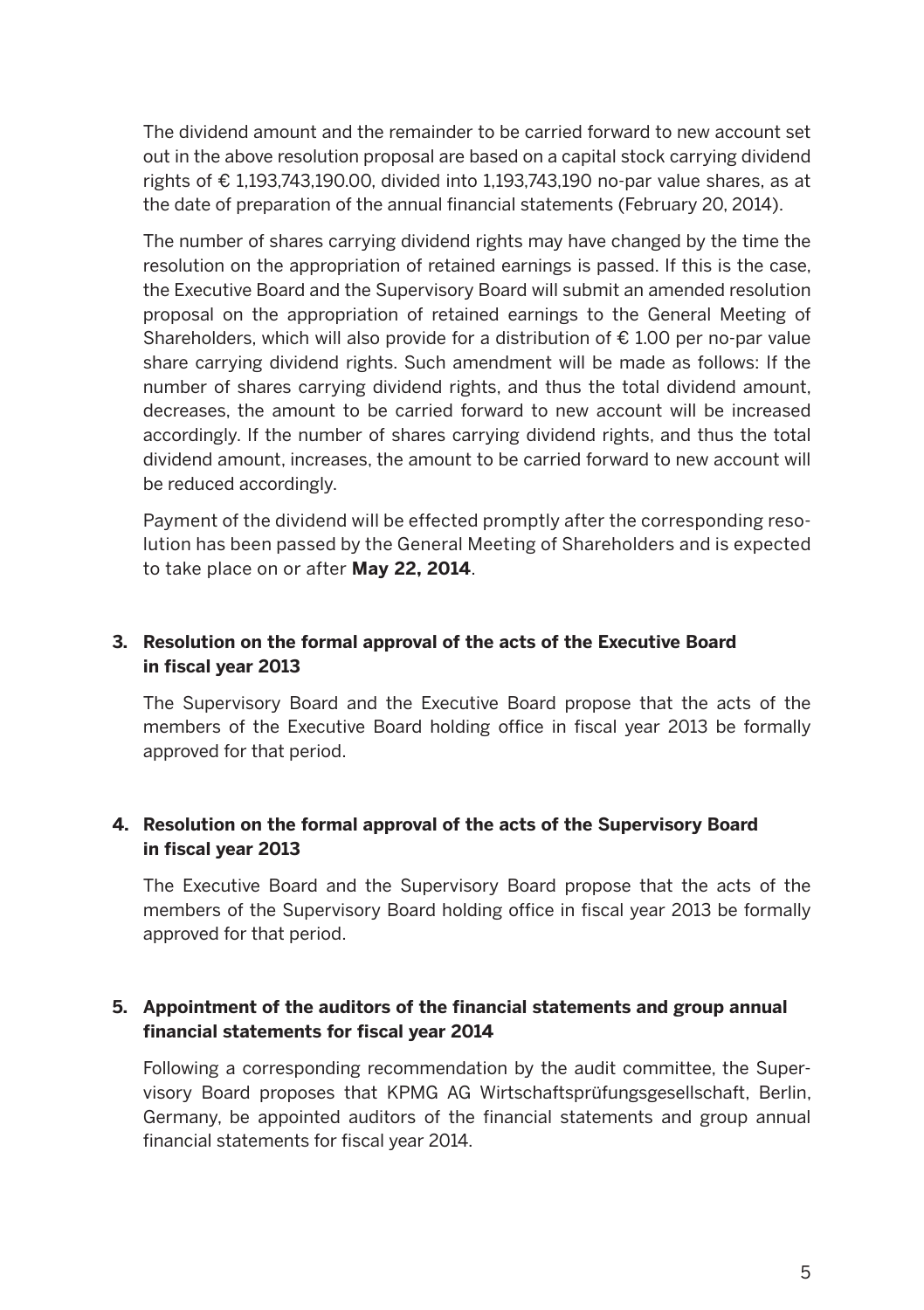#### **6. Resolution on the approval of two amendment agreements to existing control and profit and loss transfer agreements between SAP AG and two subsidiaries**

 SAP AG concluded control and profit and loss transfer agreements with the following subsidiaries (hereinafter also referred to individually as a **"Subsidiary"** or collectively as the **"Subsidiaries"**) each having the legal form of a limited liability company (*Gesellschaft mit beschränkter Haftung*):

- control and profit and loss transfer agreement dated August 10, 2006 with SAP Erste Beteiligungs- und Vermögensverwaltungs GmbH, having its registered office in Walldorf;
- control and profit and loss transfer agreement dated August 10, 2006 with SAP Zweite Beteiligungs- und Vermögensverwaltungs GmbH, having its registered office in Walldorf.

 SAP Erste Beteiligungs- und Vermögensverwaltungs GmbH is a wholly owned direct subsidiary of SAP AG. SAP Zweite Beteiligungs- und Vermögensverwaltungs GmbH is a wholly owned direct subsidiary of SAP America, Inc., Pennsylvania, USA, in which SAP AG in turn holds 84.32% of the shares directly and 15.68% of the shares indirectly, i.e. 100% of the shares in total. Therefore, no shares are being held indirectly or directly by any outside shareholders in SAP Zweite Beteiligungsund Vermögensverwaltungs GmbH, either.

 SAP AG concluded amendment agreements with each of the two Subsidiaries on March 18, 2014 regarding the control and profit and loss transfer agreements which affect the loss transfer provisions of agreed therein. The amendment agreements are intended to clarify that the references to the statutory loss transfer provisions pursuant to Section 302 AktG already contained in the Agreements always relate to the latest version of Section 302 AktG. This amendment is made in line with the German Act on the Revision and Simplification of Corporate Taxation and of the Tax Law on Travel Expenses (*Gesetz zur Änderung und Vereinfachung der Unternehmensbesteuerung und des steuerlichen Reisekostenrechts*), which entered into force on February 26, 2013. The Act stipulates that any profit and loss transfer agreements concluded with a limited liability company as the controlled company (*Organgesellschaft*) must in future contain a dynamic reference to the latest version of Section 302 AktG. The legislature has stipulated a period expiring at the end of December 31, 2014 for the amendment of agreements currently in force while maintaining the fiscal unity (*steuerliche Organschaft*).

The key provisions of the amendment agreements are as follows:

- in respect of the assumption of losses, the provisions contained in the latest version of Section 302 AktG shall apply;
- in all other respects, the two control and profit and loss transfer agreements remain unaffected.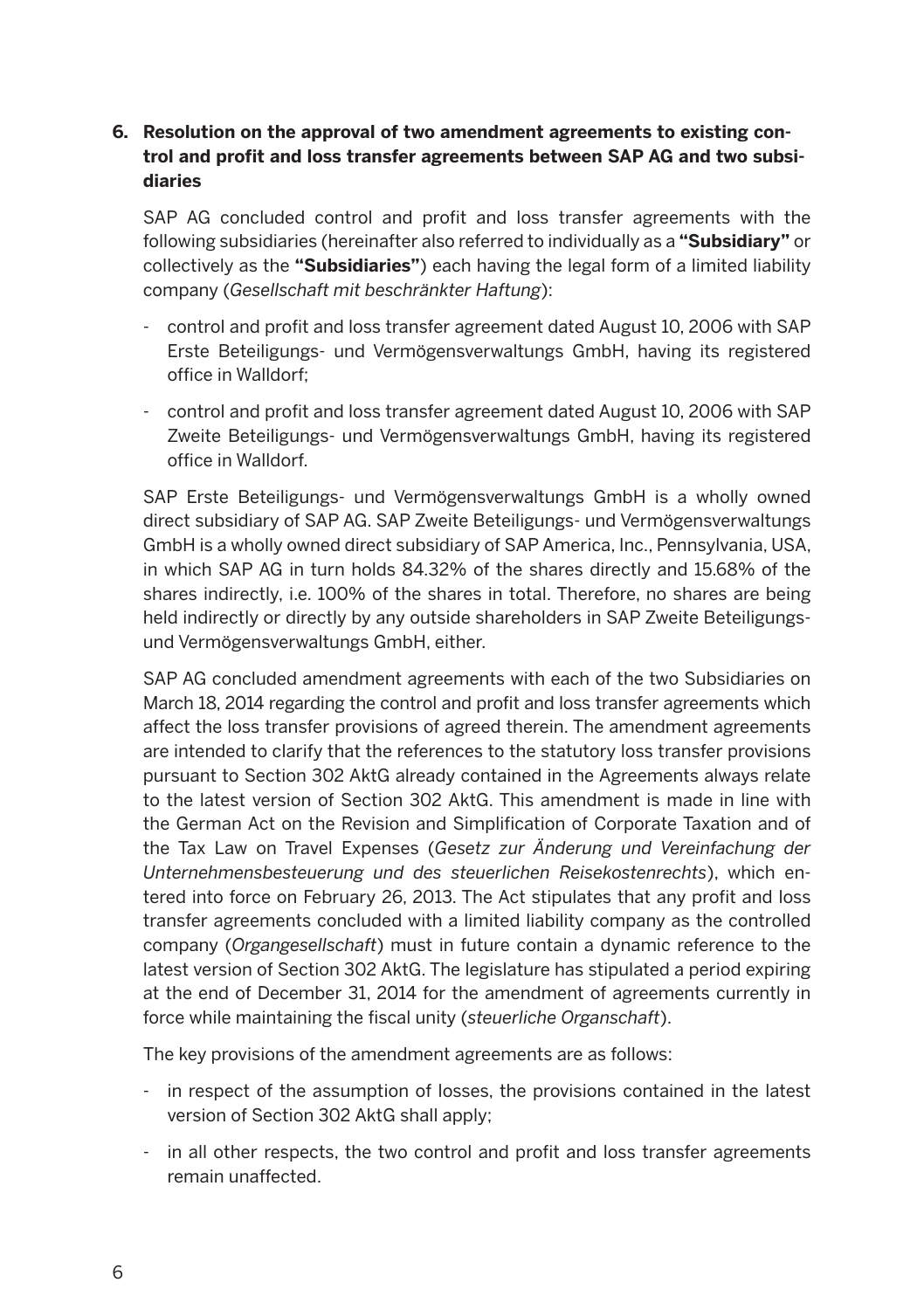The Executive Board of SAP AG and the management of the respective Subsidiary have drawn up a joint report in which the amended control and profit and loss transfer agreements are described and explained.

 SAP AG is the sole direct and/or indirect shareholder of the Subsidiaries, and it will continue to be so at the time of the General Meeting of Shareholders. Therefore, SAP AG is not required to make any compensation or settlement payments to outside shareholders pursuant to Sections 304 and 305 AktG. For the same reason, the agreements do not need to be audited by a contract auditor.

 The shareholders' meetings of both Subsidiaries have already approved the respective amendment agreement. The amendment agreements will, however, take effect only once they have been approved by the General Meeting of Shareholders of SAP AG and subsequently registered in the commercial register for the respective Subsidiary.

 The Executive Board and the Supervisory Board propose that the following resolution be adopted:

- a) the amendment agreement to the control and profit and loss transfer agreement with SAP Erste Beteiligungs- und Vermögensverwaltungs GmbH dated March 18, 2014 is approved;
- b) the amendment agreement to the control and profit and loss transfer agreement with SAP Zweite Beteiligungs- und Vermögensverwaltungs GmbH dated March 18, 2014 is approved.

 The following documents are available on the Internet at www.sap.com/agm and will also be available for inspection at the General Meeting of Shareholders:

- the current control and profit and loss transfer agreement between SAP AG and the two Subsidiaries;
- the amendment agreements to the control and profit and loss transfer agreements between SAP AG and the two Subsidiaries dated March 18, 2014;
- the annual financial statements and the group annual financial statements, as well as the combined management reports and group management reports, of SAP AG for fiscal years 2011, 2012 and 2013;
- the annual financial statements of the two Subsidiaries for fiscal years 2011, 2012 and 2013 (pursuant to Section 264 (3) HGB, the Subsidiaries are exempt from the duty to prepare management reports);
- the joint reports of the Executive Board of SAP AG and the respective managing directors of the two Subsidiaries drawn up pursuant to Section 293a AktG.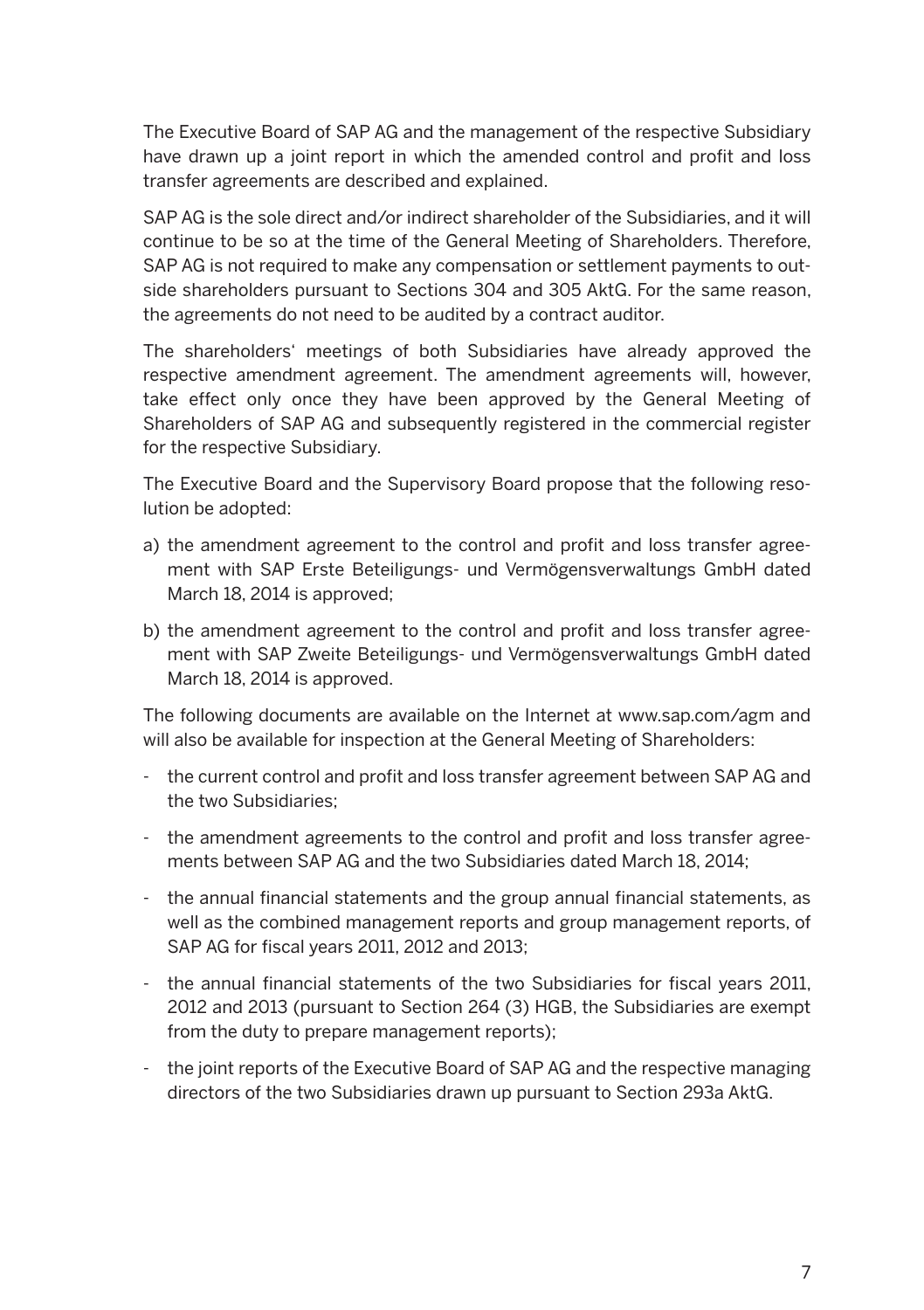#### **7. Resolution on the approval of a control and profit and loss transfer agreement between SAP AG and a subsidiary**

 SAP AG and SAP Ventures Investment GmbH, having its registered office in Walldorf, a wholly owned direct subsidiary of SAP AG having the legal form of a limited liability company (hereinafter also referred to as the **"Subsidiary"**), concluded a control and profit and loss transfer agreement on March 18, 2014 (hereinafter also referred to as the **"Agreement"**). The key provisions of the Agreement are as follows:

- The Subsidiary places the management of its company under the control of SAP AG. SAP AG is thus authorized to issue directions to the Subsidiary's management with respect to the management of the company's business. The Subsidiary's management is obligated to comply with such directions. SAP AG may not issue directions to the Subsidiary's management concerning the amendment, maintenance or termination of the control and profit and loss transfer agreement.
- The Subsidiary is obligated to transfer all of its profits in accordance with all the provisions contained in the latest version of Section 301 AktG to SAP AG during the term of the Agreement.
- The Subsidiary may, subject to the consent of SAP AG, only allocate amounts from the annual net profits to the revenue reserves (*Gewinnrücklagen*) (Section 272 (3) HGB) to the extent this is permissible under applicable commercial law and justified in economic terms on the basis of reasonable commercial assessment. The Subsidiary may withdraw the amounts allocated to the other revenue reserves (Section 272 (3) HGB) during the term of the Agreement from such other revenue reserves and transfer them as profits. The transfer of amounts resulting from the withdrawal from other revenue reserves which were set up prior to the beginning of the Agreement, or from capital reserves, is excluded.
- The obligation to transfer profits will apply for the first time for the full fiscal year of the Subsidiary in which the Agreement takes effect. The claim for the transfer of profits arises and falls due at the end of the Subsidiary's balance sheet date.
- During the term of the Agreement, SAP AG is obligated to assume any losses generated by the Subsidiary in line with the provisions contained in the latest version of Section 302 AktG. The obligation to assume losses will apply for the first time with respect to the full fiscal year of the Subsidiary during which the Agreement takes effect.
- The Agreement will take effect upon its registration in the commercial register for the Subsidiary. However, the Agreement, only with regard to its Clause 1 (i.e. in respect of the control-related terms thereof) will only become effective upon the registration of the Agreement in the commercial register for the Subsidiary. In all other respects, i.e. with regard to the provisions on the transfer of profits and assumption of losses, the Agreement applies with retroactive effect from the beginning of the fiscal year of the Subsidiary during which the Agreement is registered in the commercial register for the Subsidiary.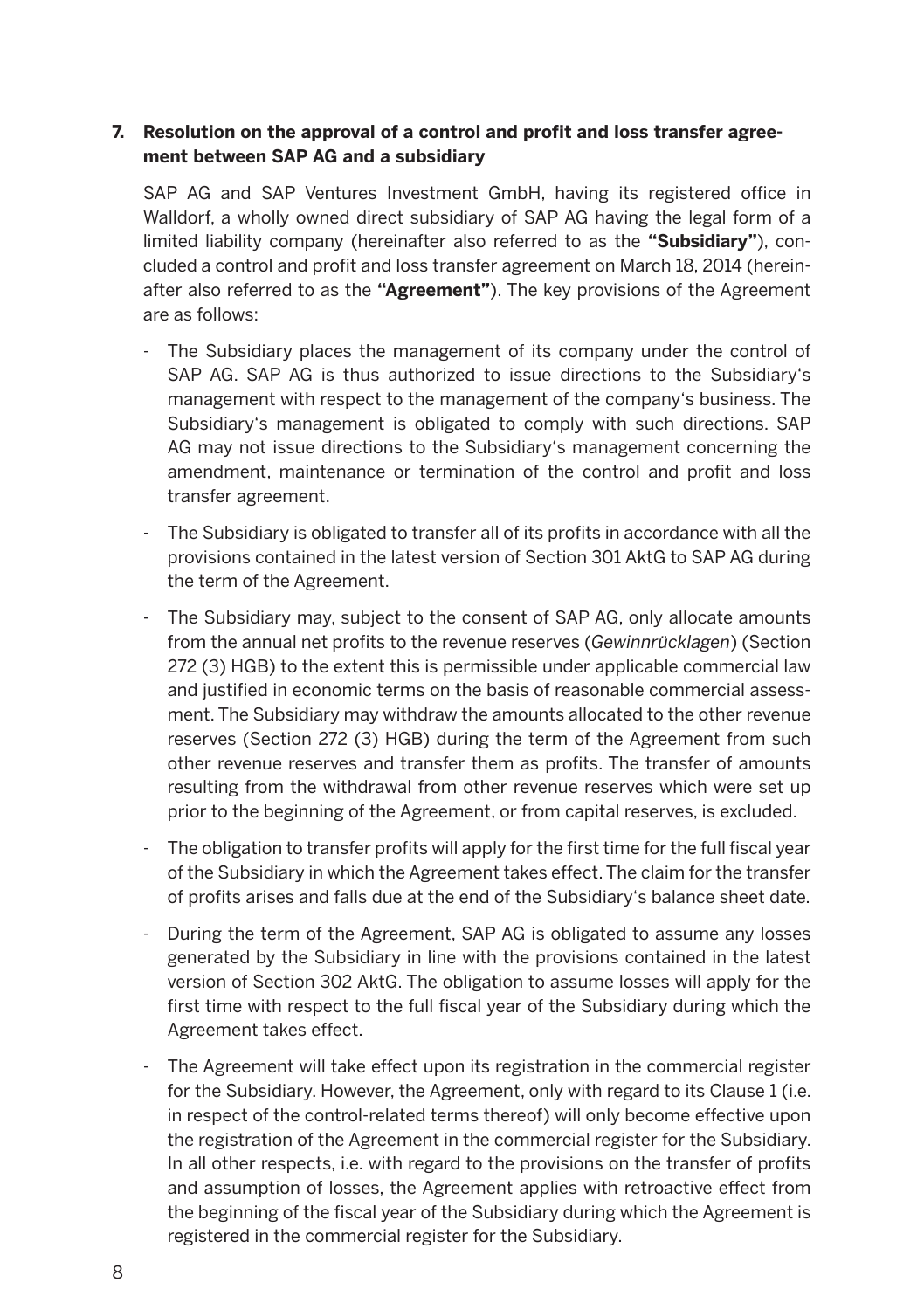- The Agreement is concluded for a fixed term of five full years (*Zeitjahre*), calculated as from the beginning of the fiscal year in which the Agreement becomes effective upon registration in the commercial register for the Subsidiary.
- In the event that the five full years end during a current fiscal year of the Subsidiary, the minimum contractual term is extended to the end of that fiscal year.
- After the expiration of the minimum contractual term, the Agreement shall continue for an indefinite period, unless it is terminated in writing giving three months' notice to the end of the calendar year, taking into account the minimum contractual term.
- The right of either party to terminate the Agreement for cause (*aus wichtigem Grund*) without observing any notice period remains unaffected. SAP AG is in particular entitled to terminate the Agreement for cause in the event that SAP AG ceases to hold the majority of the voting rights in the Subsidiary, disposes of or contributes the shares in the Subsidiary, or SAP AG or the Subsidiary are merged, split or liquidated or an outside shareholder acquires shares in the Subsidiary for the first time within the meaning of Section 307 AktG.
- Should one or more provisions of the Agreement be or become invalid or impracticable or should the Agreement contain one or more gaps, the validity of the remaining provisions of the Agreement shall remain unaffected. Instead of any invalid or impracticable provision, a provision shall apply that comes as close as legally permissible to the economic result of the invalid or impracticable provision. Instead of any gap, a provision shall apply that would have been agreed by the parties in view of their economic intent if they had been aware of the gap.
- For the purpose of construing individual provisions of the Agreement, the provisions contained in the latest version of Sections 14 and 17 of the German Corporate Income Tax Act (*Körperschaftsteuergesetz*; "**KStG"**) or any relevant successor provisions must be observed. Insofar as individual provisions of the Agreement conflict with the provision on the assumption of losses in Clause 3 (1), Clause 3 (1) shall prevail over these provisions.

 SAP AG is the sole shareholder in the Subsidiary, and it will continue to be so at the time of the General Meeting of Shareholders. Therefore, SAP AG is not required to make any compensation or settlement payments to outside shareholders of the Subsidiary pursuant to Sections 304 and 305 AktG. For the same reason, the agreements do not need to be audited by a contract auditor.

 The control and profit and loss transfer agreement requires the approval of both the General Meeting of Shareholders of SAP AG and the shareholders' meeting of the Subsidiary to take effect. The shareholders' meeting of the Subsidiary has already approved the agreement.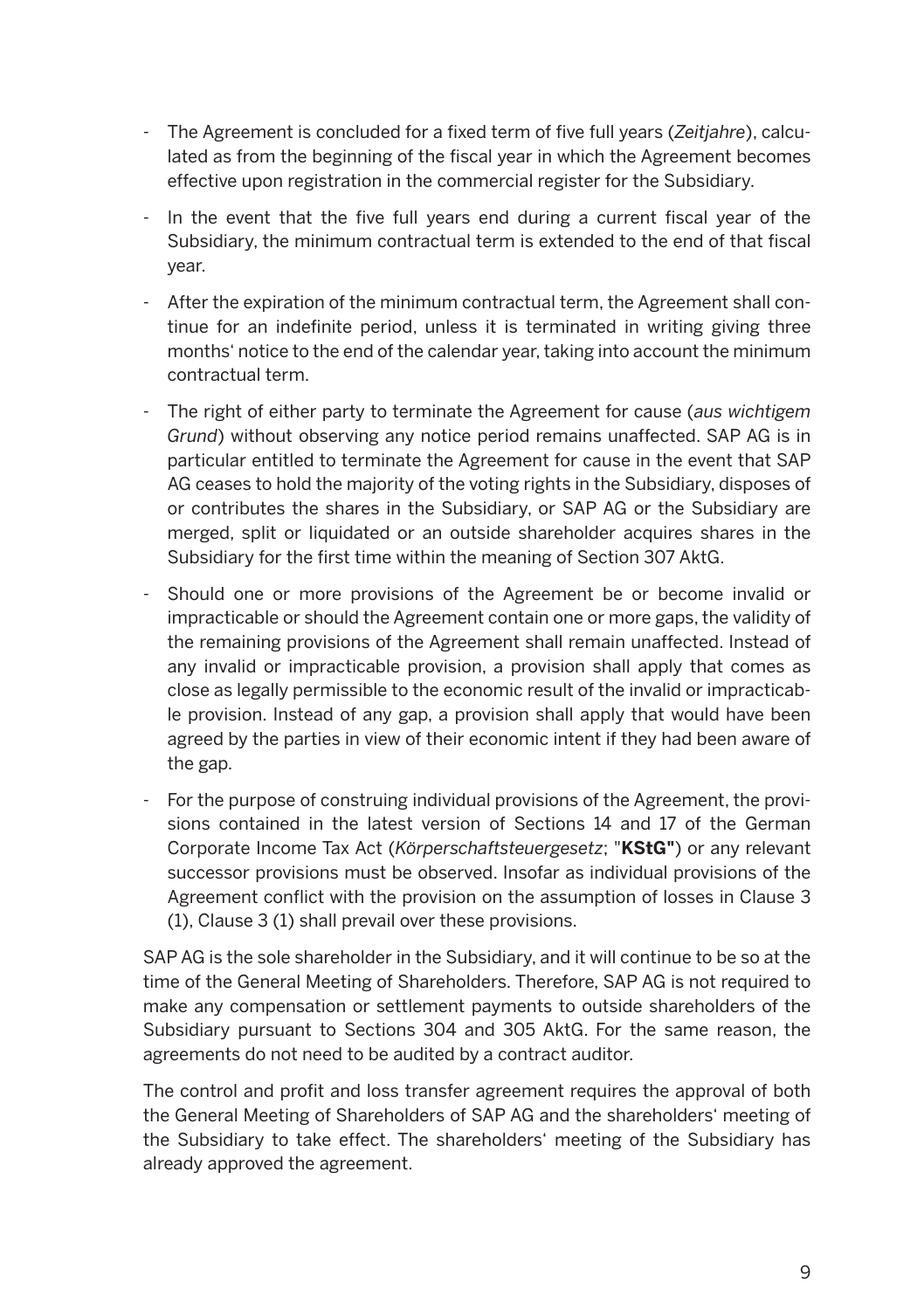The Executive Board and the Supervisory Board propose that the control and profit and loss transfer agreement concluded on March 18, 2014 between SAP AG and SAP Ventures Investment GmbH be approved.

 The following documents are available on the Internet at www.sap.com/agm and will also be available for inspection at the General Meeting of Shareholders:

- the control and profit and loss transfer agreements between SAP AG and the Subsidiary dated March 18, 2014;
- the annual financial statements and the group annual financial statements, as well as the combined management reports and group management reports, of SAP AG for fiscal years 2011, 2012 and 2013;
- the opening balance sheet of the Subsidiary and the annual financial statements of the Subsidiary for the short fiscal year 2012 and fiscal year 2013 (pursuant to Section 264 (1) sentence 4 HGB, the Subsidiary as a small company limited by shares is exempt from the duty to prepare management reports); and
- the joint reports of the Executive Board of SAP AG and the management of the Subsidiary drawn up pursuant to Section 293a AktG.

#### **8. Conversion with change of legal form of the Company to a European Company (SE) and elections to the first Supervisory Board of SAP SE**

a) The Executive Board and the Supervisory Board propose that the following resolution be adopted, although pursuant to Section 124 (3) sentence 1 AktG, only the Supervisory Board – based on a corresponding recommendation by the audit committee – proposes the appointment of the auditors for the first fiscal year of the future SAP SE (Section 8 of the Conversion Plan):

 The Conversion Plan dated March 21, 2014 (deeds of notary public Dr Hoffmann-Remy, with office in Heidelberg, notary's office 5 of Heidelberg, roll of deeds no. 5 UR 493/2014 and 500/2014) concerning the conversion of SAP AG to a European Company (Societas Europaea, SE) is approved; the Articles of Incorporation of SAP SE attached to the Conversion Plan as an annex are adopted; with regard to Section 4 (1) and (5) through (8) of the Articles of Incorporation of SAP SE, Section 3.5 of the Conversion Plan shall apply.

- b) The Supervisory Board proposes that the following persons be elected as shareholders' representatives to the first Supervisory Board of SAP SE:
	- (i) Prof. Dr h. c. mult. Hasso Plattner, resident in Schriesheim, Germany, Chairman of the Supervisory Board of SAP AG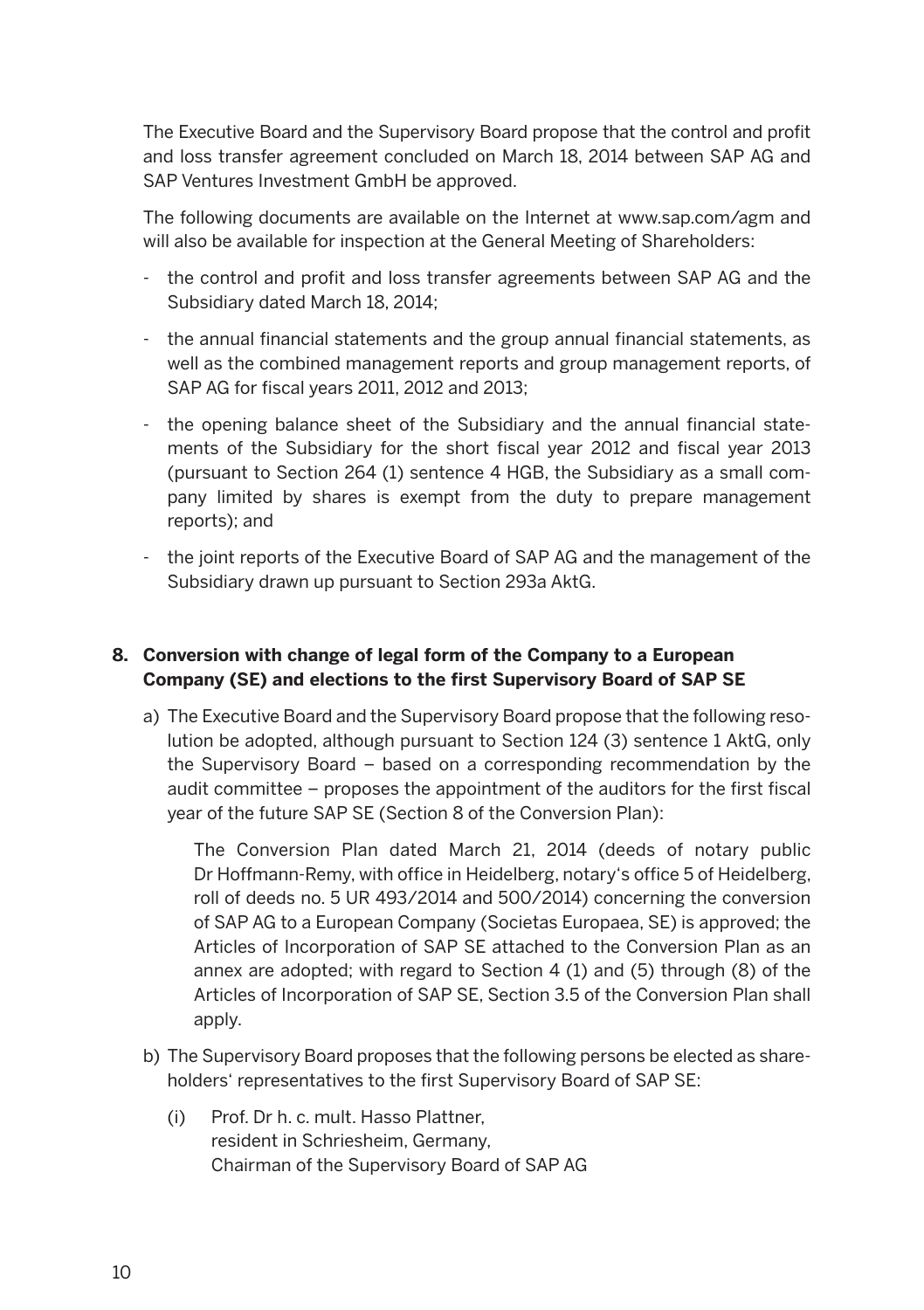- (ii) Pekka Ala-Pietilä, resident in Helsinki, Finland, Chairman of the Board of Directors of Solidium Oy, Helsinki, Finland
- (iii) Prof. Anja Feldmann, Ph.D., resident in Berlin, Germany, Professor at the Electrical Engineering and Computer Science Faculty (Chair of Intelligent Networks and Management of Distributed Systems) at the Technische Universität Berlin, Germany
- (iv) Prof. Dr Wilhelm Haarmann, resident in Kronberg im Taunus, Germany, Attorney-at-law, certified public auditor, certified tax advisor, partner of Linklaters LLP Rechtsanwälte Notare Steuerberater, Frankfurt am Main, Germany
- (v) Bernard Liautaud, resident in London, United Kingdom, General Partner at Balderton Capital, London, United Kingdom
- (vi) Dr h. c. Hartmut Mehdorn, resident in Frankfurt am Main, Germany, CEO of Flughafen Berlin Brandenburg GmbH, Berlin, Germany
- (vii) Dr Erhard Schipporeit, resident in Hanover, Germany, Independent Management Consultant

#### (viii) Jim Hagemann Snabe,

resident in Copenhagen, Denmark, Co-CEO of SAP AG (up to the close of the annual General Meeting of Shareholders on May 21, 2014) and Managing Director of Snabe ApS, Copenhagen, Denmark

 (ix) Prof. Dr-Ing. Dr-Ing. E. h. Klaus Wucherer, resident in Ungelstetten, Germany, Managing Director of Dr. Klaus Wucherer Innovations- und Technologieberatung GmbH, Erlangen, Germany

 in each case for a term ending at the close of the annual General Meeting of Shareholders at which the acts of the Supervisory Board were formally approved for the fourth fiscal year following commencement of the term of office, not counting the fiscal year in which their term of office commences, and with the total term not exceeding six years.

The Conversion Plan and the Articles of Incorporation of SAP SE read as follows: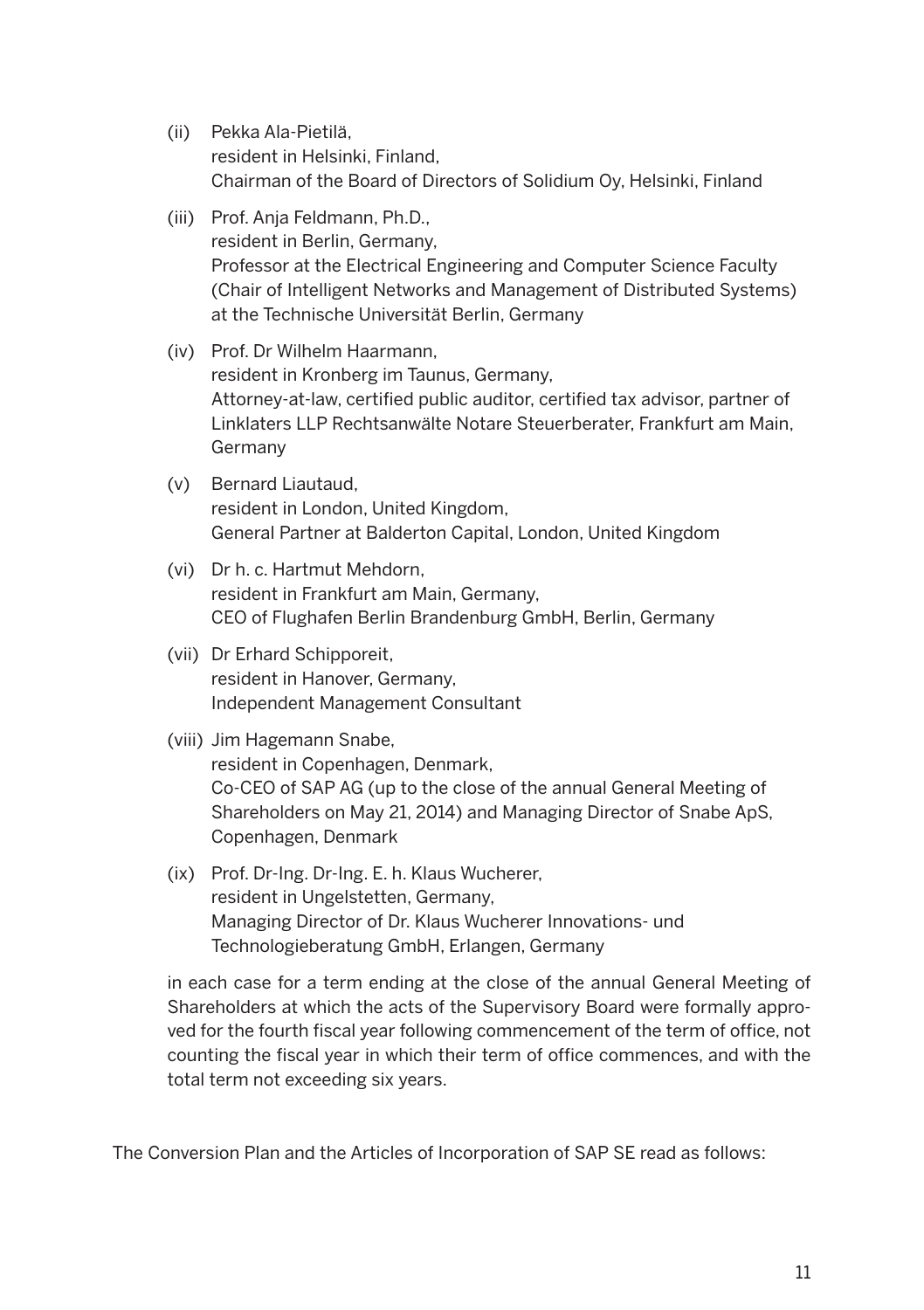### **CONVERSION PLAN**

concerning the change of legal form of SAP AG, having its registered office in Walldorf, Germany,

to a

*Societas Europaea* ("SE")

#### **Preamble**

SAP AG (**"SAP AG"** or the **"Company"**) is a stock corporation (*Aktiengesellschaft*) under German law having its registered office and head office in Walldorf, Germany. It is registered in the commercial register of the Local Court (*Amtsgericht*) of Mannheim under HRB 350269. Its business address is Dietmar-Hopp-Allee 16, 69160 Walldorf, Germany. SAP AG is the parent company of the SAP group, an international producer and distributor of enterprise application software. SAP AG holds the shares in the companies of the SAP group either directly or indirectly.

As of today's date, SAP AG has a capital stock of € 1,228,504,232.00, which is divided into the same number of no-par value shares. The pro rata amount of SAP AG's capital stock represented by each share is € 1.00. In accordance with Section 4 (2) of SAP AG's Articles of Incorporation, the shares are bearer shares.

SAP AG is to be converted, in accordance with Article 2 (4) in conjunction with Article 37 of Council Regulation (EC) No. 2157/2001 of October 8, 2001 on the Statute for a European Company (SE) (the **"SE Regulation"**), to a European Company (*Societas Europaea*, SE). In addition, the conversion will be governed by the provisions of the German Act Implementing Council Regulation (EC) No 2157/2001 of October 8, 2001 on the Statute for a European Company (SE) (*Gesetz zur Ausführung der Verordnung (EG) Nr. 2157/2001 des Rates vom 8. Oktober 2001 über das Statut der Europäischen Gesellschaft (SE) – SE-Ausführungsgesetz;* **"SE-AG"**) of December 22, 2004 and the German Act on the Involvement of Employees in European Companies (*Gesetz über die Beteiligung der Arbeitnehmer in einer Europäischen Gesellschaft – SE-Beteiligungsgesetz*; **"SEBG"**) of December 22, 2004.

The Company is to maintain its registered office and head office in Germany.

The legal form of the SE is the only supranational legal form under European law available to a listed company which has its registered office in Germany. The proposed change of legal form from a stock corporation (*Aktiengesellschaft*) to a European Company is to manifest SAP's self-image as an international player with European roots. Presenting itself as a European Company thus reflects the importance of the Company's European and international operations. The legal form of the European Company also enables the Company to develop, together with representatives of the European workforce, a model for the involvement of the employees which is tailored to the needs of the Company. It can thus be ensured that both the corporate governance structure of SAP and the work of its corporate organs are optimized. An important step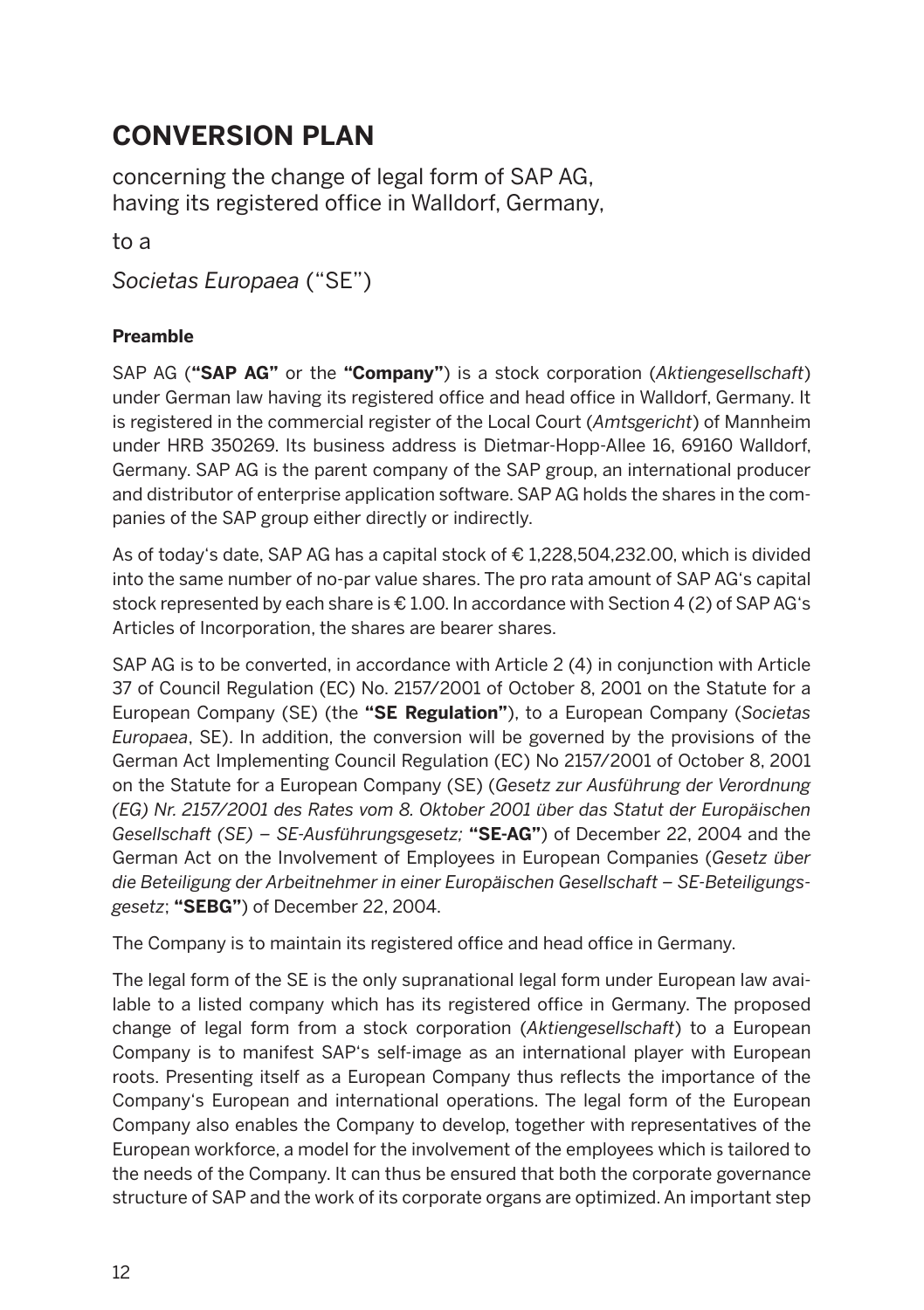in this development is the opportunity to be able to limit the size of the Supervisory Board to 18 members (and possibly to 12 members in the future – see Section 7.4 below). Without the change of legal form to the SE, in contrast, a larger Supervisory Board comprising 20 members would be inevitable having regard to the development of the number of German employees, which would adversely affect the efficiency of the work of the Supervisory Board. Following the change of legal form to the SE, the Supervisory Board will continue to be composed of an equal number of shareholders' and employees' representatives, i.e. half of its members will be employees' representatives. However, these representatives will in future not be – directly or indirectly – exclusively appointed by the German employees of the SAP group and the German trade unions, but also – directly or indirectly – with the involvement of the employees and trade unions from other member states of the European Union (**"EU"**) and the signatory states to the Agreement on the European Economic Area (**"EEA"**). The legal form of a European Company thus presents an opportunity for the Company to reflect its international character even more strongly in the future also with regard to the employees' representatives on the Supervisory Board.

The Executive Board of SAP AG has therefore drawn up the following Conversion Plan:

#### **1. Conversion of SAP AG to SAP SE**

 In accordance with Article 2 (4) in conjunction with Article 37 of the SE Regulation, SAP AG will be converted to a European Company (*Societas Europaea*, SE).

 SAP AG has for many years had numerous subsidiaries which are governed by the laws of other EU member states, including SAP Österreich GmbH, having its registered office in Vienna, Austria, registered in the commercial register (*Firmenbuch*) of the Commercial Court (*Handelsgericht*) of Vienna, Austria, under number FN 80230 k, which became a member of the SAP group in 1986 and has been a direct wholly owned subsidiary of SAP AG since 1992. Since SAP AG has thus had a subsidiary which is governed by the laws of another member state for more than two years, the requirements for the conversion of SAP AG to SAP SE pursuant to Article 2 (4) of the SE Regulation have been fulfilled.

 The conversion of SAP to an SE will lead neither to the liquidation of SAP AG nor to the formation of a new legal entity. Since the identity of the legal entity itself will be preserved, no transfer of assets will take place. The Company will continue to exist in the legal form of SAP SE. Moreover, since the identity of the legal entity itself will be preserved, the shareholders' interests in the Company will continue to exist without change.

 Like SAP AG, SAP SE will have a two-tier management structure, comprising an Executive Board (management organ within the meaning of Article 38 of the SE Regulation) and a Supervisory Board (supervisory organ within the meaning of Article 38 of the SE Regulation).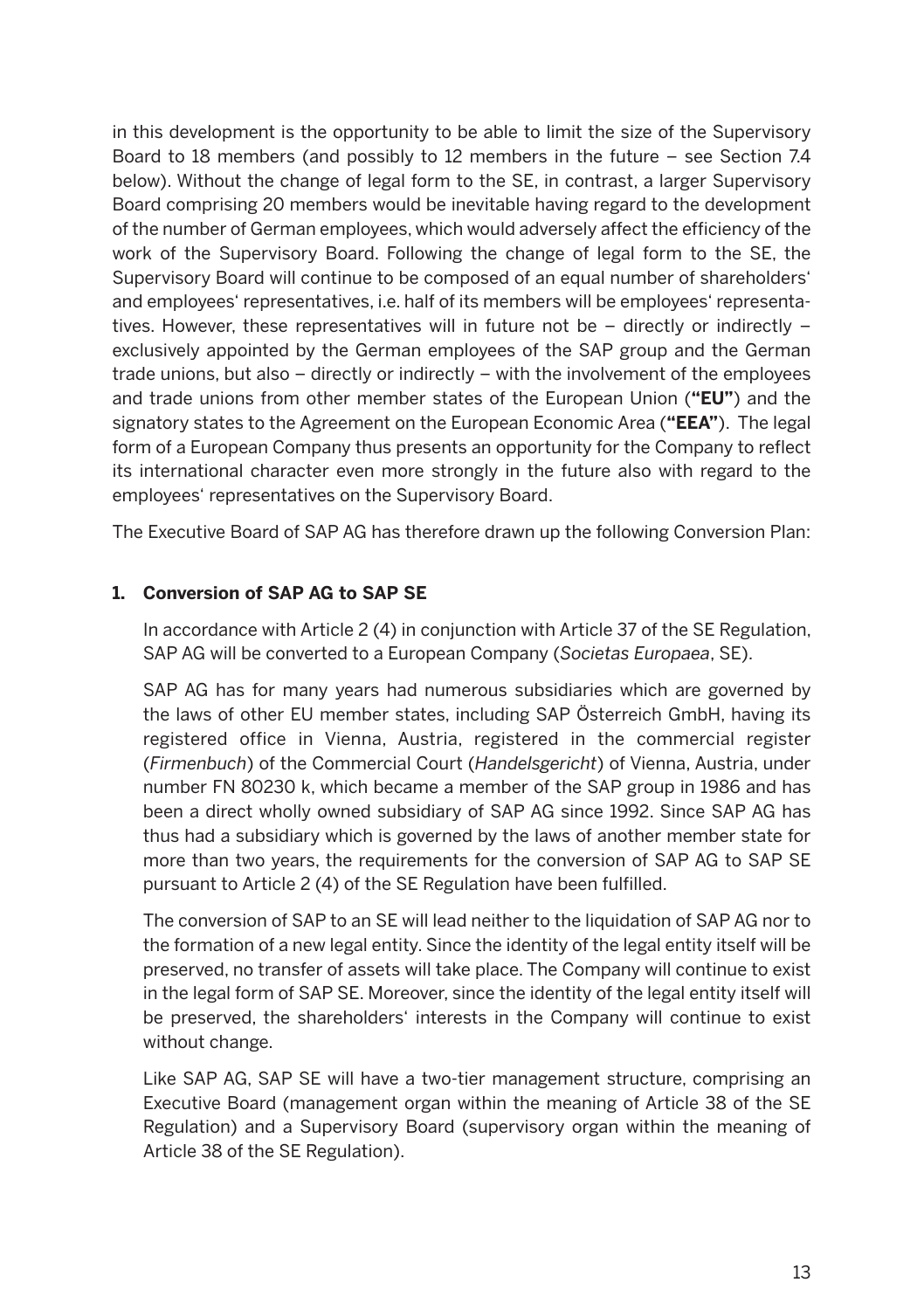#### **2. Effective date of the conversion**

 The conversion will become effective upon registration in the commercial register for SAP AG (the **"Conversion Date"**).

#### **3. Name, registered office, capital and Articles of Incorporation of SAP SE**

- 3.1 The name of the SE is "SAP SE".
- 3.2 The registered office of SAP SE and its head office are in Walldorf, Germany.
- 3.3 The entire capital stock of SAP AG, in the amount existing on the Conversion Date (currently € 1,228,504,232.00) and as divided into no-par value bearer shares on that date (currently 1,228,504,232), will form the capital stock of SAP SE. The persons and companies who are shareholders of SAP AG on the Conversion Date will become shareholders of SAP SE holding the same amounts of capital stock of and the same amount of no-par value bearer shares in SAP SE as they did in respect of SAP AG immediately prior to the Conversion Date. The notional portion of capital stock represented by each no-par value share (currently  $\epsilon$  1.00) will remain the same as immediately prior to the Conversion Date.
- 3.4 SAP SE will adopt the Articles of Incorporation attached hereto as an **Annex,**  which form an integral part of this Conversion Plan. However, the special provisions set out in Section 3.5 below apply in respect of Section 4 (1) and (5) through (8).
- 3.5 In the Articles of Incorporation of SAP SE, and in each case on the Conversion **Date** 
	- (a) the amount of capital stock of and its division into no-par value shares in SAP SE (Section 4 (1) of the Articles of Incorporation of SAP SE) corresponds to the amount of capital stock of and its division into no-par value shares in SAP AG (Section 4 (1) of the Articles of Incorporation of SAP AG);
	- (b) the amount of authorized capital pursuant to Section 4 (5) of the Articles of Incorporation of SAP SE corresponds to the amount of the remaining authorized capital pursuant to Section 4 (5) of the Articles of Incorporation of SAP AG;
	- (c) the amount of authorized capital pursuant to Section 4 (6) of the Articles of Incorporation of SAP SE corresponds to the amount of the remaining authorized capital pursuant to Section 4 (6) of the Articles of Incorporation of SAP AGG;
	- (d) the amount and number of shares of the contingent capital pursuant to Section 4 (7) of the Articles of Incorporation of SAP SE correspond to the amount and number of shares of the remaining contingent capital pursuant to Section 4 (7) of the Articles of Incorporation of SAP AG;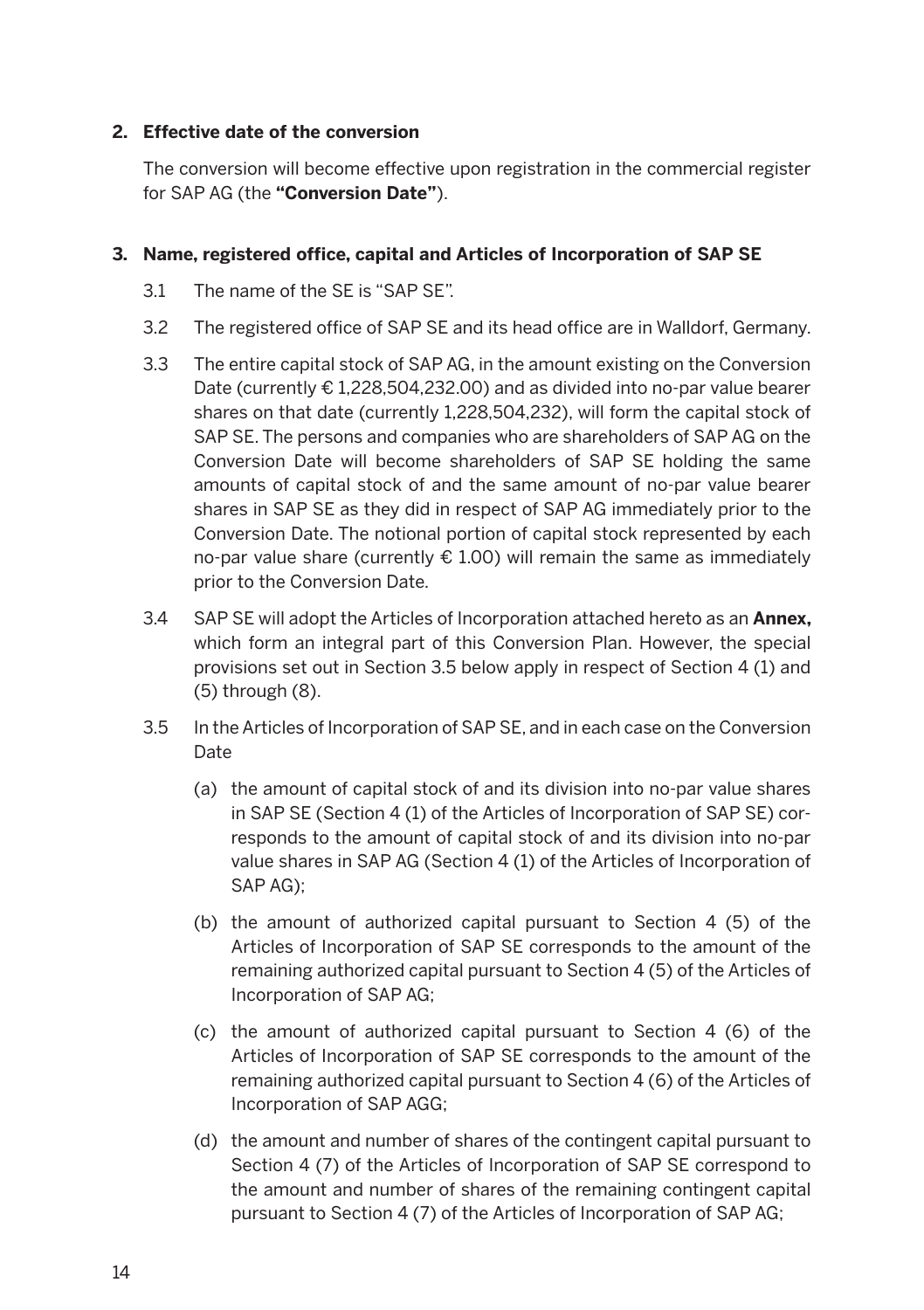(e) the amount of authorized capital pursuant to Section 4 (8) of the Articles of Incorporation of SAP SE corresponds to the amount of the remaining authorized capital pursuant to Section 4 (8) of the Articles of Incorporation of SAP AG,

with the status existing immediately prior to the Conversion Date being decisive in each case. In this regard, the contingent capital of SAP AG as resolved by the General Meeting of Shareholders on May 25, 2011 – to the extent still existing immediately prior to the Conversion Date – will continue to exist as contingent capital of SAP SE.

 The Supervisory Board of SAP SE is authorized and at the same time instructed to make any amendments ensuing from this Section 3.5 in respect of the amounts specified therein and the different types of capital, as well as any amendments as the register court may require as a condition for registering the conversion to the attached version of the Articles of Incorporation of SAP SE before the conversion is registered in the commercial register for SAP AG, provided in each case that they only relate to the wording.

- 3.6 The authorization granted by the General Meeting of Shareholders on June 4, 2013 to purchase and use treasury shares in accordance with Section 71 (1) no. 8 of the German Stock Corporation Act (*Aktiengesetz*; **"AktG"**), with the possible exclusion of shareholders' subscription rights and any shareholders' rights to offer shares, will continue to apply until June 3, 2018, and will thus, potentially, also apply for the Executive Board of SAP SE, provided that the conversion of SAP AG to an SE has been completed by this date.
- 3.7 The authorization granted by the General Meeting of Shareholders on May 25, 2011 to issue convertible bonds and warrant-linked bonds and to exclude the shareholders' subscription rights in this context will continue to apply until May 24, 2016, and will thus, potentially, also apply for the Executive Board of SAP SE, provided that the conversion of SAP AG to an SE has been completed by this dat.
- 3.8 Shareholders who object to the conversion will not be offered any compensation in cash, as this is not provided for by law.

#### **4. Executive Board**

 Without prejudice to the decision-making competence under corporate law of the Supervisory Board of SAP SE, it is expected that the following current members of the Executive Board of SAP AG will be appointed members of the Executive Board of SAP SE: William Richard (Bill) McDermott (CEO), Gerhard Oswald and Dr Vishal Sikka. Furthermore, without prejudice to the decision-making competence under corporate law of the Supervisory Board of SAP SE, Luka Mucic, who was appointed member of the Executive Board of SAP AG with effect as of July 1, 2014, is also expected to be appointed member of the Executive Board of SAP SE. Dr Werner Brandt's term of office will expire on June 30, 2014; he is scheduled to resign from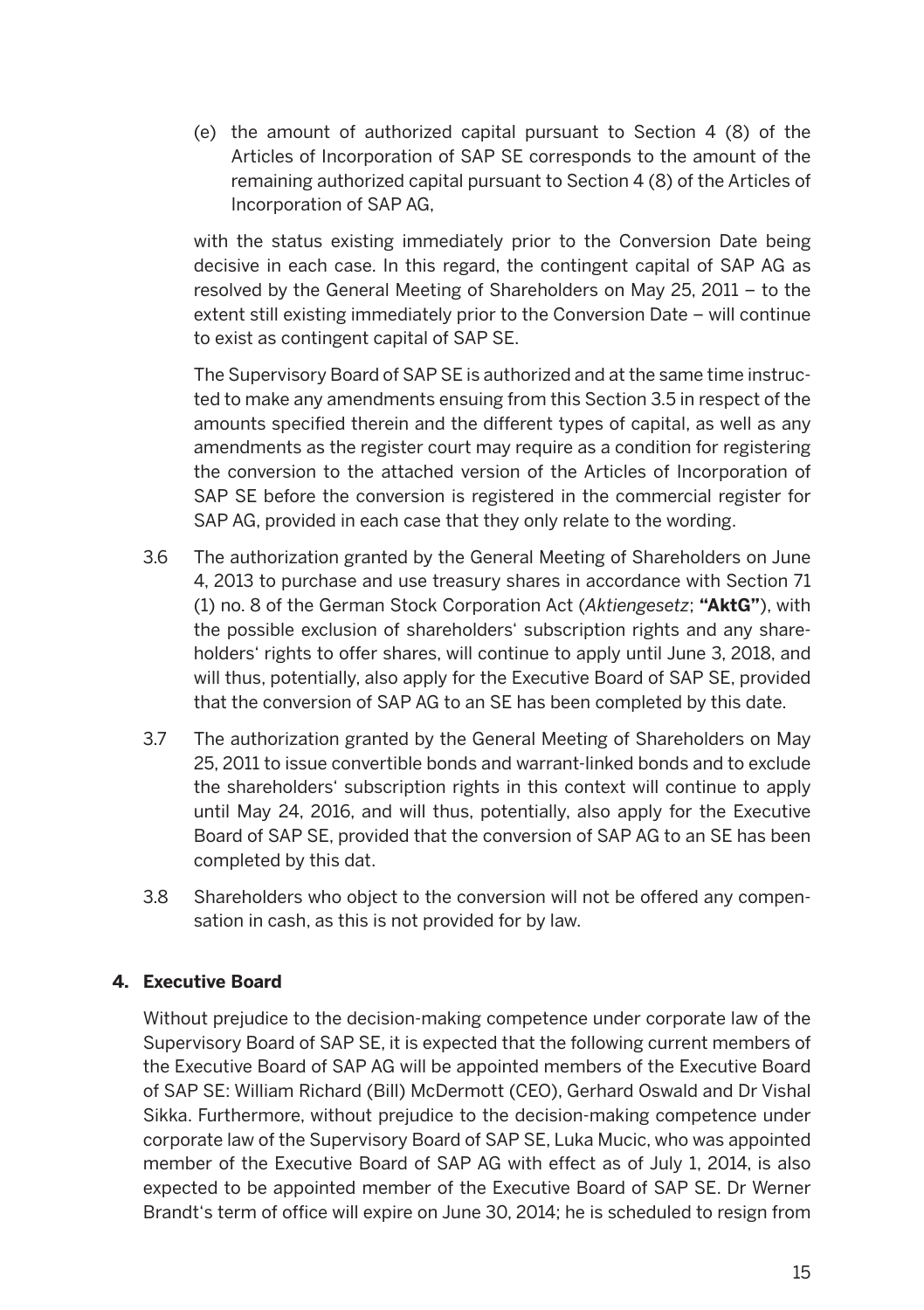the Executive Board at the end of June 30, 2014, i.e. prior to the anticipated effective date of the change of legal form.

#### **5. Supervisory Board**

- 5.1 Pursuant to Section 10 of the Articles of Incorporation of SAP SE (see the **Annex**), a Supervisory Board will be set up at SAP SE which will no longer comprise 16 members, as is currently the case with SAP AG, but will instead comprise 18 members. Of the 18 members, nine will be employees' representatives. The selection and appointment of such members is governed by the agreement on the involvement of employees in the SE (**"SAP Agreement on Employee Involvement"**) concluded on March 10, 2014 in accordance with the SEBG.
- 5.2 The terms of office of both the shareholders' representatives and the employees' representatives on the Supervisory Board of SAP AG will end once the conversion has taken effect, i.e. upon registration of the conversion in the commercial register for SAP AG.

 The nine shareholders' representatives on the first Supervisory Board of SAP SE are to be elected by the General Meeting of Shareholders of SAP AG on May 21, 2014. In this regard, the Supervisory Board proposes to the abovementioned General Meeting of Shareholders under Item 8 lit. b) on the agenda to appoint the following persons as members of the first Supervisory Board of SAP SE, with the General Meeting of Shareholders not being bound by these nominations:

- (a) Prof. Dr h. c. mult. Hasso Plattner, resident in Schriesheim, Germany, Chairman of the Supervisory Board of SAP AG,
- (b) Pekka Ala-Pietilä, resident in Helsinki, Finland, Chairman of the Board of Directors of Solidium Oy, Helsinki, Finland,
- (c) Prof. Anja Feldmann, Ph.D., resident in Berlin, Germany, Professor at the Electrical Engineering and Computer Science Faculty (Chair of Intelligent Networks and Management of Distributed Systems) at the Technische Universität Berlin, Germany,
- (d) Prof. Dr Wilhelm Haarmann, resident in Kronberg im Taunus, Germany, Attorney-at-law, certified public auditor, certified tax advisor, partner of Linklaters LLP Rechtsanwälte Notare Steuerberater, Frankfurt am Main, Germany,
- (e) Bernard Liautaud, resident in London, United Kingdom, General Partner at Balderton Capital, London, United Kingdom,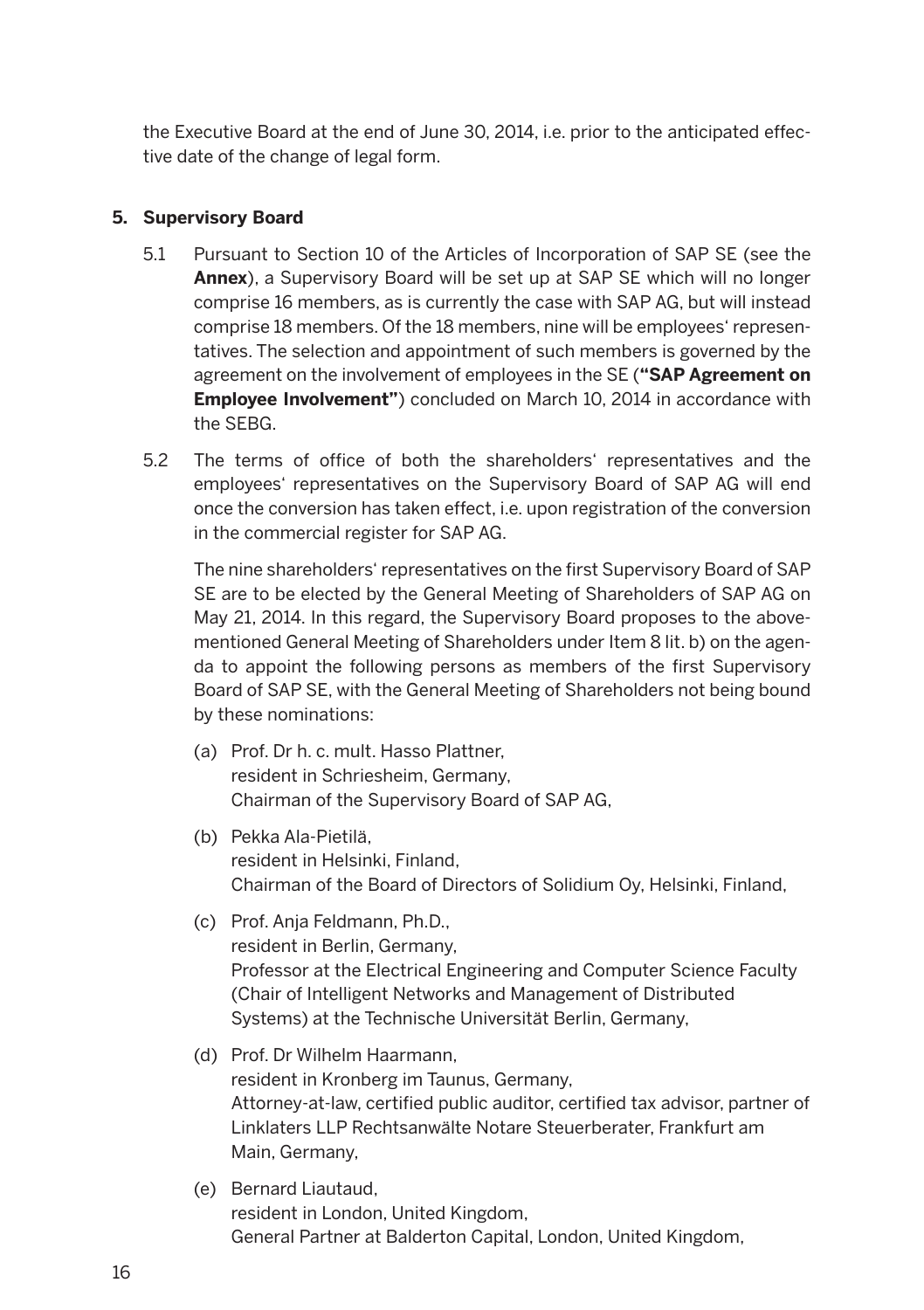- (f) Dr h. c. Hartmut Mehdorn, resident in Frankfurt am Main, Germany, CEO of Flughafen Berlin Brandenburg GmbH, Berlin, Germany,
- (g) Dr Erhard Schipporeit, resident in Hanover, Germany, Independent Management Consultant,
- (h) Jim Hagemann Snabe, resident in Copenhagen, Denmark, co-CEO of SAP AG (up to the close of the annual General Meeting of Shareholders on May 21, 2014) and Managing Director of Snabe ApS, Copenhagen, Denmark,
- (i) Prof. Dr-Ing. Dr-Ing. E. h. Klaus Wucherer, resident in Ungelstetten, Germany, Managing Director of Dr. Klaus Wucherer Innovations- und Technologieberatung GmbH, Erlangen, Germany.

 The first employees' representatives on the first Supervisory Board of SAP SE have already been appointed under the SAP Agreement on Employee Involvement (see Section 7.4).

#### **6. Information as regards the procedure for the agreement on the involvement of employees in SAP SE**

- 6.1 Principles on the involvement of the employees in SAP SE
	- (a) The involvement of the employees in SAP SE was determined by means of the procedure as provided for in the German Act on the Involvement of Employees in a European Company (*Gesetz über die Beteiligung der Arbeitnehmer in einer Europäischen Gesellschaft - SE-Beteiligungsgesetz;*  **"SEBG"**). Pursuant to the SEBG, negotiations are provided for which are to be held between the management of the company involved in the formation of the SE – in the present case the Executive Board (*Vorstand*) of SAP AG – and the employees, who are represented in this regard by a Special Negotiating Body (the **"SNB"**) which is determined by them or their representations (as regards the negotiating procedure see Section 6.4). The members of the SNB are representatives of the employees employed in an EU member state or in an EEA contract state (**"Member State"**) with a company directly involved in the conversion – in the present case SAP AG – or its subsidiaries and establishments. The number of the seats in the SNB which is allocated to the single Member States is determined pursuant to the provisions of the SEBG in line with the number of employees employed in the Member State concerned (see Section 6.3).
	- (b) The aim of the negotiating procedure is to reach an agreement on the involvement of employees in SAP SE which, in the present case, was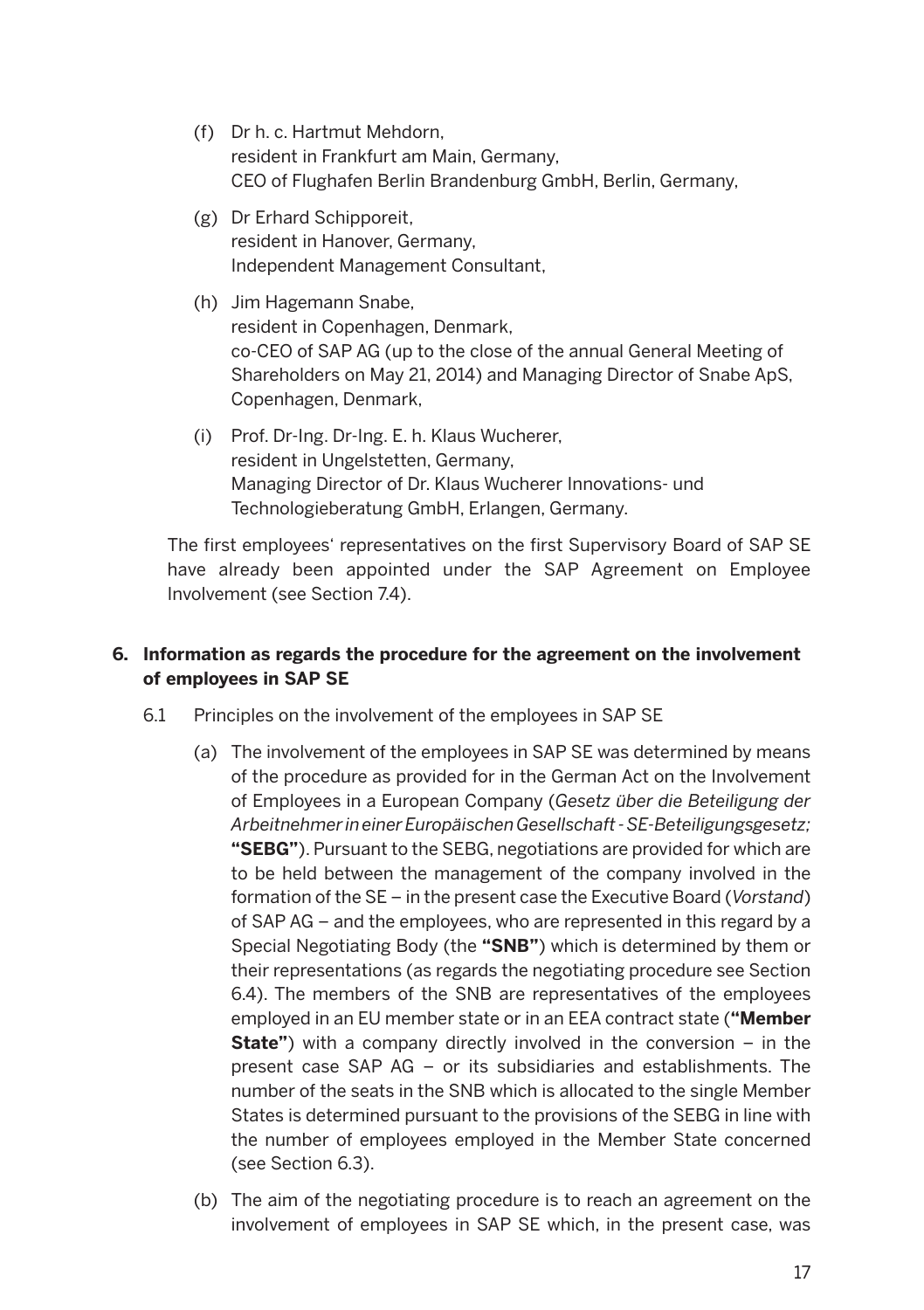entered into on March 10, 2014 (SAP Agreement on Employee Involvement). As regards the terms of the SAP Agreement on Employee Involvement see Section 6.4(a). In this context, the following terms have the meaning as set out below:

- Involvement of the employees: Any procedure including information, consultation, and participation – by means of which the employees' representatives can exercise influence on the Company's resolutions.
- Rights of involvement: Rights to which the employees and their representatives are entitled as regards information, consultation, participation, and other involvement. This may include such rights being exercised in group companies of the SE.
- Information: The SE Works Council or other employees' representatives being informed by the management of the SE on matters affecting the SE itself or one of its subsidiaries or establishments in another Member State or exceeding the powers of competent organs at the level of the single Member State. The time, form, and contents of such information are to be selected in such form that the employees' representatives can examine in detail the effects to be expected and, if required, can prepare a consultation with the management of the SE.
- • Consultation: The establishment of a dialogue and an exchange of opinion between the SE Works Council or other employees' representatives and the management of the SE or another management level which is competent and has decision-making powers. The time, form, and contents of the consultation shall allow the SE Works Council to make a statement, on the basis of the information provided, as regards the measures planned by the management of the SE, which can be taken into account in the course of the decision-making process within the SE.
- Participation: Influence exercised by the employees on matters of a company (i) by exercising the right to elect or appoint some of the members of the company's supervisory or administrative organs or (ii) by exercising the right to recommend or reject the appointment of some or all of the members of the company's supervisory or administrative organs.

#### 6.2 Institution of the negotiating procedure

 The procedure for agreeing upon the involvement of the employees was instituted in line with the provisions of the SEBG. Pursuant thereto, it is provided for that the management of the company involved in the conversion – in the present case the Executive Board of SAP AG – initially informs the employees or their representatives about the planned conversion and requests them to establish an SNB.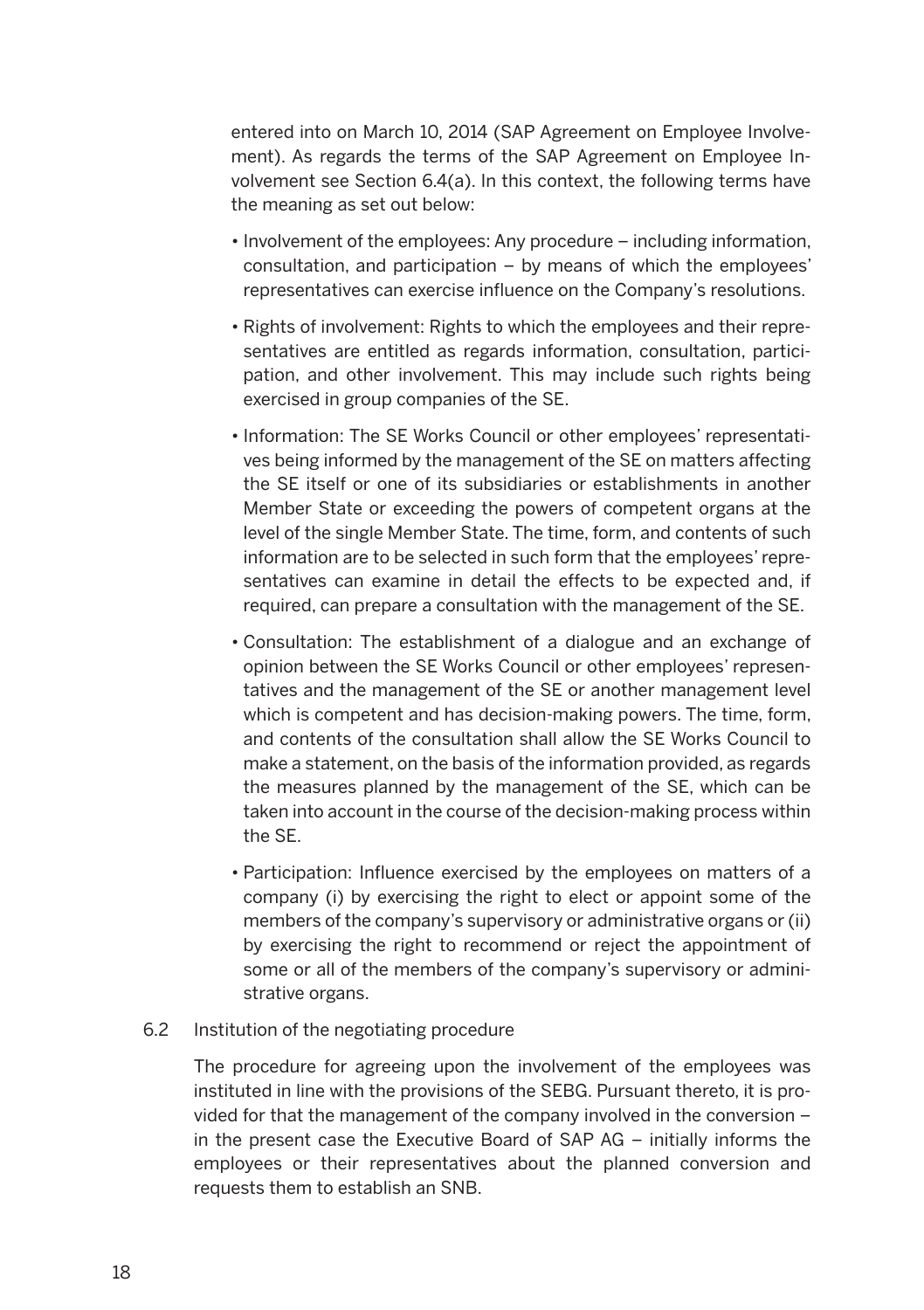Pursuant to Section 4 SEBG, the information to be provided to the employees' representations or the employees, respectively, included (i) the identity and structure of the company involved in the conversion – in the present case SAP AG – and of its subsidiaries and establishments affected by the conversion and in which Member States they are located, (ii) the employees' representations existing in these companies and establishments, (iii) the number of employees employed with the companies and establishments at the time the information is provided and, determined on that basis, the total number of employees employed in a Member State, and (iv) the number of employees who are entitled at the time the information is provided to participation rights in the organs of the companies concerned.

 The Executive Board of SAP AG informed the employees' representations or the employees, respectively, in Germany and in the Member States in which SAP has employees with the letter dated June 3, 2013 about the planned conversion of SAP AG to the legal form of an SE and requested them to establish an SNB. Following the acquisition of the participation in the Swiss hybris AG, the Executive Board of SAP AG informed the employees' representations or the employees, respectively, with the letter dated August 9, 2013 about this and the planned conversion to the legal form of an SE and, to the extent that the determination of the national SNB members was not yet completed, requested them again to elect or appoint, respectively, the SNB members.

#### 6.3 Establishment and composition of the SNB

 The establishment and composition of the SNB of SAP AG are stipulated in Section 5 (1) SEBG.

 For the employees of the relevant company – in the present case SAP AG – employed in the single Member States and of its subsidiaries and establishments having employees in the Member States, members of the SNB are elected or appointed. For each share of the employees employed in a certain Member State which accounts for 10% of the total number of the employees employed in all Member States with the company concerned and its subsidiaries or establishments or for a fraction thereof, one member from such Member State is to be elected or appointed for the SNB.

 At the time of the information being provided as specified in Section 6.2 above to the employees' representations and the employees on June 3, 2013, a total number of 30,340 employees were employed with companies of SAP AG and its subsidiaries in the Member States (including Germany) (the **"SAP Group"**). The number of the employees of the SAP Group and in which Member States they are located as well as the number of national SNB members determined on that basis are set out in the table below: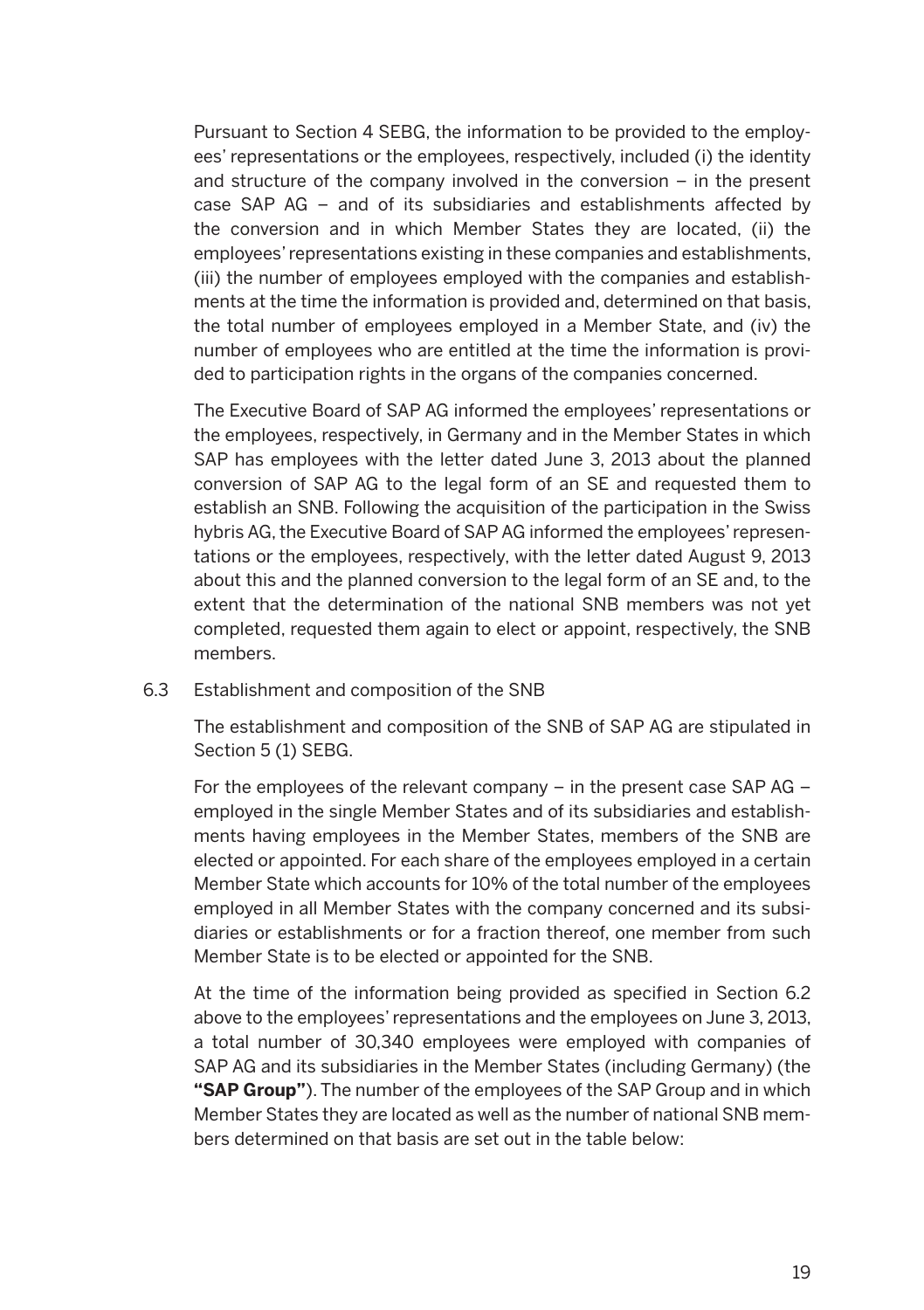| <b>Member State</b>  | <b>Number of</b><br>employees | Share in % | <b>Number of seats</b><br>seats in the SNB |
|----------------------|-------------------------------|------------|--------------------------------------------|
| Belgium              | 264                           | 0.870      | 1                                          |
| <b>Bulgaria</b>      | 522                           | 1.721      | 1                                          |
| Denmark              | 197                           | 0.649      | 1                                          |
| Germany              | 19,934                        | 65.702     | $\overline{7}$                             |
| Estonia              | 1                             | 0.003      | 1                                          |
| Finland              | 189                           | 0.623      | 1                                          |
| France               | 1,984                         | 6.539      | 1                                          |
| Greece               | 50                            | 0.165      | $\mathbf{1}$                               |
| Ireland              | 1,183                         | 3.899      | $\mathbf{1}$                               |
| Italy                | 572                           | 1.885      | 1                                          |
| Croatia <sup>1</sup> | 14                            | 0.046      | $\mathbf{1}$                               |
| Latvia               | 3                             | 0.010      | 1                                          |
| Lithuania            | 2                             | 0.007      | 1                                          |
| Luxembourg           | 7                             | 0.023      | 1                                          |
| Netherlands          | 541                           | 1.783      | $\mathbf{1}$                               |
| Norway               | 96                            | 0.316      | $\mathbf{1}$                               |
| Austria              | 401                           | 1.322      | 1                                          |
| Poland               | 120                           | 0.396      | $\mathbf{1}$                               |
| Portugal             | 149                           | 0.491      | $\mathbf{1}$                               |
| Romania              | 288                           | 0.949      | 1                                          |
| Sweden               | 164                           | 0.541      | $1\,$                                      |
| Slovakia             | 223                           | 0.735      | $\mathbf{1}$                               |
| Slovenia             | 24                            | 0.079      | $\mathbf{1}$                               |
| Spain                | 536                           | 1.767      | 1                                          |
| Czech Republic       | 866                           | 2.854      | $\mathbf{1}$                               |
| Hungary              | 420                           | 1.384      | $\mathbf{1}$                               |
| United Kingdom       | 1,588                         | 5.234      | $\mathbf{1}$                               |
| Cyprus               | $\overline{c}$                | 0.007      | $\mathbf{1}$                               |
| <b>Total</b>         | 30,340                        | 100        | 34                                         |

<sup>1</sup> Croatia has become a member of the European Union effective July 1, 2013. The Executive Board of SAP AG, thus, took into account, within the information dated June 3, 2013, the employees of the Croatian subsidiary in Croatia and provided the information also to such employees of the SAP Group.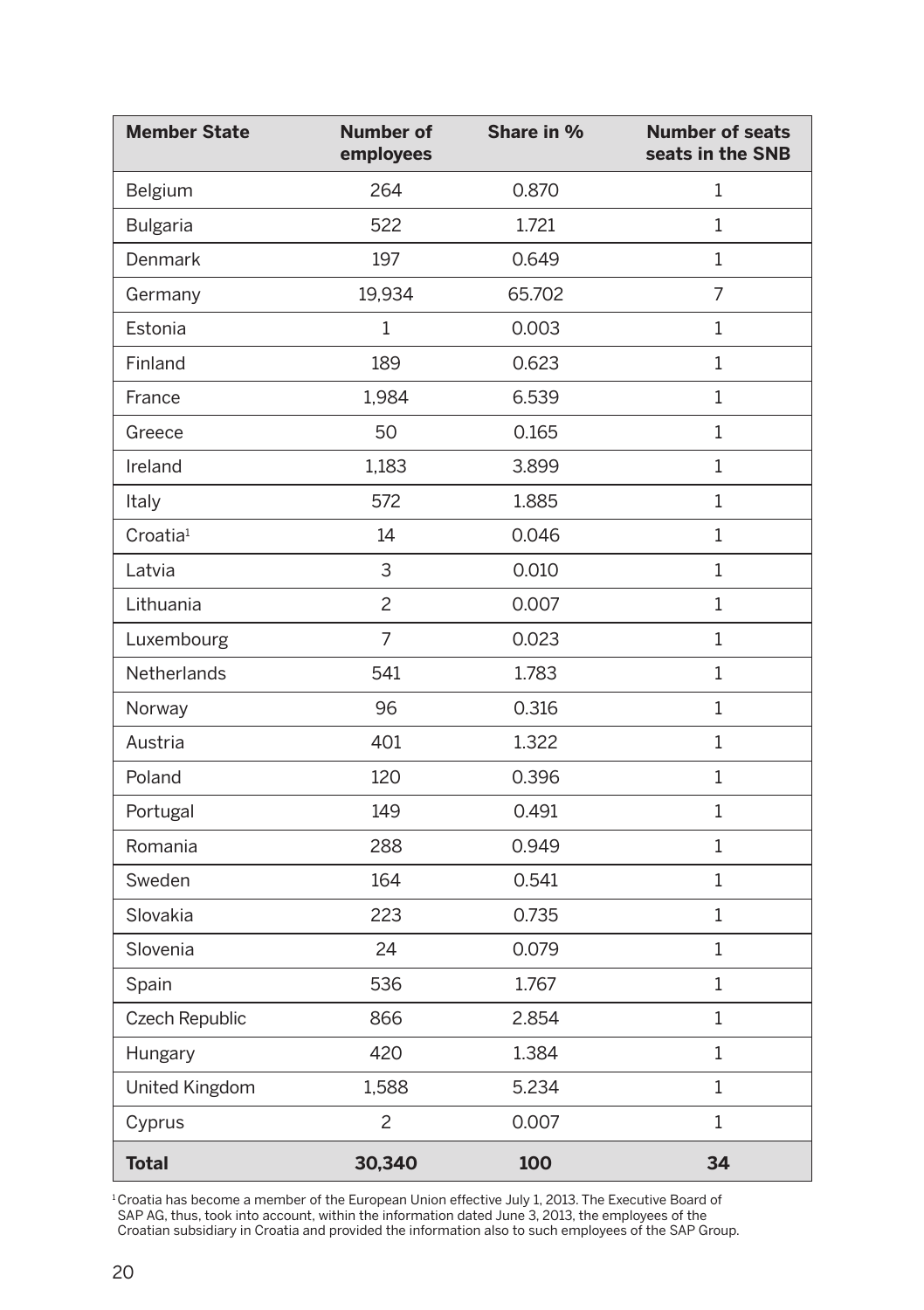Effective August 1, 2013, SAP Holdings (UK) Ltd., a newly established whollyowned subsidiary of SAP Ireland (US) Financial Services Ltd. (**"IRUSFS"**), acquired an interest of 100% in hybris AG, which has subsidiaries having employees in the Member States, Germany, France, Italy, the Netherlands, Poland, Sweden, and the United Kingdom. SAP AG holds, through several other wholly-owned subsidiaries, all shares of IRUSFS. With the acquisition, hybris AG, thus, became an indirect wholly-owned subsidiary of SAP AG.

 Given the acquisition of hybris AG and its subsidiaries (the **"hybris Group"**), the Executive Board of SAP AG provided further information in the letter dated August 9, 2013. Such information included inter alia the number of employees of the SAP Group, which changed as a result of the acquisition of the hybris Group, and in which Member States they are located, as set out in the table below. However, the change of the number of the employees, which resulted from the hybris Group joining, did not affect the allocation of seats in the SNB, as can be seen in the table: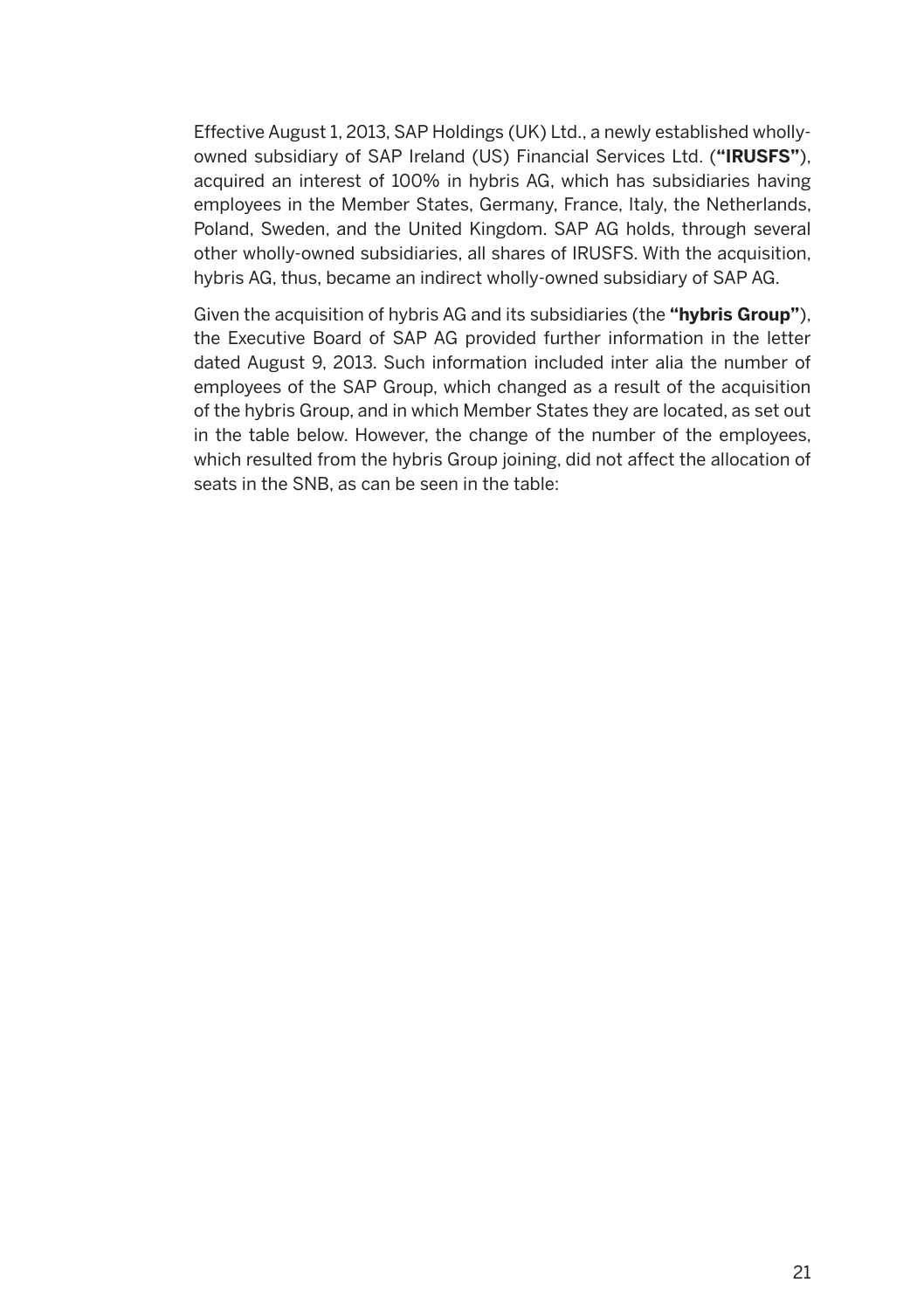| <b>Member State</b>   | <b>Number of</b><br>employees | Share in % | <b>Number of seats</b><br>seats in the SNB |
|-----------------------|-------------------------------|------------|--------------------------------------------|
| Belgium               | 264                           | 0.86       | 1                                          |
| <b>Bulgaria</b>       | 522                           | 1.70       | $\mathbf{1}$                               |
| Denmark               | 197                           | 0.64       | 1                                          |
| Germany               | 20,155                        | 65.48      | 7                                          |
| Estonia               | $\mathbf 1$                   | 0.003      | 1                                          |
| Finland               | 189                           | 0.61       | $\mathbf{1}$                               |
| France                | 2,006                         | 6.52       | $\mathbf{1}$                               |
| Greece                | 50                            | 0.16       | $\mathbf{1}$                               |
| Ireland               | 1,183                         | 3.84       | $\mathbf{1}$                               |
| Italy                 | 579                           | 1.88       | 1                                          |
| Croatia <sup>1</sup>  | 14                            | 0.05       | $\mathbf{1}$                               |
| Latvia                | 3                             | 0.01       | 1                                          |
| Lithuania             | $\overline{c}$                | 0.01       | $\mathbf{1}$                               |
| Luxembourg            | $\overline{7}$                | 0.02       | $\mathbf{1}$                               |
| <b>Netherlands</b>    | 550                           | 1.79       | 1                                          |
| Norway                | 96                            | 0.31       | $\mathbf{1}$                               |
| Austria               | 406                           | 1.32       | 1                                          |
| Poland                | 237                           | 0.77       | $\mathbf{1}$                               |
| Portugal              | 149                           | 0.48       | $\mathbf{1}$                               |
| Romania               | 288                           | 0.94       | $\mathbf{1}$                               |
| Sweden                | 172                           | 0.56       | $\mathbf{1}$                               |
| Slovakia              | 223                           | 0.72       | 1                                          |
| Slovenia              | 24                            | 0.08       | 1                                          |
| Spain                 | 536                           | 1.74       | $\mathbf{1}$                               |
| Czech Republic        | 866                           | 2.81       | 1                                          |
| Hungary               | 420                           | 1.36       | $\mathbf{1}$                               |
| <b>United Kingdom</b> | 1,640                         | 5.33       | 1                                          |
| Cyprus                | $\overline{c}$                | 0.01       | 1                                          |
| <b>Total</b>          | 30,781                        | 100        | 34                                         |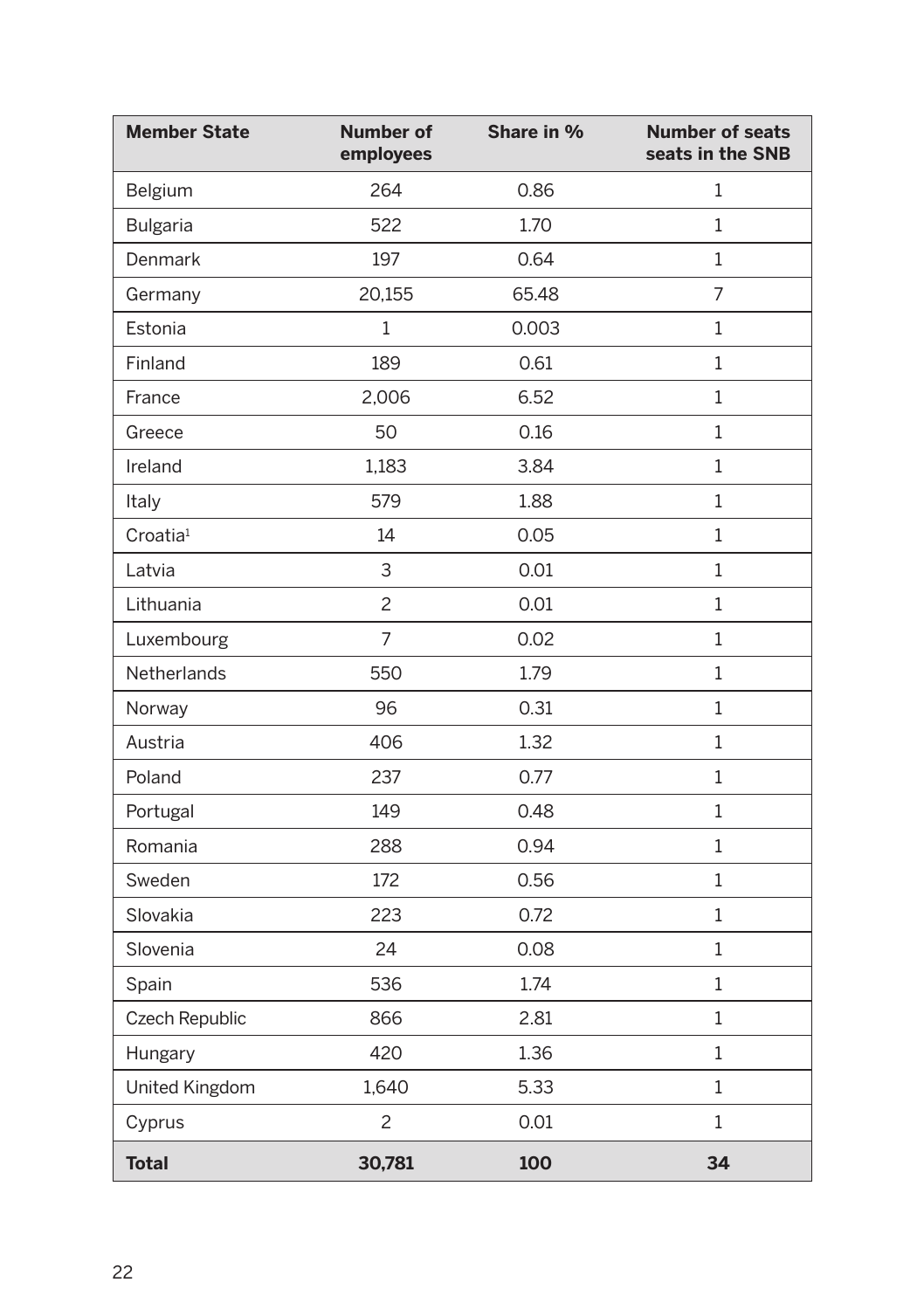Luxembourg, Latvia, and Cyprus did not elect or appoint any members of the SNB and Austria, due to national provisions being opposed to this, did not nominate a member for the SNB, thus, the SNB – the employees of the hybris Group being taken into account – had 30 members.

 To the extent that, during the SNB's activities, changes occur affecting the structure or the number of employees of the SAP Group employed in a single Member State in such form that the composition of the SNB would change, the SNB is to be re-established accordingly (Section 5 (4) SEBG). However, such changes did not occur during the SNB's activities, thus, no re-establishment was carried out.

6.4 Negotiating procedure and agreement on the involvement of employees in SAP SE

The management  $-$  in the present case the Executive Board of SAP AG  $$ invites to the constitutive meeting of the SNB, when all members of the SNB have been determined or after expiration of ten weeks' time following the information being provided to the employees and the request being made to establish the SNB; this will also be made, if – due to fault on the employees' part – not all members of the SNB have been determined. On the date specified in the invitation, the six months' negotiating period pursuant to Section 20 SEBG commences, which may be extended by amicable agreement between the SNB and the management up to a total period of one year.

 In its letters dated August 14, 2013 and August 26, 2013, the Executive Board of SAP AG invited to a first meeting of the SNB, to be held on September 9/10, 2013, the constitutive meeting being scheduled for September 9, 2013. The constitutive meeting took place on September 9, 2013. Thus, the negotiating period would have expired – unless an extension by up to six months had amicably been agreed upon – on Monday, March 10, 2014.

(a) Agreement on the involvement of employees

 The aim of the negotiations is to reach an agreement on employee involvement with the content of Section 21 SEBG.

 Pursuant thereto, an agreement on employee involvement is to stipulate in particular the following issues:

- Scope of the agreement on employee involvement (including the companies and establishments located outside the Member States' territory, if they are included in the scope of the agreement on employee involvement);
- if an SE Works Council is to be established:
	- composition of the SE Works Council: number of members, allocation of seats, including the effects of substantial changes to the number of employees of the SE;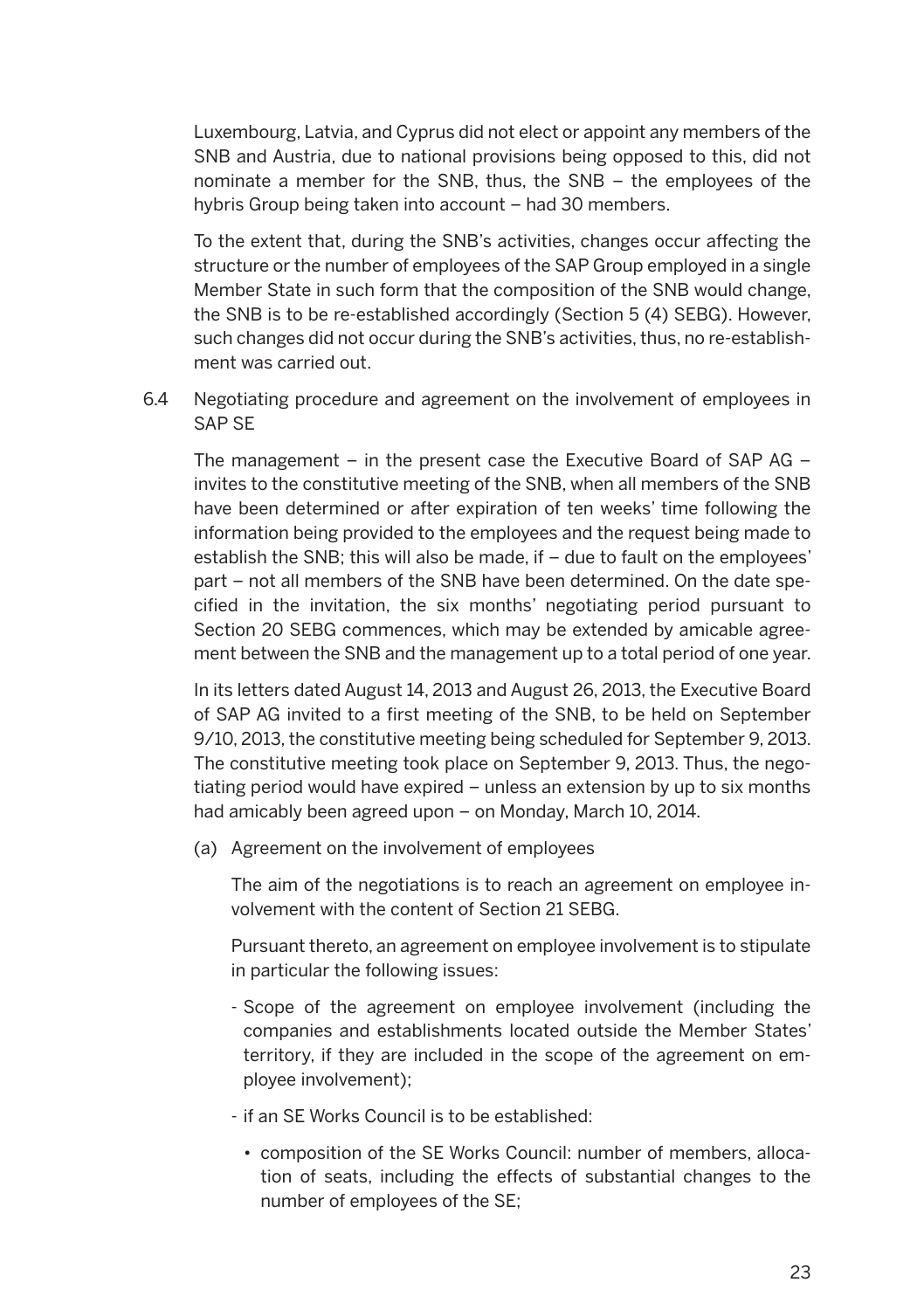- powers and procedures for information of and consultation with the SE Works Council;
- frequency of the meetings of the SE Works Council;
- financial and material resources to be made available to the SE Works Council
- if no SE Works Council is to be established: terms for the implementation of the information and consultation procedures as regards the employees;
- if an agreement on participation is entered into:
	- number of the members of the supervisory organ of the SE who can be appointed or elected, respectively, by the employees or whose appointment can be rejected or recommended by the employees;
	- procedure by means of which the employees can elect or appoint these members or can reject or recommend the appointment;
	- the rights of these members;
- time when the agreement on employee involvement takes effect and its term;
- cases in which the agreement on employee involvement is to be renegotiated and the approach to be taken in that regard.

 Moreover, the agreement on employee involvement may include further provisions.

 In the present case, the negotiating period pursuant to Section 20 (1) SEBG commenced with the constitutive meeting of the SNB. The negotiations were closed by the SAP Agreement on Employee Involvement being entered into on March 10, 2014. The details for the establishment of the SE Works Council of SAP SE and its rights of involvement as well as the participation of the employees in the Supervisory Board of SAP SE are provided for therein.

(b) Costs of the negotiating procedure and the establishment of the SNB

 The costs incurred due to the establishment and the activities of the SNB are borne by SAP AG or, following the conversion taking effect, by SAP SE, respectively. The duty to bear the costs refers to the material and personal costs related to the activities of the SNB, including the negotiations, in particular for rooms and equipment (such as telephone, fax, technical literature), interpretation and office staff in the context of the negotiations as well as the necessary travel and accommodation expenses of the SNB members.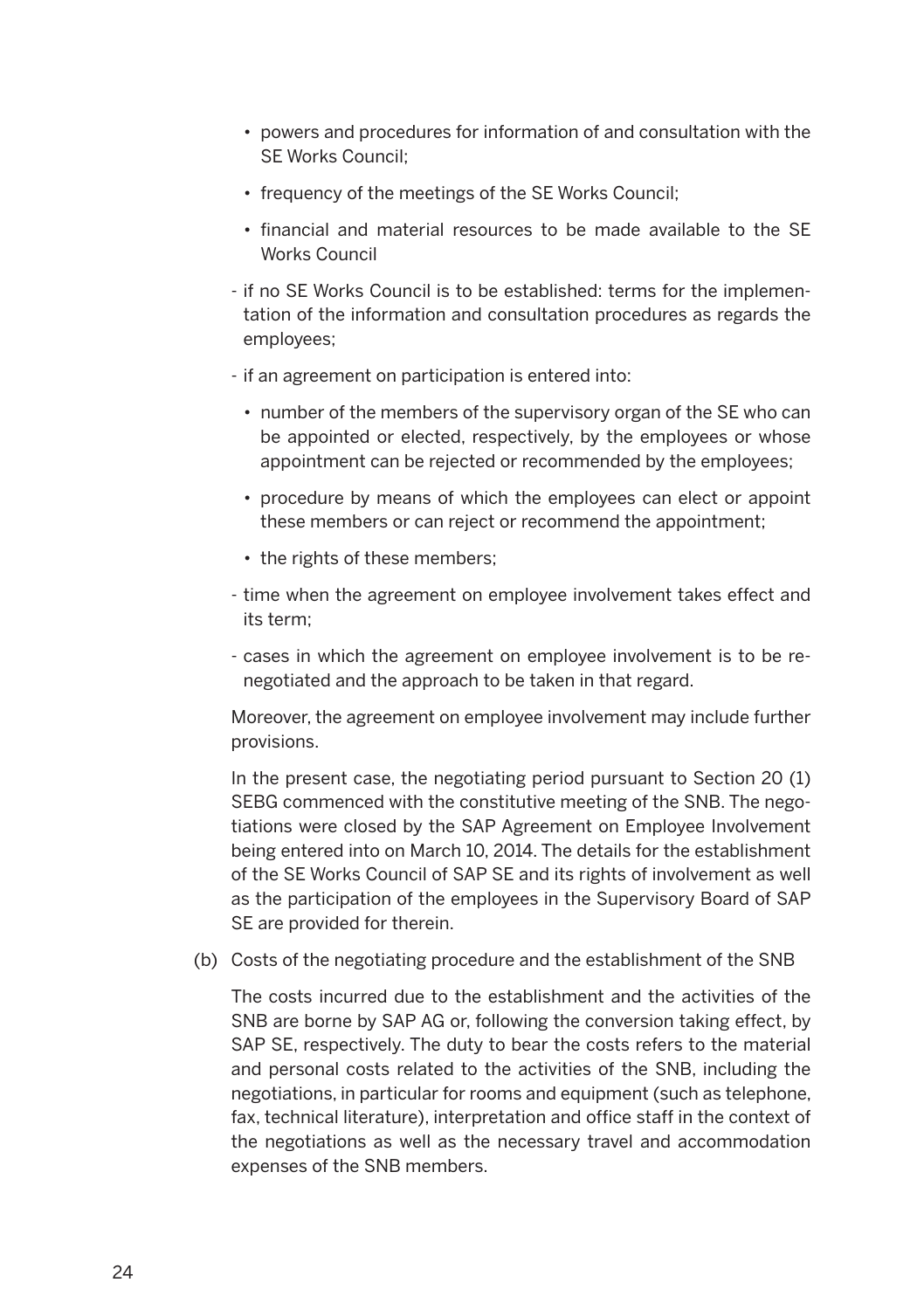(c) Involvement rights under national law and European Works Council

 The conversion of SAP AG to SAP SE does not affect the in-house involvement rights to which the employees are entitled under national law. However, the European Works Council established at European level will cease to exist pursuant to Section 47 (1) no. 2 SEBG.

#### **7. Other effects of the conversion concerning the employees and their representations**

 The following effects concerning the employees and their representations are given rise to by the conversion:

- 7.1 The rights and duties of the employees under the existing employment agreements remain applicable and unaffected. This also applies as regards the company involved itself; Section 613a of the German Civil Code (*Bürgerliches Gesetzbuch;* **"BGB"**) is not applicable to the conversion since no transfer of an undertaking is effected due to the legal entities being identical.
- 7.2 The shop agreements, collective bargaining agreements, and other collective employment arrangements applicable to the employees of the SAP Group will remain applicable in the same form in line with the agreements concerned.
- 7.3 As regards the existing employees' representations in the companies and establishments of the SAP Group, the conversion will not give rise to any changes. The existing local and supralocal employees' representations are maintained. However, the European Works Council established at European level ceases to exist pursuant to Section 47 (1) sentence 2 SEBG and is replaced with the SE Works Council (cf. in this regard Section 6.4(c)). The SE Works Council is competent, pursuant to Part I Clause 1.2 of the SAP Agreement on Employee Involvement, for transnational matters. It has 34 members from the area in which the SAP Agreement on Employee Involvement is applicable, i.e. the Member States in which SAP SE and its subsidiaries have employees. Pursuant to Part I Clause 2.1 of the SAP Agreement on Employee Involvement, Member States with less than ten employees can request to be represented by another Member State.
- 7.4 Upon the conversion, SAP SE will cease to be subject to the participation pursuant to the German Codetermination Act of 1976 (*Mitbestimmungsgesetz;* **"MitbestG 1976"**). Instead, the participation of the employees in the Supervisory Board of SAP SE will be subject to Part II of the SAP Agreement on Employee Involvement, which in this regard ensures the same scope of entrepreneurial participation as it is currently applicable in SAP AG. Thus, half of the members of the Supervisory Board of SAP SE will be employees' representatives (cf. Part II Clause 2.1 of the SAP Agreement on Employee Involvement). Pursuant to Part II Clause 2.2 of the SAP Agreement on Employee Involvement, the Supervisory Board of SAP SE will initially have 18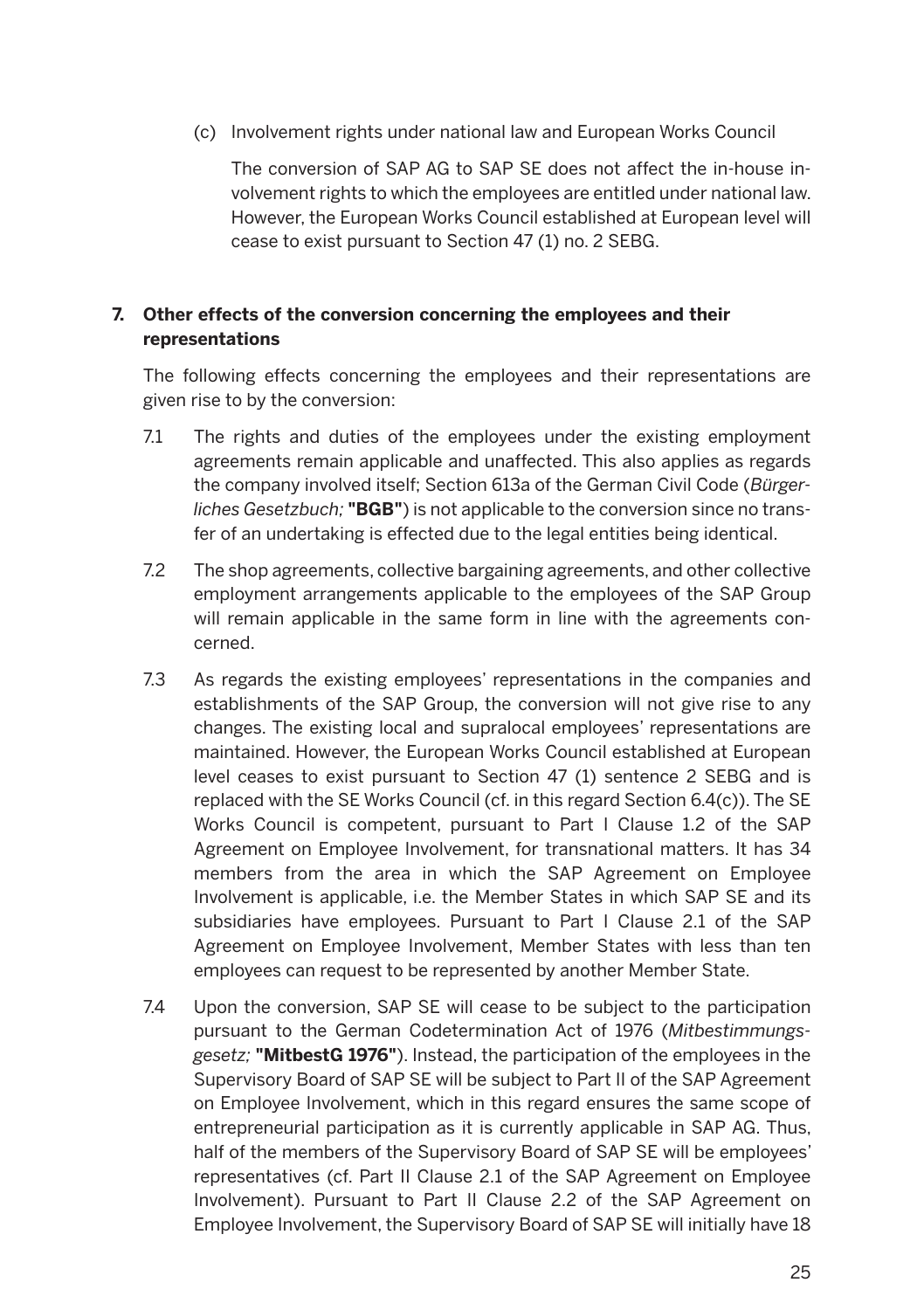members, i.e. nine employees' representatives. Temporarily, until the close of the 2015 annual General Meeting of Shareholders, the following persons are appointed as members of the Supervisory Board pursuant to the SAP Agreement on Employee Involvement (Part II, Clause 3.2.1): Christiane Kuntz-Mayr and, as substitute, Christine Regitz (both Germany), Kurt Reiner and, as substitute, Sebastian Wagner (both Germany), Lars Lamadé and, as substitute, Stefan Hirschenberger (both Germany), Margret Klein-Magar and, as substitute, Ulrich Marquard (both Germany), Mario Rosa-Bian and, as substitute, Uwe Riegler (both Germany), Panagiotis Bissiritsas and, as substitute, Robert Kupler (both Germany), Stefan Schulz and, as substitute, Torsten Kipping (both Germany), Catherine Bordelon and, as substitute, Marc De Gibon (both France), and, in their capacity as members of the SNB, Steffen Leskovar (Slovenia) and, as substitute, Pascal Demat (Belgium).

 The procedure for the determination of the employees' representatives on the first Supervisory Board of SAP SE for the time following the close of the 2015 annual General Meeting of Shareholders will commence without undue delay following the SAP Agreement on Employee Involvement taking effect. In this regard, the seats will be allocated as follows: Seven seats will be allocated to Germany, two thereof to union representatives, one to the executive employees, and one to a German member of the SE Works Council. According to Part II Clause 3.3.2 of the SAP Agreement on Employee Involvement, the first six employees' representatives allocated to Germany will be elected by the employees employed in Germany by direct vote. One seat will be allocated to France and another seat to a member of the SE Works Council from a country which is not represented by the other eight seats; this member will be determined by the SE Works Council.

 As soon as all employees' representatives have been determined in line with this procedure, the SE Works Council shall appoint in its next regular meeting the so determined employees' representatives with effect as of the close of the 2015 annual General Meeting of Shareholders for a term of office ending simultaneously with the regular term of office of the shareholders' representatives of the first Supervisory Board of SAP SE.

 Pursuant to Part II Clause 2.2 of the SAP Agreement on Employee Involvement, the Articles of Incorporation of SAP SE may be amended to the effect that the Supervisory Board will have twelve members and, consequently, six employees' representatives. Such resolution amending the Articles of Incorporation may be adopted, pursuant to the SAP Agreement on Employee Involvement, at the earliest in the 2018 annual General Meeting of Shareholders (and may not take effect prior to the term of office commencing upon the close of the 2019 annual General Meeting of Shareholders) and, pursuant to the SAP Agreement on Employee Involvement, it will require an identical proposal as regards the amendment of the Articles of Incorporation being submitted by the Supervisory Board and the Executive Board to the General Meeting of Shareholders pursuant Section 124 (3) AktG.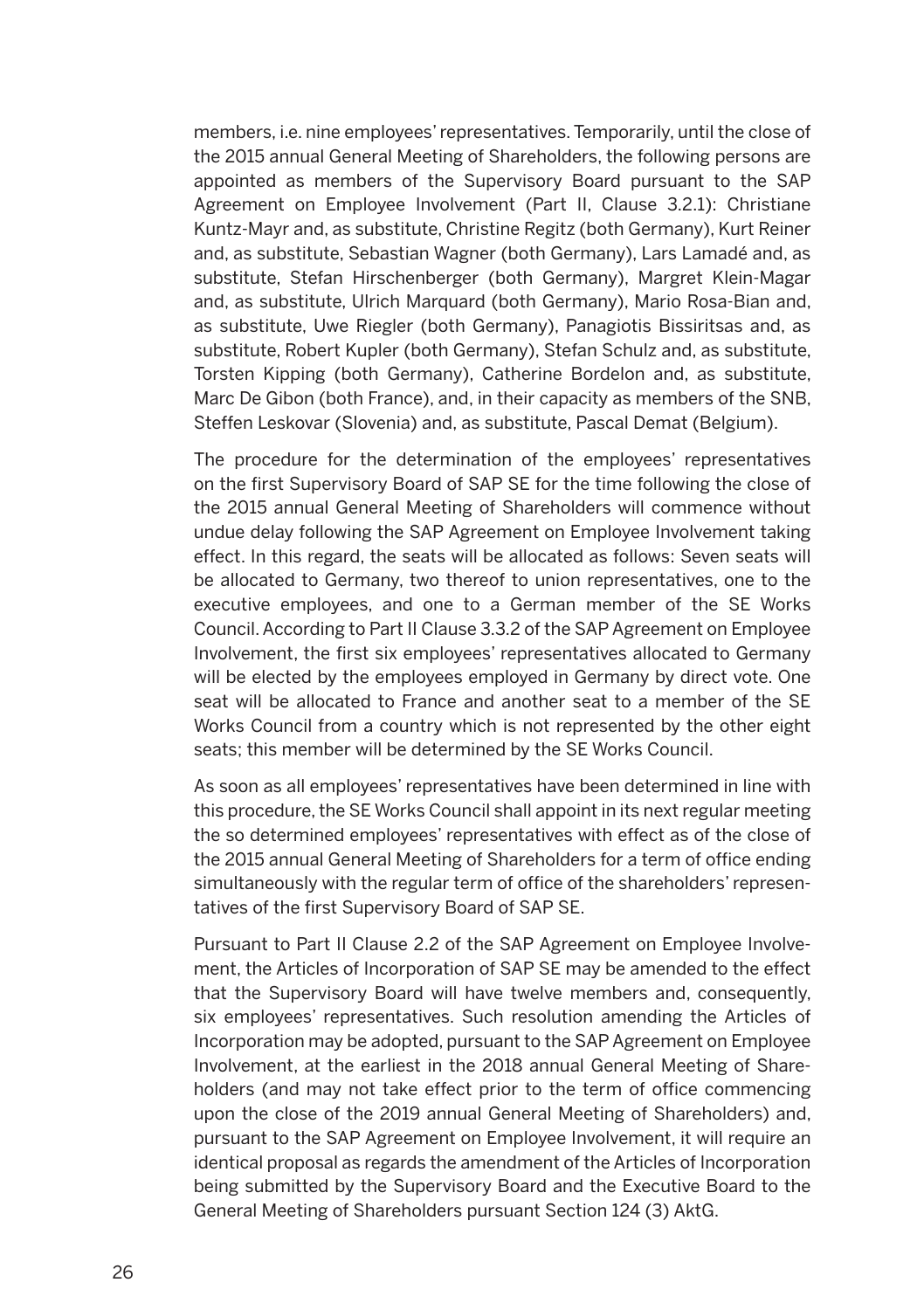7.5 Finally, no measures are provided for or planned to be taken due to the conversion which could affect the situation of the employees.

#### **8. Auditors**

 KPMG AG Wirtschaftsprüfungsgesellschaft, Berlin, Germany, are appointed as auditors for the first fiscal year of SAP SE. The first fiscal year of SAP SE is the calendar year in which the conversion of SAP AG to SAP SE is registered in the commercial register for SAP SE.

#### **9. No additional rights or special privileges**

- 9.1 No rights will be granted to any persons within the meaning of Section 194 (1) no. 5 of the German Conversion Act (*Umwandlungsgesetz*; "**UmwG"**) and/ or Article 20 (1) sentence 2 (f) of the SE Regulation besides the shares referred to in Section 3.3, and no special arrangements are to be made for such persons.
- 9.2 No special advantages will be granted to persons within the meaning of Article 20 (1) sentence 2 (g) of the SE Regulation in connection with the conversion, except as set out in Sections 4 and 5.2 (2).

#### **10. Costs of formation/conversion**

The costs of conversion, up to a maximum of  $\epsilon$  4 million, will be borne by the Company.

Walldorf, March 21, 2014

SAP AG

The Executive Board

Annex: Articles of Incorporation of SAP SE

\*\*\*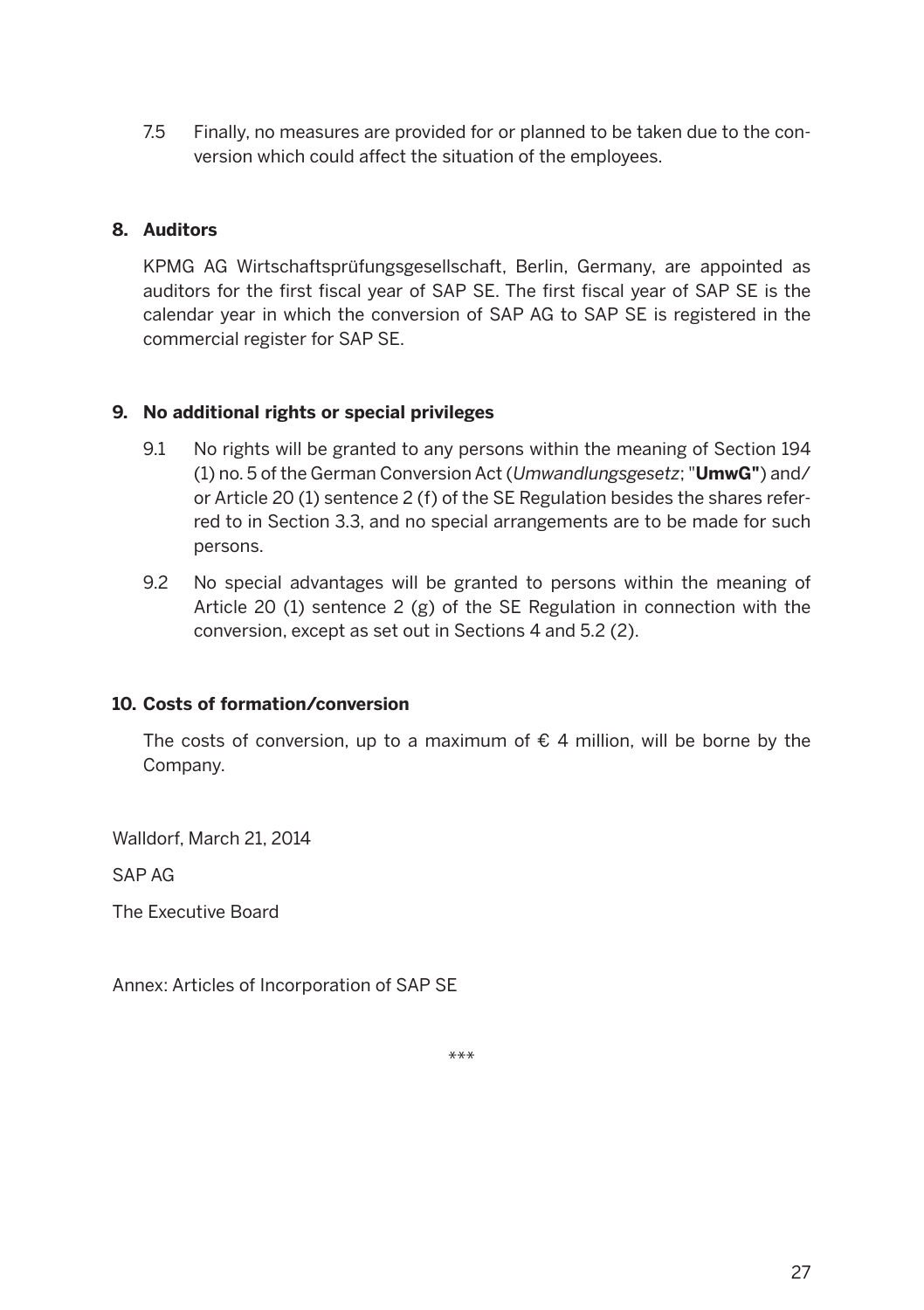### **Articles of Incorporation of SAP SE**

Registered and domiciled in Walldorf, Germany

### **I. General Provisions**

#### **Section 1**

#### **Corporate Name, Registered Office and Domicile, and Period of Incorporation**

- 1. The name of the Company is: SAP SE.
- 2. The Company's registered office and domicile is in Walldorf, Germany.
- 3. The Company is incorporated for an indefinite period of time.

#### **Section 2 Corporate Purpose**

- 1. The corporate purpose of the Company is direct or indirect activity in the area of development, production, and marketing of products and the provision of services in the field of information technology, and particularly in the following fields:
	- developing and marketing integrated product and service solutions for e-commerce;
	- developing software for information technology and the licensing of its use to others;
	- organization and deployment consulting, as well as user training, for e-commerce and other software solutions;
	- selling, leasing, renting, and arranging the procurement and provision of all other forms of use of information technology systems and relevant accessories;
	- making capital investments in enterprises active in the field of information technology to promote the opening and advancement of international markets in the field of information technology.
- 2. The Company is authorized to act in all the business areas listed in paragraph 1 and to delegate such activities to affiliated enterprises within the meaning of Sections 15 ff. of the German Stock Corporation Act (*Aktiengesetz*; **"AktG"**); in particular the Company is authorized to delegate its business in whole or in parts to such enterprises. The Company is authorized to establish branch offices in Germany and other countries, to found, acquire, and invest in other companies of the same or a related kind and to enter into collaboration and joint venture agreements. The Company is further authorized to invest in enterprises of all kinds principally for the purpose of placing financial resources. The Company is authorized to dispose of investments, to consolidate the management of enterprises in which it participates, to enter into affiliation agreements with such enterprises, or to do no more than manage its shareholding.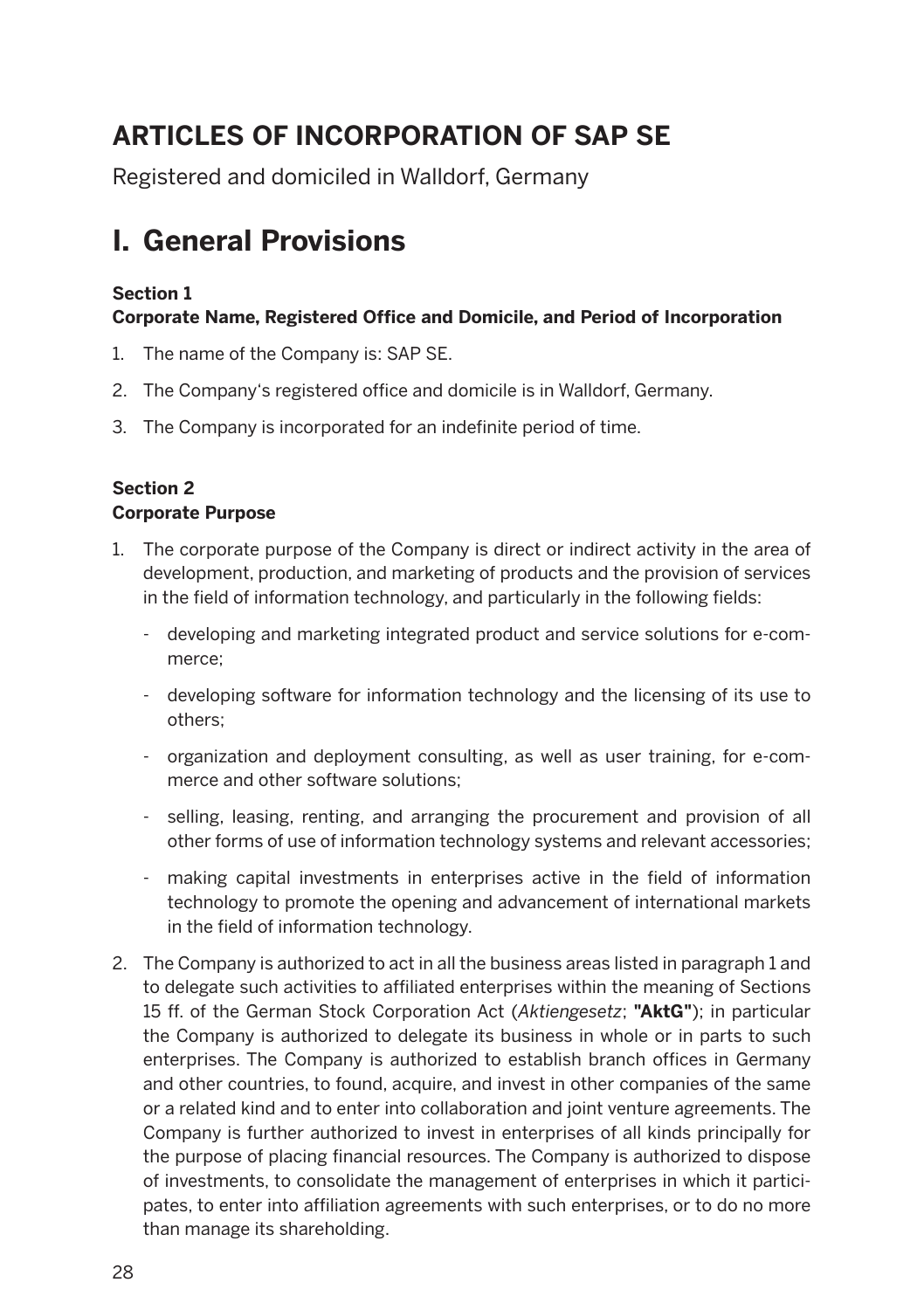3. The Company is authorized to take all actions and measures that are consistent with the corporate purpose or that directly or indirectly further the corporate purpose.

#### **Section 3 Official Notices and the Transfer of Information**

- 1. Unless otherwise provided by law, the Company's official notices shall be made by publication in the German Federal Gazette (*Bundesanzeiger*) exclusively. To the extent that declarations or information are required by law to be made accessible to the shareholders without a specific form being determined for such purpose, publication on the Company's Internet site shall be sufficient.
- 2. Information may also be transmitted to the Company's shareholders by means of telecommunication, insofar as this is legally permissible.

### **II.Capital Stock and Shares**

#### **Section 4 Capital Stock**

- 1. The Company has capital stock of € 1,228,504,232 and is divided into 1,228,504,232 no-par value ordinary shares. The capital stock was paid up by way of conversion of SAP AG to a European Company (SE).
- 2. The shares are no-par value shares. They are in bearer form.
- 3. Subject to the consent of the Supervisory Board, the Executive Board shall determine the form of the share certificates, dividend coupons, and renewal coupons, as well as bonds and interest coupons. The Company may combine single shares into share certificates representing a majority of shares (multiple-share certificates). Shareholders are not entitled to share certificates.
- 4. When new shares are issued, the commencement of dividend entitlement in respect of these new shares may be determined in derogation of Section 60 (2) AktG.
- 5. The Executive Board is authorized, subject to the consent of the Supervisory Board, to increase the Company's capital stock, on one or more occasions on or before June 7, 2015, by an aggregate amount of up to € 250 million in return for contributions in cash by issuing new no-par value bearer shares, but not exceeding the amount of Authorized Capital I pursuant to Section 4 (5) of the Articles of Incorporation of SAP AG which is still available immediately prior to the effective date of the conversion of SAP AG to a European Company (SE) (Authorized Capital I). The new shares are to be offered to the shareholders for subscription, with an indirect subscription right within the meaning of Section 186 (5) sentence 1 AktG being sufficient in this context. The Executive Board is authorized, however, subject to the consent of the Supervisory Board, to exclude fractional shares from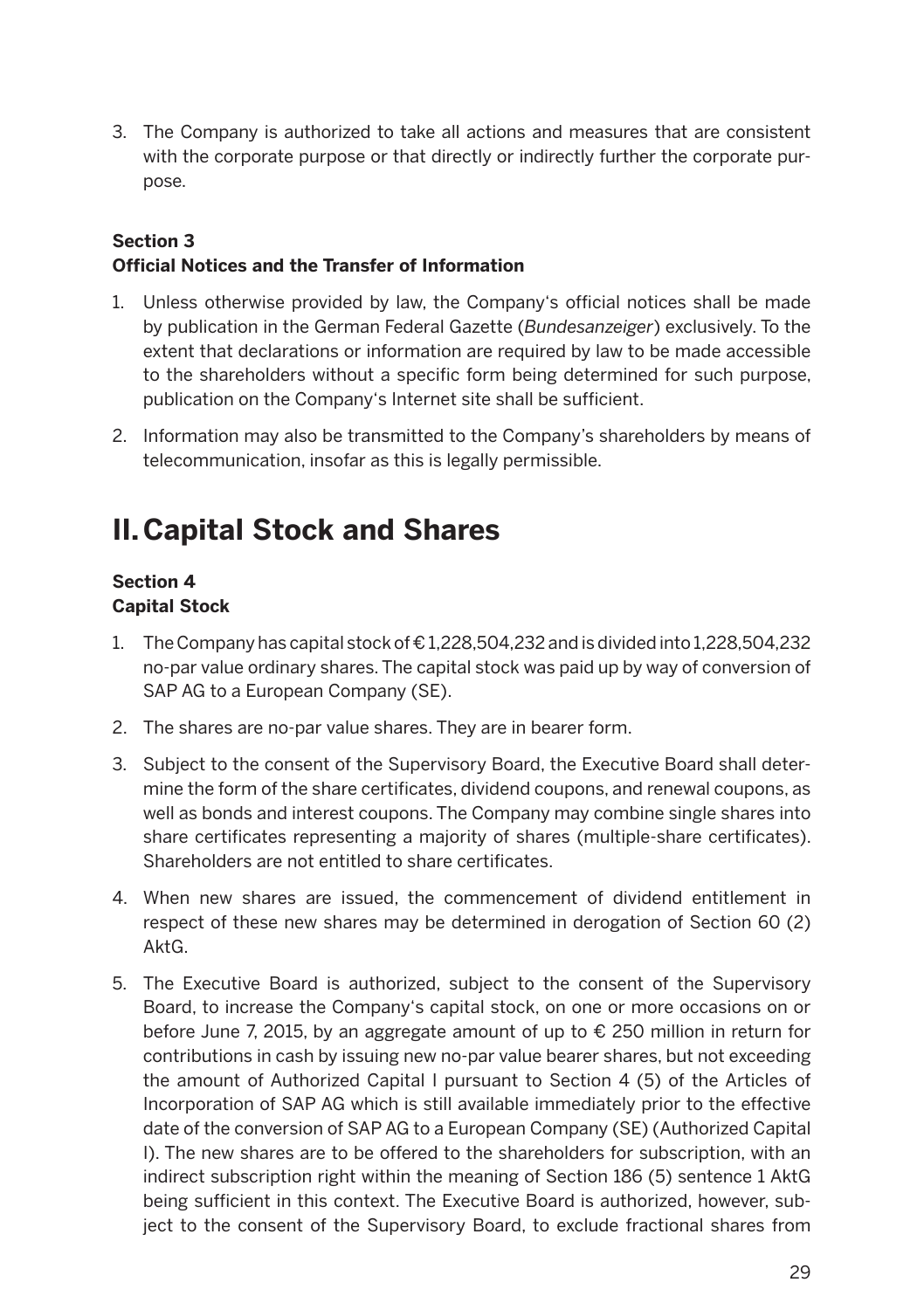the shareholders' subscription rights. The Executive Board is further authorized, subject to the consent of the Supervisory Board, to determine the further details of the implementation of capital increases from Authorized Capital I. The Supervisory Board is authorized to amend the wording of the Articles of Incorporation after the full or partial implementation of the capital stock increase from Authorized Capital I or after the expiration of the authorization period to reflect the volume of the capital increase from Authorized Capital I.

- 6. The Executive Board is authorized, subject to the consent of the Supervisory Board, to increase the Company's capital stock on one or more occasions on or before June 7, 2015 by an aggregate amount of up to € 250 million in return for contributions in cash or kind by issuing new no-par value bearer shares, but not exceeding the amount of Authorized Capital II pursuant to Section 4 (6) of the Articles of Incorporation of SAP AG which is still available immediately prior to the effective date of the conversion of SAP AG to a European Company (SE) (Authorized Capital II). The Executive Board is authorized, subject to the consent of the Supervisory Board, to exclude the shareholders' statutory subscription rights in the following circumstances:
	- in respect of fractional shares;
	- where the capital is increased against contributions in cash and the total pro rata amount of capital stock represented by the new shares in respect of which the shareholders' subscription rights are excluded does not exceed 10% of the Company's capital stock existing on June 8, 2010 or at the time the authorization is registered in the commercial register or at the time the new shares are issued and the issue price of the new shares is not substantially (within the meaning of Section 203 (1) and (2) and Section 186 (3) sentence 4 AktG) below the trading price of listed shares of the same class carrying the same rights at the time the Executive Board finally determines the issue price; for the purpose of calculating the 10% threshold, the pro rata amount of capital stock represented by any new or repurchased shares that were issued or sold after June 8, 2010 subject to the simplified exclusion of shareholders' subscription rights pursuant to or in accordance with Section 186 (3) sentence 4 AktG and the pro rata amount of capital stock to which any conversion or option rights or obligations relate under bonds that were issued on or after June 8, 2010 by applying Section 186 (3) sentence 4 AktG *mutatis mutandis* must be deducted;
	- where the capital is increased against contributions in kind for the purpose of granting shares in connection with mergers with other enterprises or acquisitions of enterprises or parts thereof or interests therein.

 The Executive Board is authorized, subject to the consent of the Supervisory Board, to determine the further details of the implementation of capital increases from Authorized Capital II. The Supervisory Board is authorized to amend the wording of the Articles of Incorporation after the full or partial implementation of the capital stock increase from Authorized Capital II or after the expiration of the authorization period to reflect the volume of the capital increase from Authorized Capital II.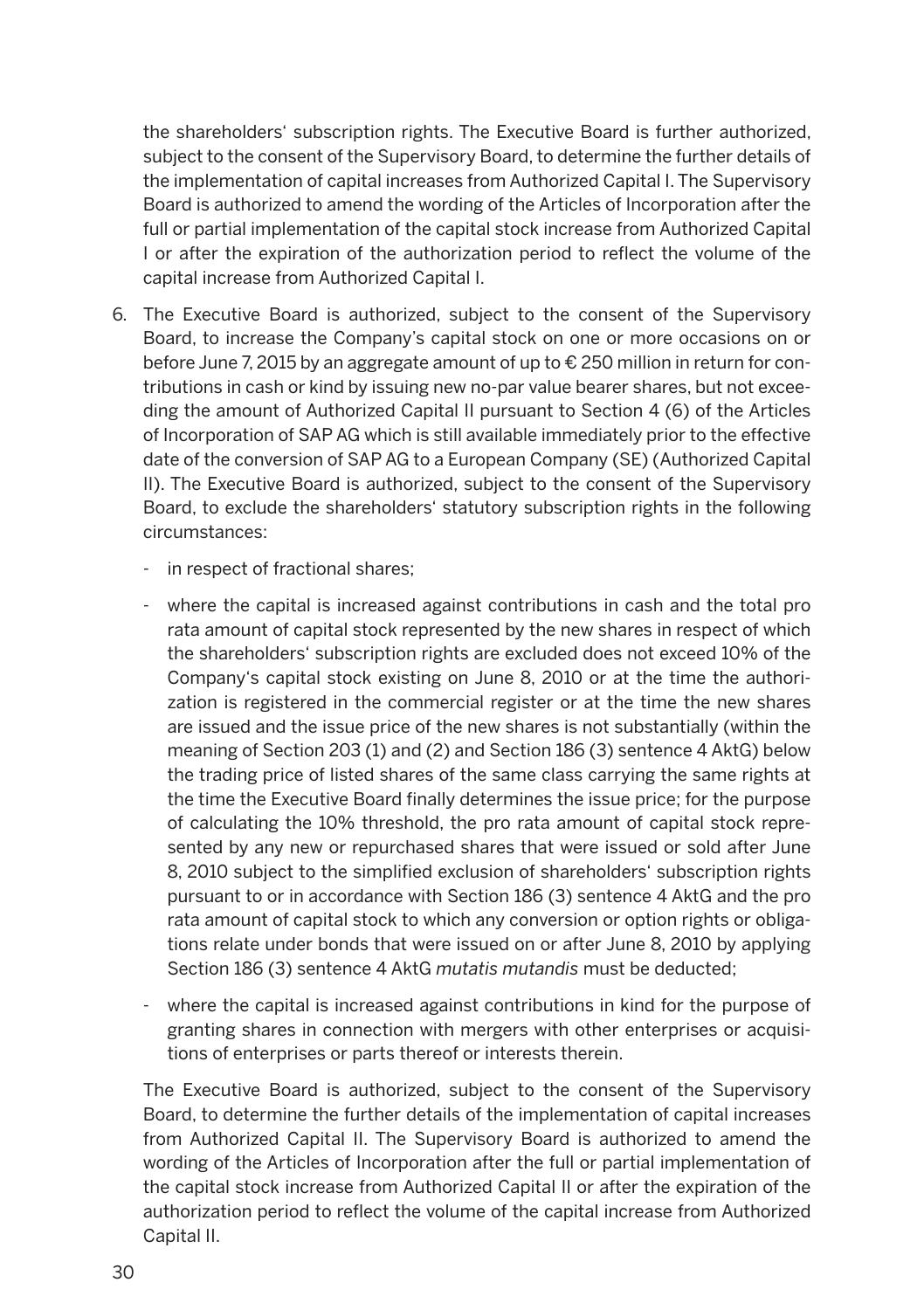- 7. The capital stock shall be subject to a further contingent increase by up to  $\epsilon$  100 million by issuing up to 100 million no-par value ordinary voting bearer shares (Contingent Capital IV). The contingent capital increase shall be implemented only to the extent that the holders or creditors of convertible bonds or warrants under the warrant-linked bonds issued or guaranteed by SAP AG or – after the conversion of SAP AG to a European Company (SE) has become effective – by SAP SE, or any of its direct or indirect majority holdings on or before May 24, 2016 by virtue of the authorization resolved by the General Meeting of Shareholders on May 25, 2011 exercise their conversion or option rights and no other methods for servicing these rights are used. The contingent capital increase may, however, not exceed the amount and number of shares equaling the amount or number immediately prior to the effective date of the conversion of SAP AG to a European Company (SE) with regard to which the contingent capital increase pursuant to Section 4 (7) of the Articles of Incorporation of SAP AG has not yet been implemented. The new shares shall in each case be issued at the conversion or option price to be determined in accordance with the above authorization resolution. The new shares shall participate in the profits as from the beginning of the fiscal year in which they are created as a result of the exercise of conversion or option rights. The Executive Board shall be authorized to determine the further details of the implementation of the contingent capital increase.
- 8. The Executive Board is authorized, subject to the consent of the Supervisory Board, to increase the Company's capital stock on one or more occasions on or before June 7, 2015 by an aggregate amount of up to € 29,609,256 in return for contributions in cash or kind by issuing new no-par value bearer shares, but not exceeding the amount of Authorized Capital III pursuant to Section 4 (8) of the Articles of Incorporation of SAP AG which is still available immediately prior to the effective date of the conversion of SAP AG to a European Company (SE) (Authorized Capital III). The shareholders' subscription rights are excluded. The new shares may be used exclusively to grant shares to employees of SAP SE and its downstream affiliates (employee shares). In this context, the new shares may also be issued to a bank or other entity meeting the requirements of Section 186 (5) sentence 1 AktG which subscribes the shares subject to an undertaking to use them exclusively for the purpose of granting employee shares. Insofar as this is permitted by law, shares may be issued to employees in such a manner that the contribution to be paid on such shares is covered by a part of the annual net income which the Executive Board and the Supervisory Board may allocate to other revenue reserves under Section 58 (2) AktG. The employee shares may also be procured by a bank or other entity meeting the requirements of Section 186 (5) sentence 1 AktG by way of securities loans, with the new shares being used to redeem such securities loans. The Executive Board is authorized, subject to the consent of the Supervisory Board, to determine the further details of the implementation of capital increases from Authorized Capital III. The Supervisory Board is authorized to amend the wording of the Articles of Incorporation after the full or partial implementation of the capital stock increase from Authorized Capital III or after the expiration of the authorization period to reflect the volume of the capital increase from Authorized Capital III.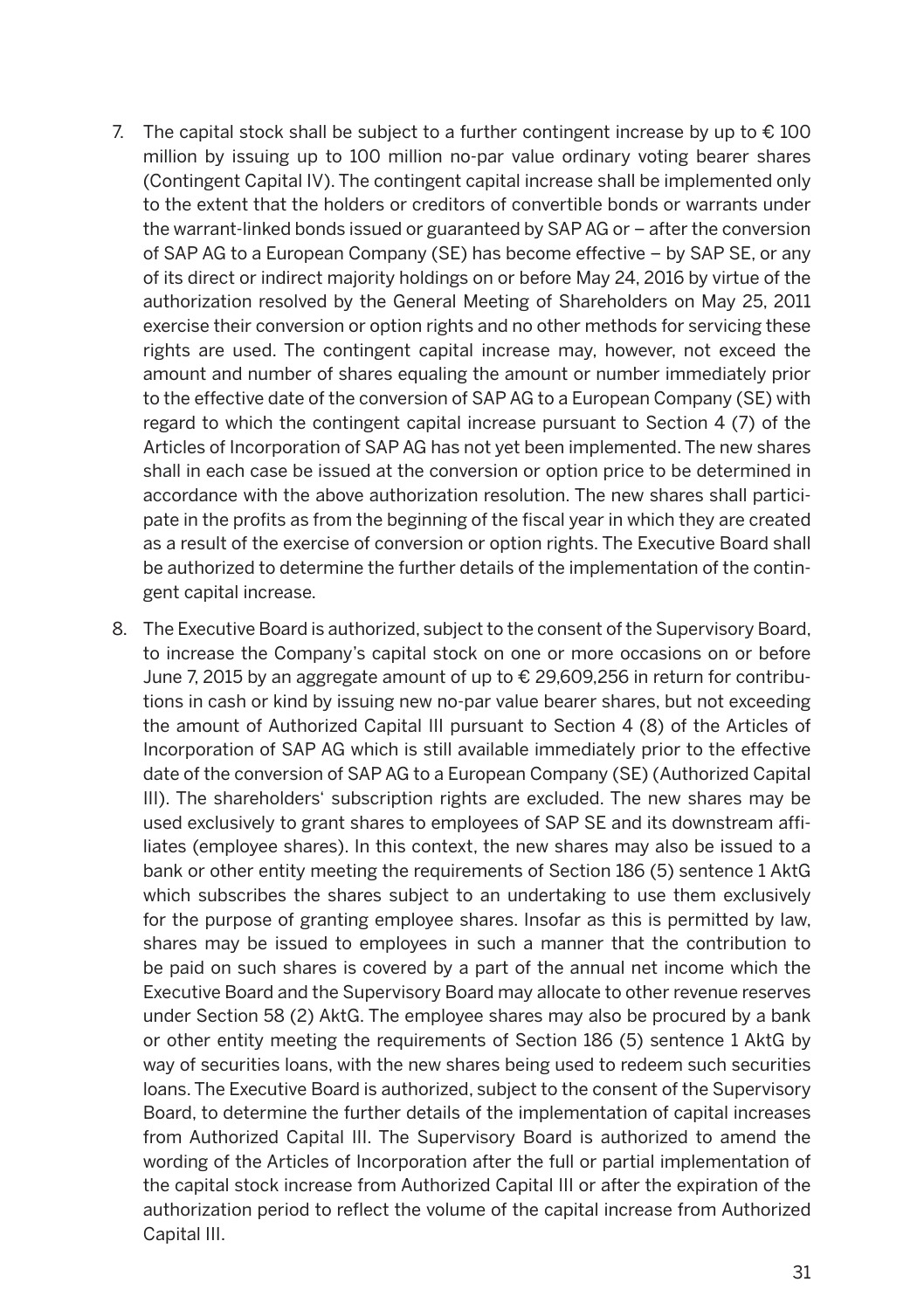### **III. Constitution and Management of the Company**

#### **Section 5 Governing Bodies**

The Company's governing bodies are:

- a) the Executive Board (the management organ)
- b) the Supervisory Board (the supervisory organ),
- c) the General Meeting of Shareholders.

### **The Executive Board**

#### **Section 6**

#### **Composition of the Executive Board**

- 1. The Executive Board shall consist of at least two persons. The Supervisory Board may determine a higher number of Executive Board members. The appointment of deputy members of the Executive Board is permissible. The latter have the same rights as the full members of the Executive Board regarding the external representation of the Company.
- 2. The appointment of the full members and the deputy members of the Executive Board, the conclusion of their employment contracts, and the revocation of their appointments are the responsibility of the Supervisory Board, as are the appointment of a member of the Executive Board as chairperson of the Executive Board and the appointment of one or more member/s of the Executive Board as deputy chairperson/s of the Executive Board.
- 3. The full members and the deputy members of the Executive Board will be appointed for a maximum period of five years. Reappointments are permissible.

#### **Section 7 Rules of Procedure and Resolutions of the Executive Board**

- 1. The Executive Board shall unanimously adopt its own rules of procedure, unless the Supervisory Board adopts rules of procedure for the Executive Board.
- 2. Resolutions of the Executive Board shall be adopted by a simple majority of votes cast, unless otherwise mandatorily prescribed by law or the Articles of Incorporation. Should a vote be tied, the chairperson of the Executive Board, if appointed, shall have the casting vote.
- 3. Unless otherwise mandatorily prescribed by law or the Articles of Incorporation, the Executive Board is quorate if at least half of its members participate in passing the resolution.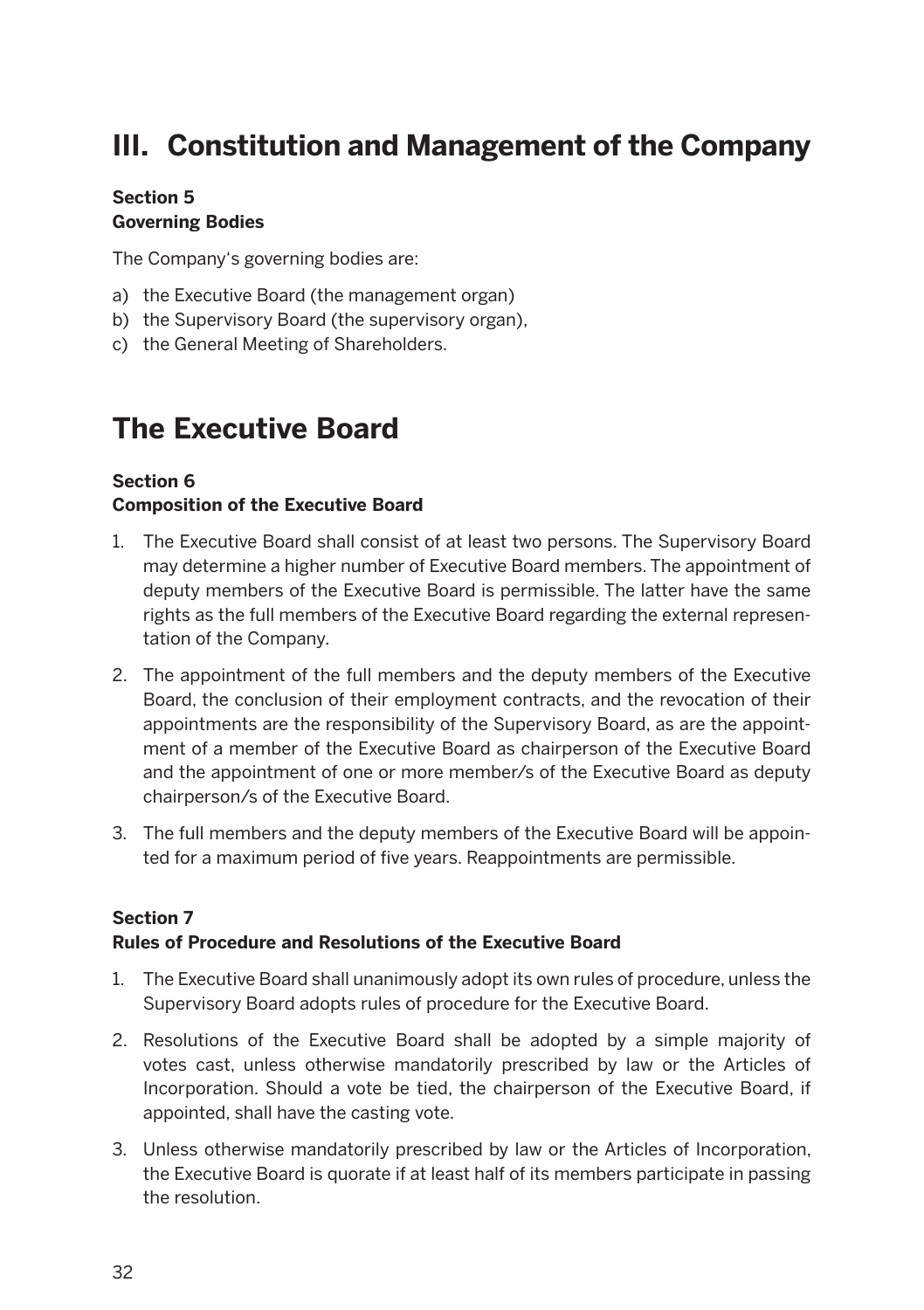#### **Section 8 Legal Representation of the Company**

The Company shall be legally represented

- a) by two members of the Executive Board;
- b) by one member of the Executive Board acting jointly with one holder of full commercial power of attorney (*Prokurist*) within the meaning of Sections 48-53 of the German Commercial Code (*Handelsgesetzbuch*; **"HGB"**).

#### **Section 9 Limitation of the Executive Board's Authority**

The Executive Board owes a duty to the Company to adhere to the limitations imposed by the Articles of Incorporation or the Supervisory Board regarding the scope of its management authority or which result from a resolution adopted by the General Meeting of Shareholders pursuant to Section 119 AktG.

### **The Supervisory Board**

#### **Section 10 Composition, Term of Office**

- 1. The Supervisory Board shall be composed of eighteen members. Nine members will be elected as shareholders' representatives by the General Meeting of Shareholders without being bound by nominations. Nine members will be appointed as employees' representatives by the SE Works Council in accordance with the agreement on the involvement of employees (Agreement on Employee Involvement) concluded in accordance with the German Act on the Involvement of Employees in European Companies (*Gesetz über die Beteiligung der Arbeitnehmer in einer Europäischen Gesellschaft (SE-Beteiligungsgesetz;* **"SEBG"**)). When the Supervisory Board members are elected or appointed (as the case may be), substitute members may be elected or appointed (as the case may be) at the same time. Reappointments are permissible.
- 2. The members of the Supervisory Board shall be appointed for a period ending with the close of the annual General Meeting of Shareholders at which the acts of the Supervisory Board were formally approved for the fourth fiscal year following commencement of the term of office, not counting the year in which their term of office commences. In any event, the term of office shall end after six years at the latest.
- 3. In derogation of paragraphs 1 and 2, the following provisions shall apply for the first Supervisory Board with regard to the employees' representatives, as provided in the Agreement on Employee Involvement: The first employees' representatives on the first Supervisory Board have been appointed under the Agreement on Employee Involvement. Their term of office shall end at the close of the 2015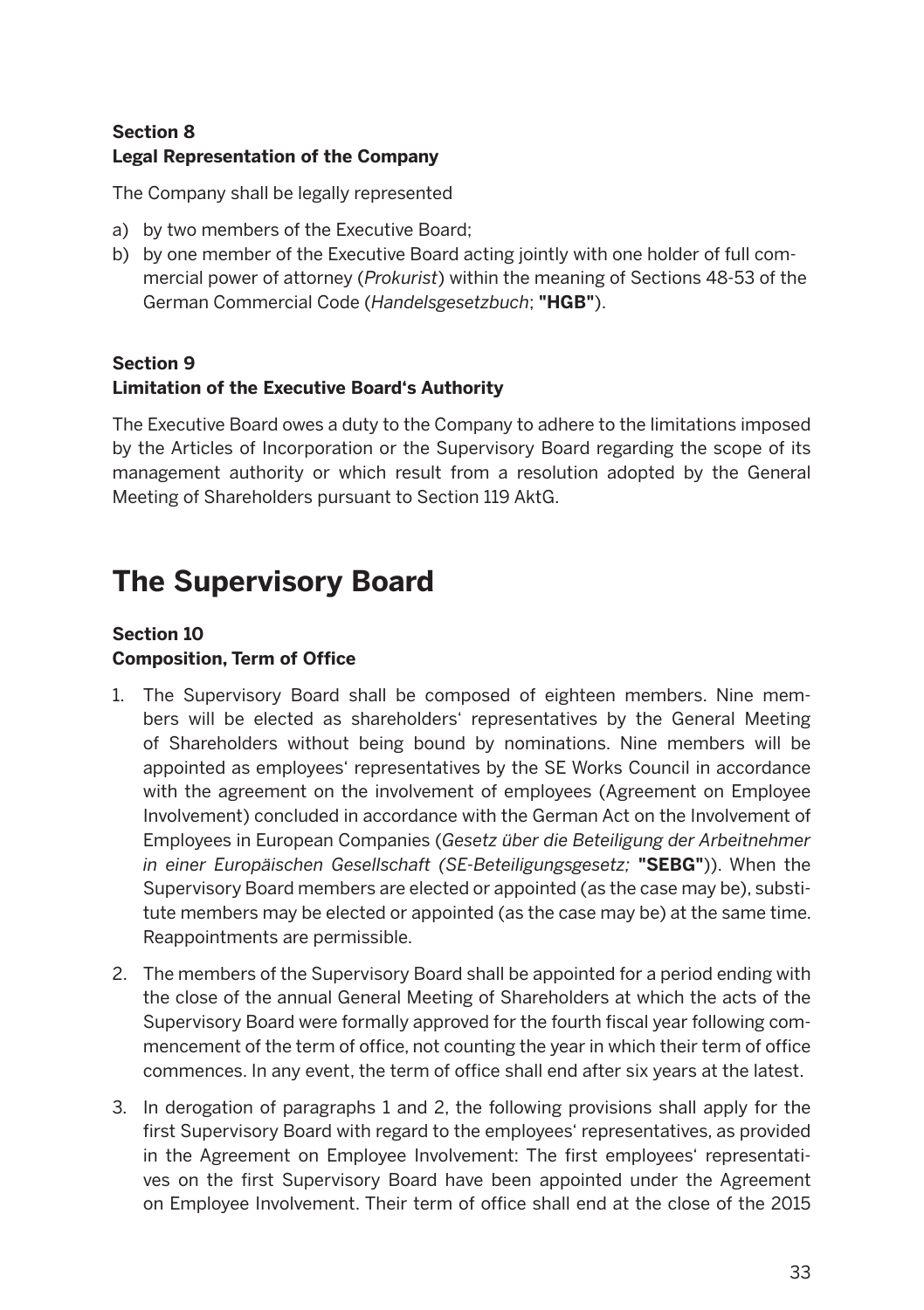annual General Meeting of Shareholders. The term of office of the succeeding employees' representatives on the first Supervisory Board of SAP SE appointed subsequent to this term of office shall end at the same time as the term of office of the shareholders' representatives on the first Supervisory Board. Paragraph 2 shall thereupon also apply to the term of office of the employees' representatives on the Supervisory Board.

- 4. The members and substitute members of the Supervisory Board may resign from office by submitting a written statement addressed to the chairperson of the Supervisory Board or to the Executive Board observing a period of notice of four weeks. Resignation from office for cause (*aus wichtigem Grund*) with immediate effect is permitted.
- 5. Substitutes for resigning shareholders' representatives who are not replaced by substitute members will be elected for the remaining term of office of the resigning individual. The foregoing provisions shall apply *mutatis mutandis* to any substitutes for resigning employees' representatives in accordance with the Agreement on Employee Involvement.

#### **Section 11**

#### **Duties and Responsibilities of the Supervisory Board**

- 1. The Supervisory Board shall have all of the duties and rights that are conferred upon it by law, the Articles of Incorporation, or otherwise. Both the Executive and Supervisory Boards shall be entitled to call a General Meeting of Shareholders.
- 2. The Supervisory Board shall be authorized to amend the Articles of Incorporation where such amendments only concern the wording.
- 3. The Supervisory Board shall be entitled at any time to supervise all management activities of the Executive Board and to this end to inspect and examine all books and records as well as the assets of the Company.
- 4. The Executive Board shall report to the Supervisory Board continuously at least to the extent stipulated by law.
- 5. The Supervisory Board may set up committees from among its members and, to the extent permitted by law, may delegate decision-making powers to them.
- 6. The following transactions are subject to the prior approval of the Supervisory Board:
	- adoption of the group annual plan, which shall comprise at least the budget, the investment plan, and the liquidity planning;
	- investments in tangible fixed assets or intangible fixed assets which are either not included in the investment plan for the fiscal year and which, alone or when aggregated with other investments likewise not included, have an anticipated total volume of more than 10% of the last investment plan or which are included in the investment plan but whose volume determined in the investment plan is exceeded to such an extent that the excess amount, together with correspon-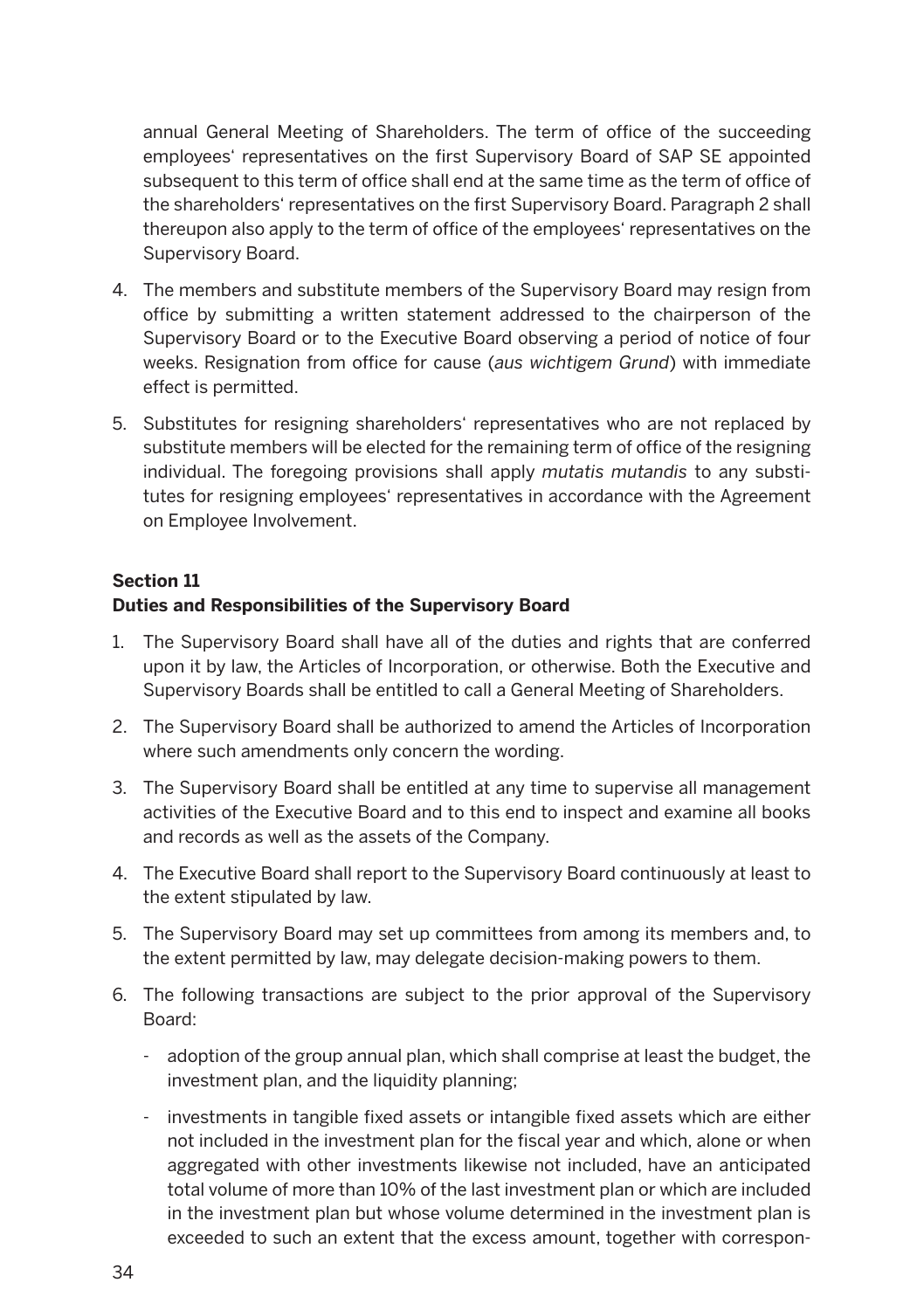ding amounts of other investments exceeding the plan of the same fiscal year, if any, amounts to more than 10% of the total volume of the last investment plan;

- acquisition and sale of enterprises and interests therein or parts thereof if the (anticipated) acquisition or sales price in an individual case exceeds 0.6% of the balance sheet total of the last group balance sheet approved by the Supervisory Board; this shall not apply to any acquisition or sale within the group;
- incurring financial liabilities vis-à-vis companies which are not members of the group if either the volume of the individual financial liability exceeds 1.0% of the balance sheet total of the last group balance sheet approved by the Supervisory Board or if, as a result of incurring such liability, the group total of all financial liabilities incurred without the approval of the Supervisory Board and not yet repaid exceeds 3.0% of the balance sheet total of the last group balance sheet approved by the Supervisory Board;
- concluding and amending any agreements which under applicable law or the Articles of Incorporation require the approval of the General Meeting of **Shareholders**

 If permitted by law, the Supervisory Board may delegate the approval competence for the above-mentioned transactions to a committee generally or in individual cases. The Supervisory Board may determine additional types of transactions which the Executive Board may only perform with the Supervisory Board's approval.

#### **Section 12 Declarations of Intent of the Supervisory Board**

- 1. Declarations of intent of the Supervisory Board and its committees shall be given on behalf of the Supervisory Board by the chairperson or – should he or she be unable to do so – by the deputy chairperson.
- 2. The chairperson of the Supervisory Board or his or her deputy shall be the permanent representative of the Supervisory Board vis-à-vis third parties, especially vis-à-vis courts and authorities as well as the Executive Board.

#### **Section 13**

#### **Chairperson and Deputy Chairperson**

1. Following a General Meeting of Shareholders at which all members of the Supervisory Board to be elected by the General Meeting of Shareholders have been newly appointed, a meeting of the Supervisory Board shall take place, which shall be held without special invitation. At this meeting the Supervisory Board shall elect a chairperson and one or two deputy chairperson(s) from among its members for the term of its office. When electing the chairperson of the Supervisory Board, the oldest member in terms of age of the shareholders' representatives on the Supervisory Board will chair the meeting; Section 14 (6) sentence 3 shall apply *mutatis mutandis*.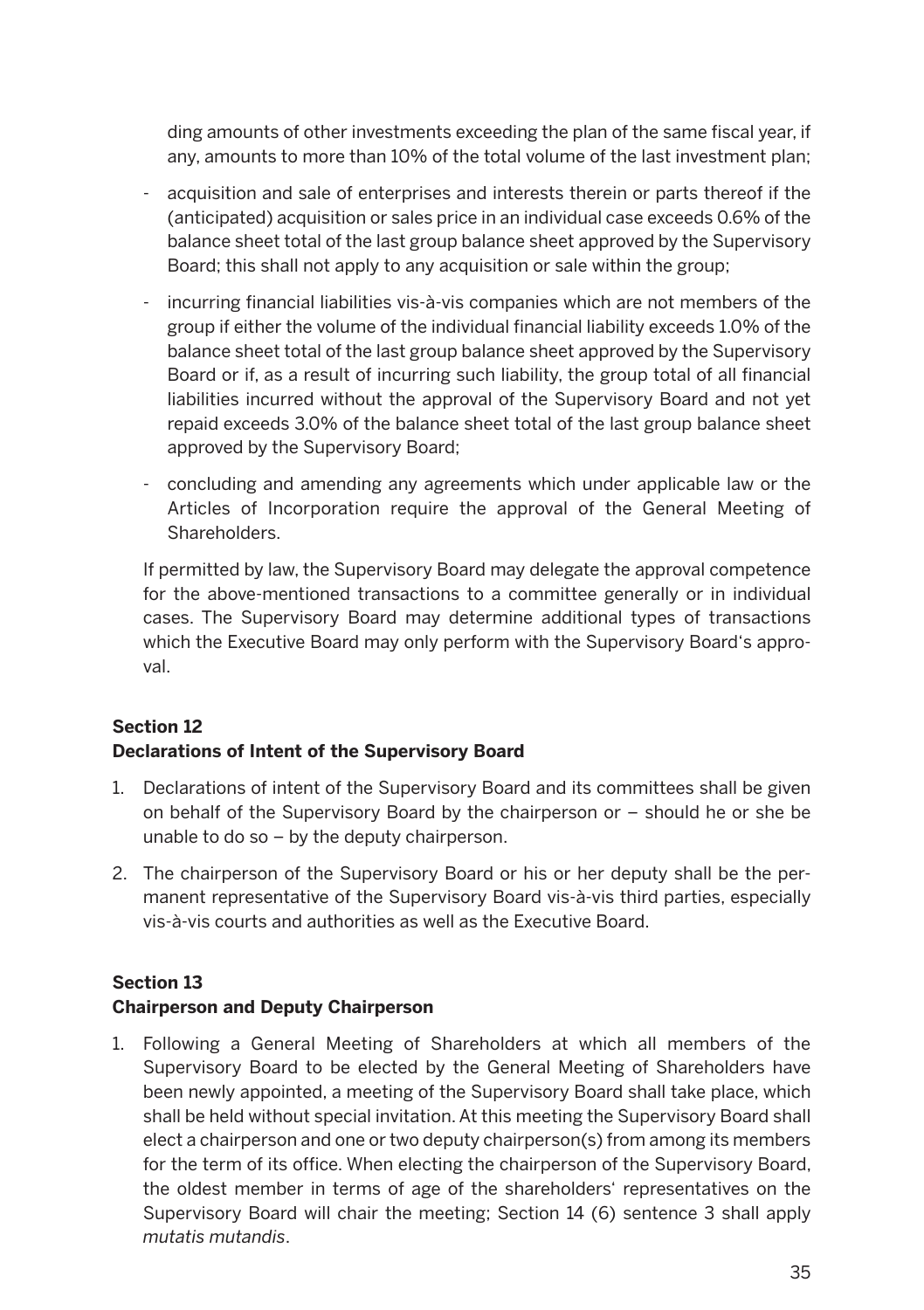- 2. Only a shareholders' representative may be elected as chairperson of the Supervisory Board.
- 3. If the chairperson is unable to discharge the duties of his or her office, the deputy chairperson shall do so in his or her place. This provision shall not affect Section 14 (6) sentence 4 and Section 20 (1).
- 4. If the chairperson or a deputy chairperson leaves the Supervisory Board before the end of his or her term of office, an election shall be held without delay to replace him or her.

#### **Section 14 Calling of Meetings and Passing of Resolutions**

- 1. The Supervisory Board shall adopt its own rules of procedure by a simple majority vote. The following provisions apply to the calling of meetings, quorums, and resolutions. Supplementary provisions may be stipulated in the rules of procedure.
- 2. The chairperson shall call the Supervisory Board meetings in writing or text form, by letter, e-mail or facsimile message allowing a notice period of 14 days before the day of the meeting. The day on which the message calling the meeting is sent and the day of the meeting do not count toward the notice period. In urgent cases, the chairperson may shorten the notice period and also call the meeting orally or by telephone, or any other appropriate means of electronic transmission.
- 3. The meetings of the Supervisory Board and its committees shall as a rule be held with the members attending in person. The Supervisory Board may provide in its rules of procedure that the meetings of the Supervisory Board and its committees may also be held by video conference or that individual members of the Supervisory Board may attend the meeting by way of video transmission, subject to the proviso that in such cases, resolutions may also be adopted by video conference or by way of video transmission, respectively.
- 4. The Supervisory Board may provide in its rules of procedure for the permissibility of the adoption of resolutions of the Supervisory Board and its committees outside of meetings by obtaining written or telephone votes or by voting by video conference or any other means of electronic communication (e.g. by e-mail or facsimile).
- 5. The members of the Executive Board may attend the meetings of the Supervisory Board, unless otherwise resolved in an individual case by the Supervisory Board or its chairperson.
- 6. Unless otherwise mandatorily prescribed by law or the Articles of Incorporation, the Supervisory Board is quorate if at least half of its members participate in passing the resolution. The resolutions of the Supervisory Board shall be adopted by a majority of the votes cast, unless otherwise mandatorily prescribed by law or the Articles of Incorporation. In the event of a tie, the vote of the chairperson and, in the event that the chairperson does not participate in passing the resolution, the vote of the deputy chairperson, provided that he or she is a shareholders' representative, shall be decisive (casting vote).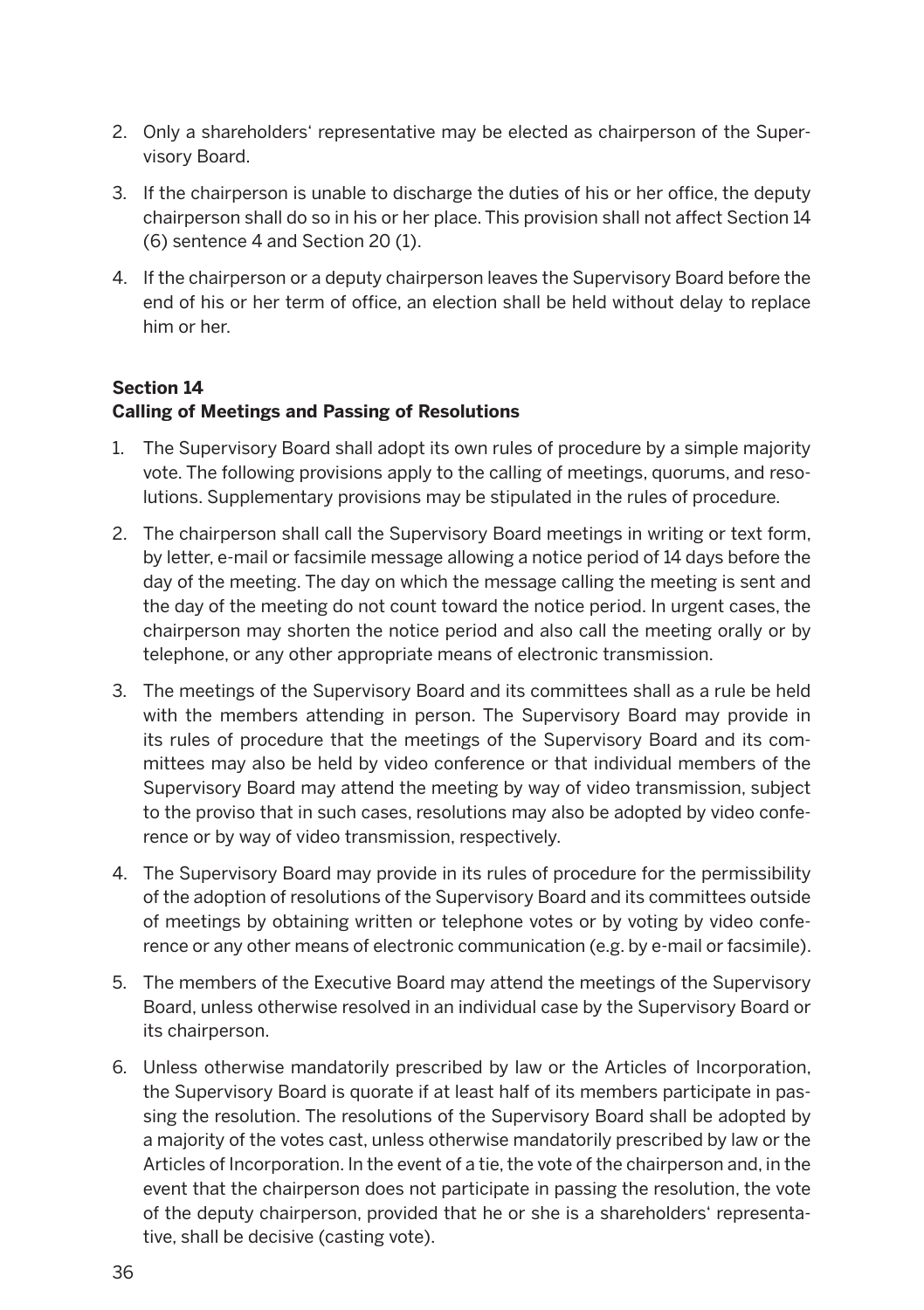#### **Section 15 Duty of Secrecy**

- 1. The members of the Supervisory Board shall maintain secrecy in respect of any confidential information and secrets of the Company, notably business and trade secrets, that become known to them because of their membership of the Supervisory Board. Persons attending meetings of the Supervisory Board who are not members of the Supervisory Board shall be expressly enjoined to secrecy.
- 2. In the event that a member of the Supervisory Board intends to pass information on to a third party, he or she shall notify the Supervisory Board and the Executive Board of that intention in advance, naming the persons he or she wishes to inform. The Supervisory Board and the Executive Board must be given the opportunity to decide prior to the disclosure of information whether they consider such disclosure to violate paragraph 1 or not. The decision shall be delivered by the chairperson of the Supervisory Board and the chairperson or CEO of the Executive Board.
- 3. The members of the Supervisory Board shall continue to maintain secrecy as set forth in the foregoing paragraphs after they leave the Supervisory Board.

#### **Section 16 Remuneration**

- 1. Each member of the Supervisory Board shall, in addition to the reimbursement of his or her expenditures, receive a remuneration composed of fixed elements and a variable element.
- 2. The fixed annual remuneration shall be € 100,000 for the chairperson, € 70,000 for a deputy chairperson, and  $\epsilon$  50,000 for the other members of the Supervisory Board. For membership of the audit committee, Supervisory Board members shall in addition receive an annual fixed remuneration of  $\epsilon$  15,000, and for membership of another Supervisory Board committee € 10,000, provided that the relevant committee has met in the relevant fiscal year; the chairperson of the audit committee shall receive € 25,000, and the chairpersons of the other committees shall receive € 20,000. The fixed remuneration shall be payable after the end of the fiscal year.
- 3. The variable remuneration for each fiscal year shall be € 10,000 for the chairperson, € 8,000 for a deputy chairperson, and € 6,000 for the other members of the Supervisory Board for each  $\epsilon$  0.01 by which the dividend distributed per share exceeds € 0.40. The variable remuneration shall be payable after the end of the General Meeting of Shareholders that resolves on the dividend for the relevant fiscal year.
- 4. The total remuneration (not including the remuneration for committee membership) shall not, however, exceed € 250,000 for the chairperson, € 200,000 for a deputy chairperson, and  $\epsilon$  150,000 for the other members of the Supervisory Board.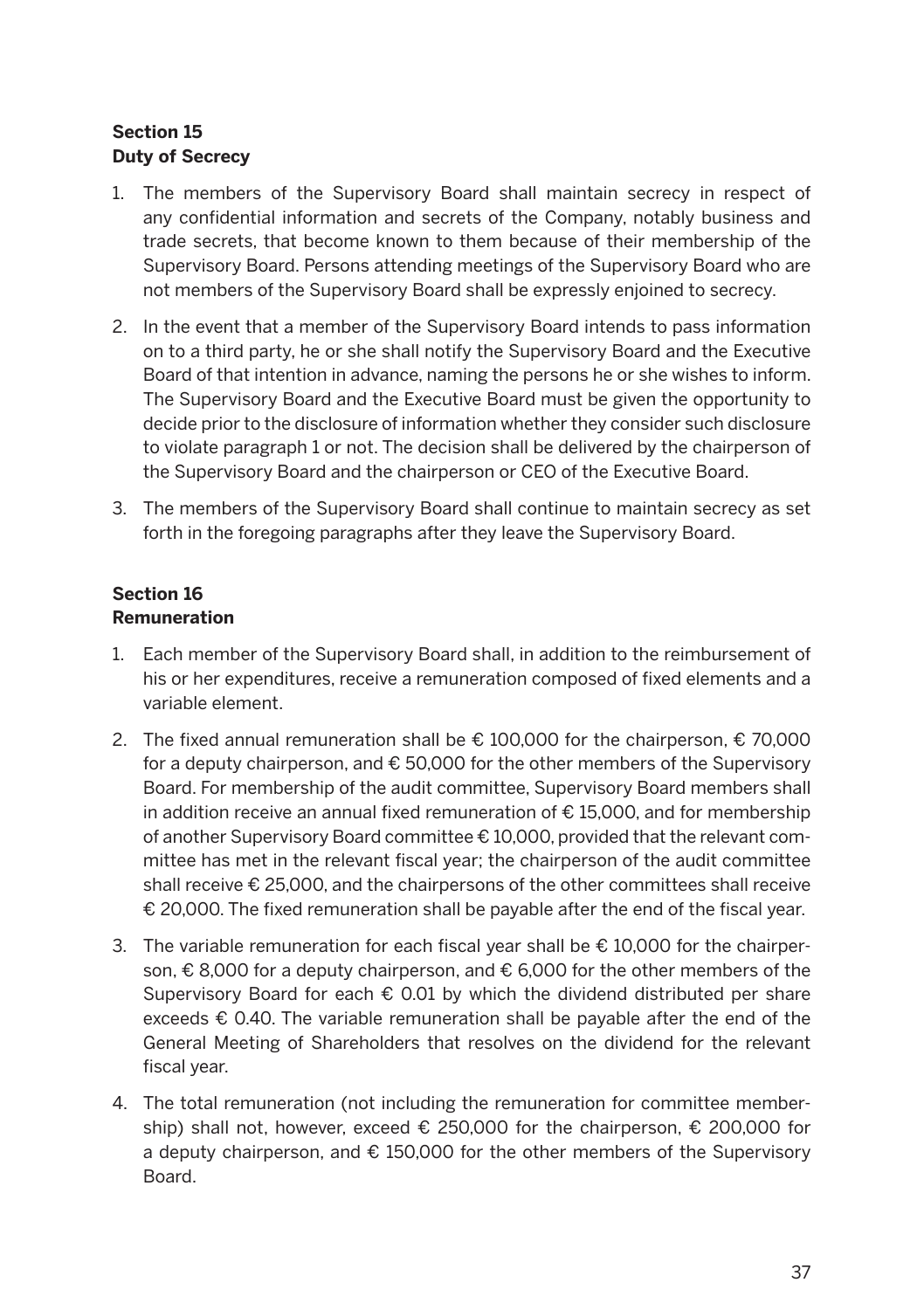- 5. Any members of the Supervisory Board having served for less than the entire fiscal year shall receive one twelfth of their respective remuneration for each month of service commenced. The same shall apply with respect to the increased remuneration of the chairperson and the deputy chairperson(s) pursuant to paragraph 2 sentence 1 and the remuneration for the chairperson and the members of a committee pursuant to paragraph 2 sentence 2.
- 6. Any value-added tax or sales tax invoiced by a member of the Supervisory Board or shown in a credit memo against the invoice shall additionally be paid in the applicable statutory amount.
- 7. Remuneration in line with the above provisions will only be granted for the time from the registration of SAP SE in the commercial register for the Company.

### **The General Meeting of Shareholders**

#### **Section 17**

#### **Calling the General Meeting of Shareholders**

- 1. The General Meeting of Shareholders shall be held at the registered office of the Company, at a location within a radius of 50 km from the registered office of the Company, or in a city in the Federal Republic of Germany where a German stock exchange is located. In the event that it is difficult to hold the General Meeting of Shareholders at these venues, the Executive Board or the Supervisory Board may call the meeting at a different venue. The invitation shall state the venue of the General Meeting of Shareholders.
- 2. The Executive Board or the Supervisory Board shall call the General Meeting of Shareholders.
- 3. The General Meeting of Shareholders shall be called by publication of a single announcement in the German Federal Gazette (*Bundesanzeiger*), giving the information required by law, with a notice period of at least thirty days prior to the date of the General Meeting of Shareholders, which notice period is to be extended by the number of days of the application period pursuant to Section 18 (2); the day on which the General Meeting of Shareholders is held and the day on which it is called shall not be included in the calculation of the relevant period.

#### **Section 18**

#### **Right to Attend the General Meeting of Shareholders**

- 1. Shareholders are entitled to attend the General Meeting of Shareholders and to exercise their voting rights only if they have submitted an application prior to the General Meeting of Shareholders and furnished proof to the Company of their shareholding.
- 2. Application shall be made in text form in German or English and must be received by the Company at the address stated for such purpose in the calling notice no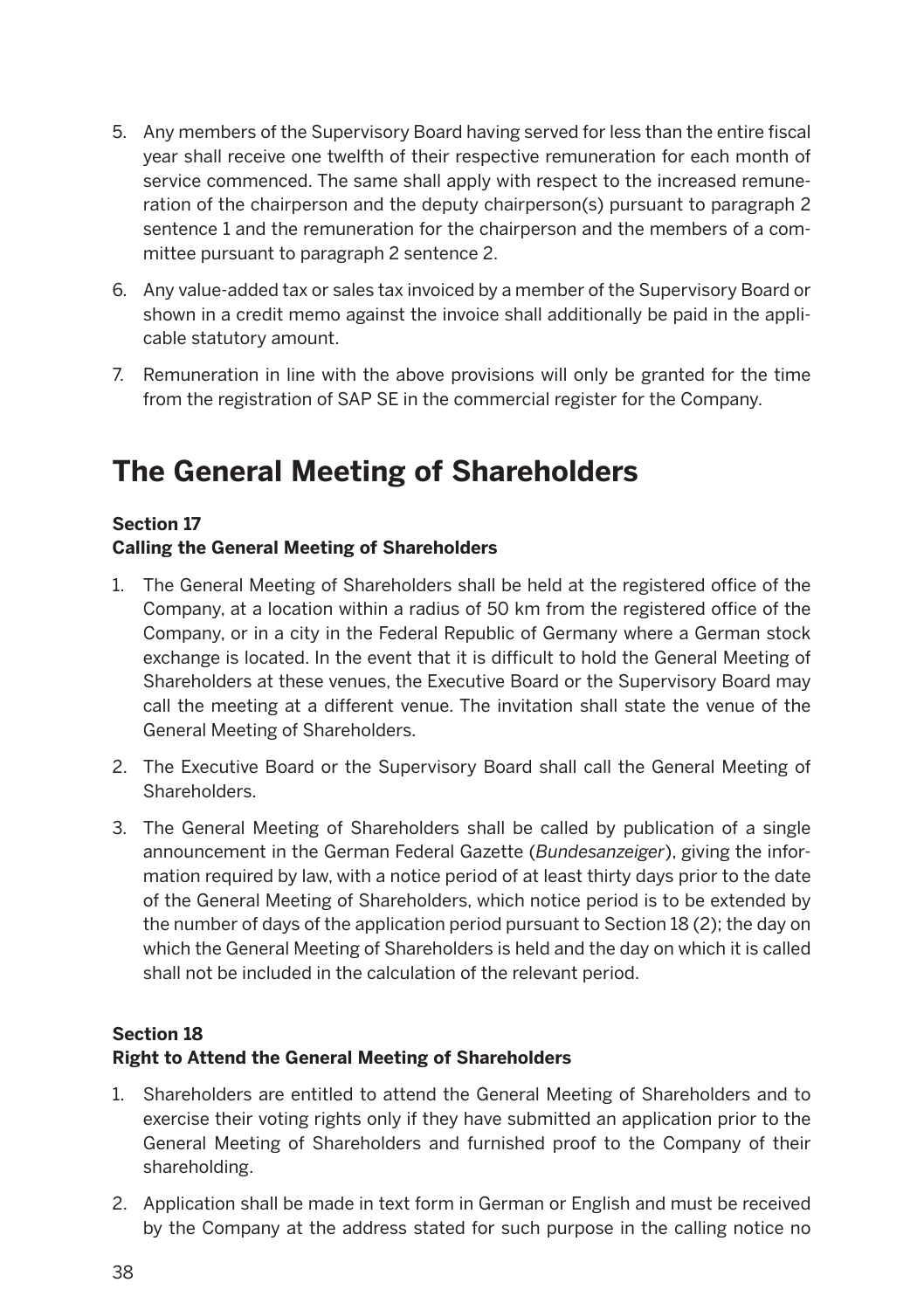later than six days prior to the date of the General Meeting of Shareholders; the day on which the General Meeting of Shareholders is held and the day on which it is called shall not be included in the calculation of the relevant period. The calling notice may provide for a shorter period of time, which is to be specified as a number of days.

- 3. Proof of shareholding shall be furnished by way of proof issued by a depositary institution in text form in German or English. The proof issued by the depositary institution shall relate to the beginning of the 21st day prior to the General Meeting of Shareholders. Paragraph 2 shall apply to the furnishing of proof *mutatis mutandis*.
- 4. The applicability of any other application or proof procedure available under mandatory law shall remain unaffected.
- 5. The Executive Board is authorized to provide that shareholders may participate in the General Meeting of Shareholders without being physically present at the venue of the General Meeting of Shareholders or being represented by a proxy and exercise all or certain of their rights in full or in part through electronic communication.
- 6. The Executive Board is authorized to provide that shareholders may vote in writing or through electronic communication (postal voting) without having to attend the General Meeting of Shareholders.

#### **Section 19 Voting Rights**

- 1. Each share carries one vote.
- 2. Voting rights may be exercised by proxy. The proxy authorization must be granted or revoked, and proof of the proxy authorization must be provided to the Company, in the form prescribed by law. The calling notice may specify less strict requirements in this context. Such less strict requirements may be limited to the granting of proxy authorization to the proxies designated by the Company.
- 3. If no share certificates have been issued, the invitation to the General Meeting of Shareholders shall stipulate the provisions that have to be fulfilled by the shareholders in order to prove their voting rights.

#### **Section 20**

#### **Chair of the General Meeting of Shareholders Participation of Executive Board Members and Supervisory Board Members, Video Transmission**

1. The chairperson of the Supervisory Board shall preside over the General Meeting of Shareholders. If he or she is unable to do so, he or she shall determine another member of the Supervisory Board to discharge this duty. If the chairperson is prevented from presiding over the meeting and has not determined another member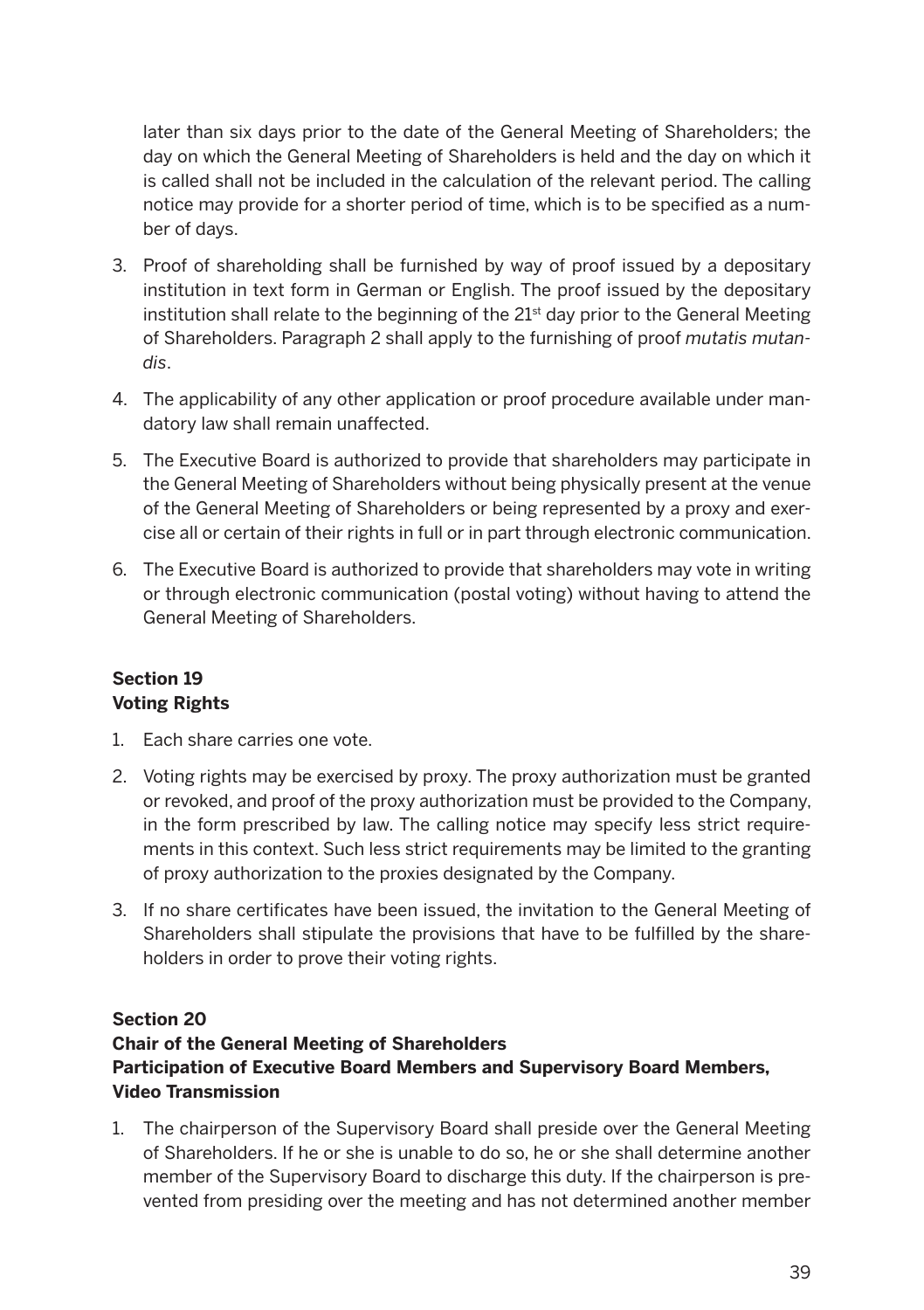to take his or her place, a member of the Supervisory Board elected by the shareholders' representatives on the Supervisory Board shall preside over the General Meeting of Shareholders.

- 2. The chairperson shall chair the proceedings and shall determine both the order of the agenda and the order and form of voting. The chairperson may also impose a reasonable time limit on the shareholders' right to ask questions and to speak; the chairperson may in particular reasonably determine a timeframe for the meeting, the discussions regarding the individual items on the agenda as well as for the individual questions and speaking contributions. The result of a vote may be determined by subtracting the affirmative votes or the negative votes and the abstentions from the total number of votes to which the voters are entitled.
- 3. The members of the Executive Board and Supervisory Board should take part in the General Meeting of Shareholders in person. If any member of the Supervisory Board is unable to attend the General Meeting of Shareholders in person because he or she has good reason to be abroad, it is possible for him or her to take part via video transmission.
- 4. The Executive Board is authorized to permit full or partial video or audio transmission of the General Meeting of Shareholders.

#### **Section 21 Resolutions of the General Meeting of Shareholders**

- 1. The resolutions of the General Meeting of Shareholders shall be adopted with a majority of valid votes cast, unless a larger majority is prescribed by law or the Articles of Incorporation.
- 2. A resolution of the General Meeting of Shareholders on an amendment of the Articles of Incorporation requires a majority of at least three quarters of valid votes cast. For any amendments of the Articles of Incorporation which require a simple majority for stock corporations established under German law, however, the simple majority of the valid votes cast shall suffice if at least half of the subscribed capital is represented or, in the absence of such quorum, the majority prescribed by law shall suffice.

#### **Section 22**

#### **Record of the General Meeting of Shareholders**

- 1. The proceedings at the General Meeting of Shareholders shall be recorded by notarial deed, and the record shall be signed by the notary public.
- 2. The record shall have full probative value for the shareholders, both with regard to their relationship *inter se* and in their relationship to their representatives.
- 3. The proxy documents need not be attached to the record.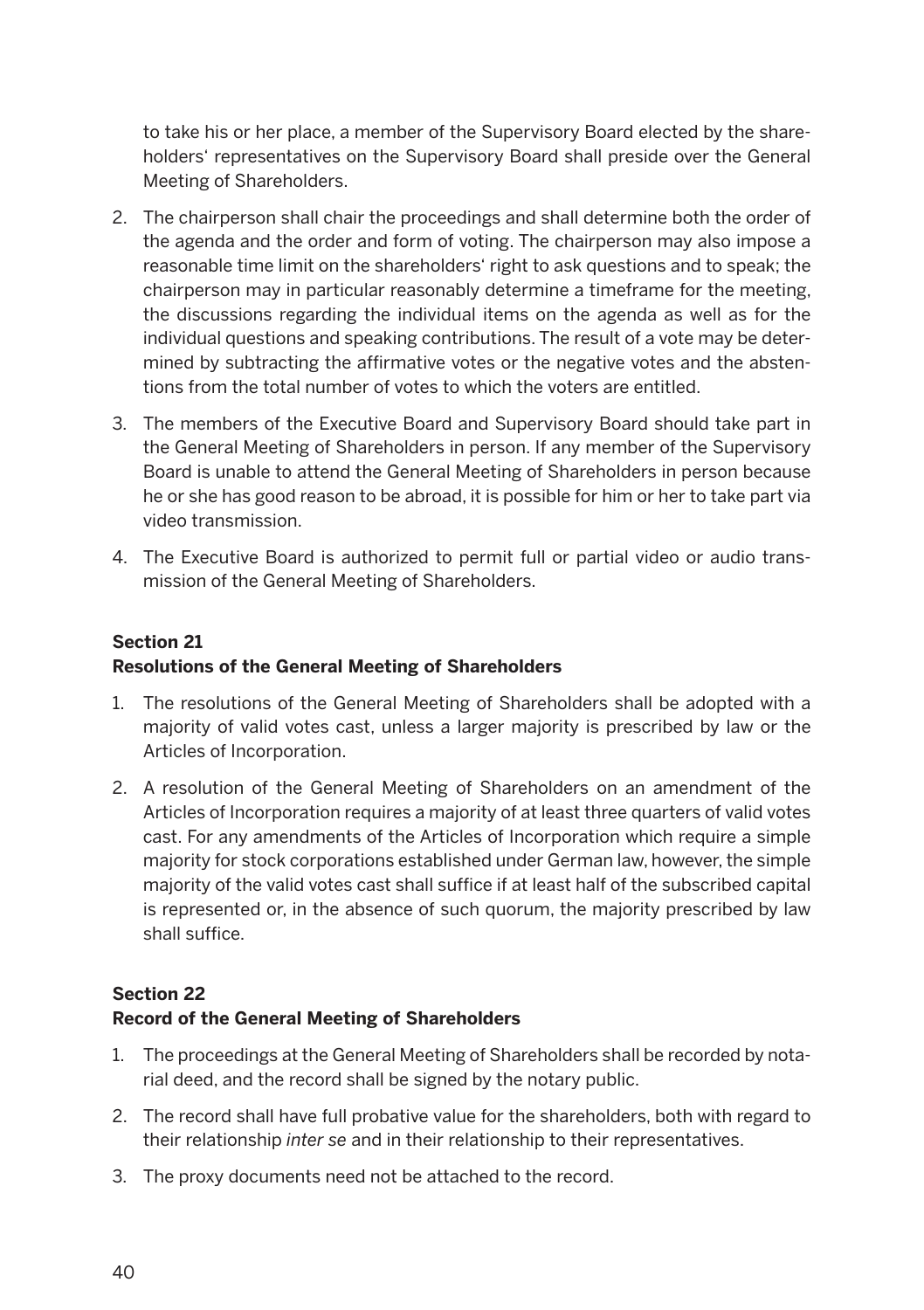### **IV. Annual Financial Statements and Appropriation of Retained Earnings**

#### **Section 23**

#### **Fiscal Year, Annual Report, Annual Financial Statements and Group Annual Financial Statements, Formal Approval of the Acts of the Executive and Supervisory Boards, Distribution of Retained Earnings**

- 1. The fiscal year shall be the calendar year. The first fiscal year shall be the calendar year in which SAP SE is registered in the commercial register for the Company.
- 2. In the first three months of each fiscal year, the Executive Board shall prepare the annual financial statements, the group annual financial statements, the management report, and the group management report for the previous fiscal year and submit them to the Supervisory Board and to the auditor. At that time the Executive Board shall submit to the Supervisory Board the proposal it wishes to make to the Annual General Meeting of Shareholders concerning the appropriation of retained earnings. These provisions do not affect Sections 298 (3) and 315 (3) HGB.
- 3. The annual financial statements, the group annual financial statements, the management report, the group management report, the Supervisory Board's report pursuant to Section 171 (2) AktG, and the Executive Board's proposal for the appropriation of the retained earnings shall be available for the shareholders' inspection at the offices of the Company from the time when the Annual General Meeting of Shareholders is called. The obligations under the foregoing sentence shall not apply if the specified documents are made available on the Company's website for the same period of time.
- 4. Each year, after receiving the Supervisory Board's report pursuant to Section 171 (2) AktG, the Annual General Meeting of Shareholders shall resolve within the first six months of the fiscal year on the formal approval of the acts of the Executive and Supervisory Boards, the appropriation of the retained earnings, the appointment of the auditor, and in the cases provided for by law, the adoption of the annual financial statements, and approval of the group annual financial statements.
- 5. When approving the annual financial statements, the Executive and Supervisory Boards shall be authorized to transfer to revenue reserves either all or part of the annual net income remaining after deduction of amounts to be transferred to the legal reserves and of any accumulated losses carried forward. The Executive and Supervisory Boards may not transfer more than one half of the annual net income if, after such transfer, the other revenue reserves would exceed one half of the capital stock.
- 6. Instead of distributing a cash dividend, the General Meeting of Shareholders can resolve to appropriate retained earnings by way of distribution in kind.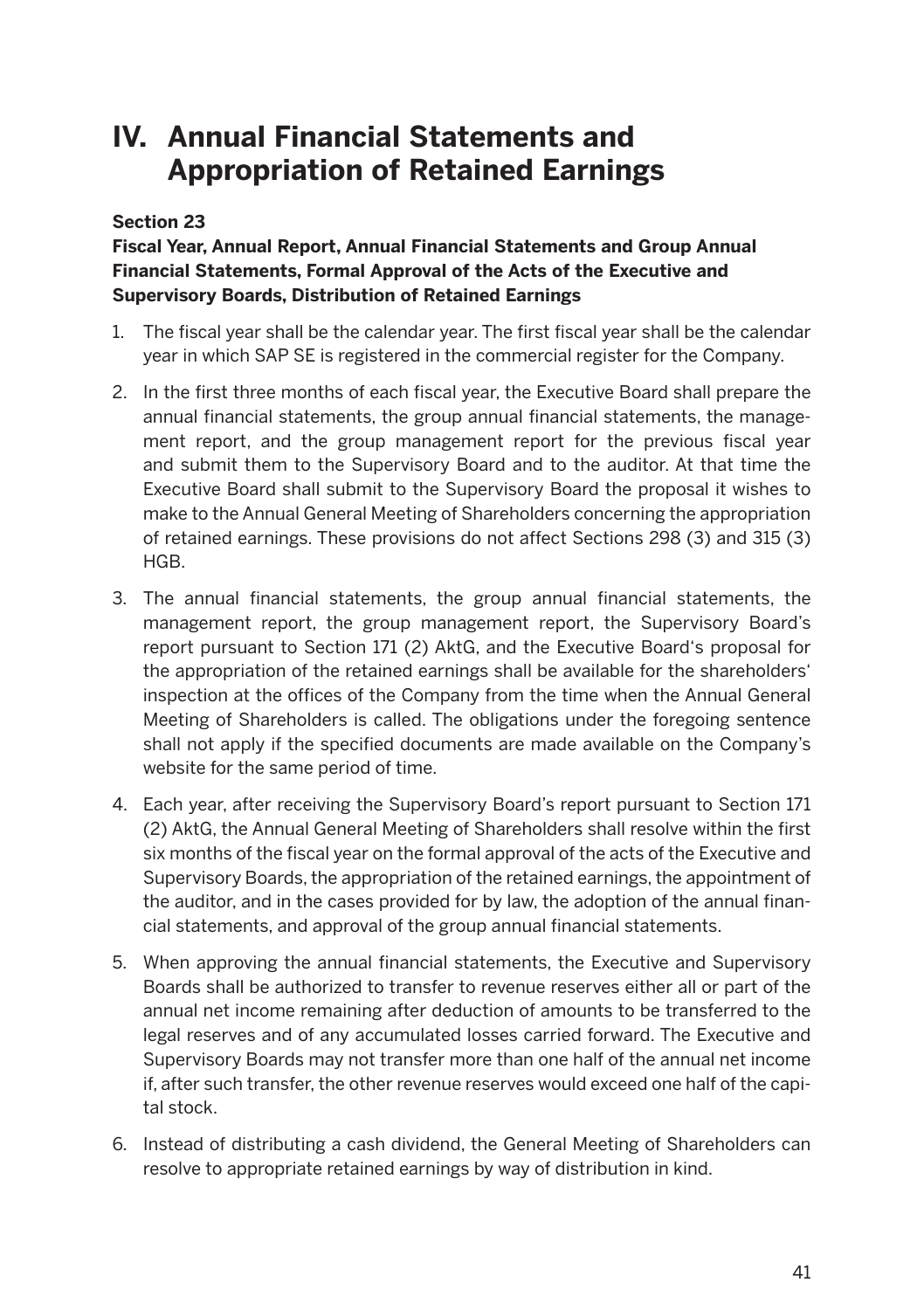### **V. Final Provisions**

#### **Section 24 Formation Costs**

- 1. The Company shall bear all costs connected with its formation and conversion to a stock corporation, estimated to be DM 250,000.00.
- 2. The Company shall bear all costs connected with the formation of SAP SE by way of the conversion of SAP AG to a European Company (SE) in the amount of up to  $£ A$  million
- **End of Articles of Incorporation –**

\*\*\*

The following documents are available on the Internet at www.sap.com/agm and will also be available for inspection at the General Meeting of Shareholders:

- the Conversion Plan dated March 21, 2014 (deeds of notary public Dr Hoffmann-Remy with office in Heidelberg, notary's office 5 of Heidelberg, roll of deeds no. 5 UR 493/2014 and 500/2014) including the Articles of Incorporation of SAP SE attached thereto as an annex,
- the Conversion Report by the Executive Board of SAP AG dated March 21, 2014,
- the certificate issued by the court-appointed independent expert, PricewaterhouseCoopers AG Wirtschaftsprüfungsgesellschaft, Frankfurt am Main, in accordance with Article 37 (6) of the SE Regulation,
- the Agreement on the Involvement of Employees in SAP SE dated March 10, 2014,
- the annual financial statements and the group annual financial statements, as well as the combined management reports and group management reports, of SAP AG for fiscal years 2011, 2012 and 2013.

Please note the following with regard to the election of the Supervisory Board members elected by the shareholders' representatives of SAP SE:

In accordance with Article 40 (2) and (3) of the SE Regulation, Section 17 of the German SE Implementation Act (*SE-Ausführungsgesetz*; **"SE-AG"**), Section 21 (3) of the German Act on Employee Involvement in European Companies (*SE-Beteiligungsgesetz;*  **"SEBG"**), Section II. (2) and (3) of the Agreement on the Involvement of Employees in SAP SE dated March 10, 2014 and Section 10 (1) of the Articles of Incorporation of SAP SE, the first Supervisory Board of SAP SE comprises eighteen members, nine of whom will be elected by the General Meeting of Shareholders as shareholders' representatives and the remaining nine as well as one personal substitute member for each of them were appointed under the Agreement on the Involvement of Employees in SAP SE referred to above.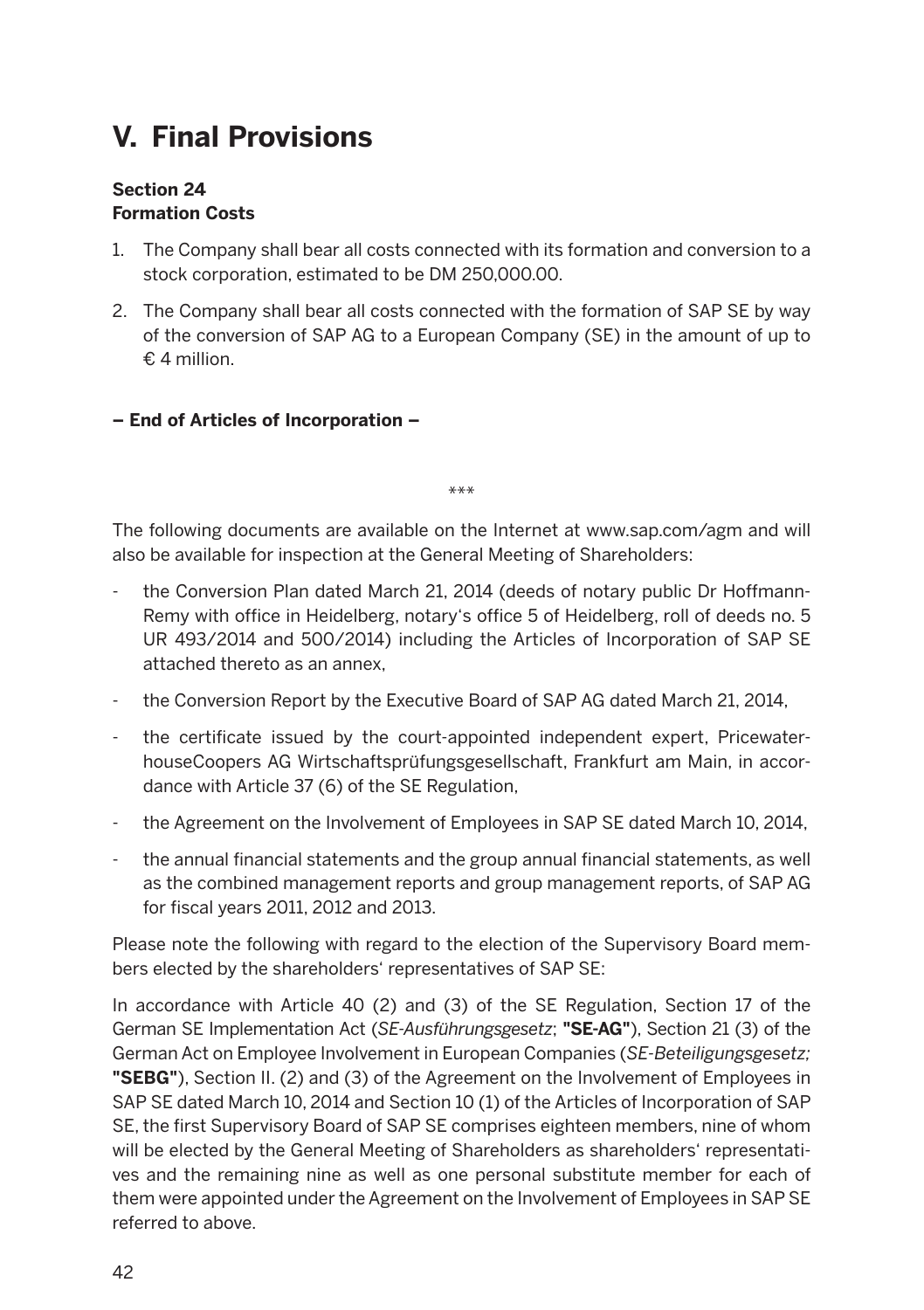The General Meeting of Shareholders is not obligated to observe nominations.

The election will be held separately for each individual.

If Prof. Dr h. c. mult. Hasso Plattner is elected, he is proposed to be nominated as candidate to chair the Supervisory Board.

The information pursuant to Section 125 (1) sentence 5 AktG regarding memberships held by the persons nominated by the Supervisory Board of other supervisory boards to be established by law and of comparable supervisory bodies of commercial enterprises in Germany and abroad is set out below in the Section entitled "Information regarding Item 8 b) on the agenda (Election of the Supervisory Board members as shareholders' representatives in SAP SE)".

Please note the following with regard to Jim Hagemann Snabe: Jim Hagemann Snabe will resign from the Executive Board of SAP AG with effect from the close of the General Meeting of Shareholders held on May 21, 2014. Pursuant to Section 100 (2) sentence 1 no. 4 half-sentence 1 AktG, which also applies to an SE through the reference contained in Article 9 (1) (c) of the SE Regulation, a so-called cooling-off period of two years must generally be observed for any executive member who wishes to move to the supervisory board of a listed company. The election of Jim Hagemann Snabe is, however, supported by shareholders who – in accordance with Section 100 (2) sentence 1 no. 4 halfsentence 2 AktG in conjunction with Article 9 (1) (c) of the SE Regulation – hold more than 25% of the voting rights in the Company. The Supervisory Board received corresponding letters prior to the meeting on March 20, 2014. The Supervisory Board concurs. Section 100 (2) sentence 1 no. 4 AktG in conjunction with Article 9 (1) (c) of the SE Regulation therefore does not conflict with the election of Jim Hagemann Snabe. Moreover, Jim Hagemann Snabe has also submitted a written declaration to the Chairman of the Supervisory Board that he will not seek election to the office of Chairman of the Supervisory Board, nor to the office of Chairman of the Audit Committee or the General and Compensation Committee for the duration of the twoyear cooling-off period, i.e. before May 22, 2016.

Please note the following pursuant to Section 5.4.1 (4) through (6) of the German Corporate Governance Code (*Deutscher Corporate Governance Kodex*): Irrespective of the fact that all the persons nominated above already serve in the capacity of chairman, member of the Supervisory Board or co-CEO of SAP AG, as the case may be, and therefore maintain business relations with SAP AG and its respective corporate bodies, i.e. Supervisory Board or Executive Board, the following business relations exist between the persons nominated above on the one hand and companies of the SAP group, the corporate bodies of the Company or a shareholder who directly or indirectly holds more than 10% of the voting shares in the Company on the other hand which, in the assessment of the Supervisory Board, an objective shareholder would regard as material in his or her decision to vote: in respect of Prof. Dr h.c. mult. Hasso Plattner, the consultancy agreement mentioned in the Compensation Report on page 45 of the 2013 Annual Report, and in respect of Prof. Dr. Wilhelm Haarmann, the consultancy arrangement described on the same page.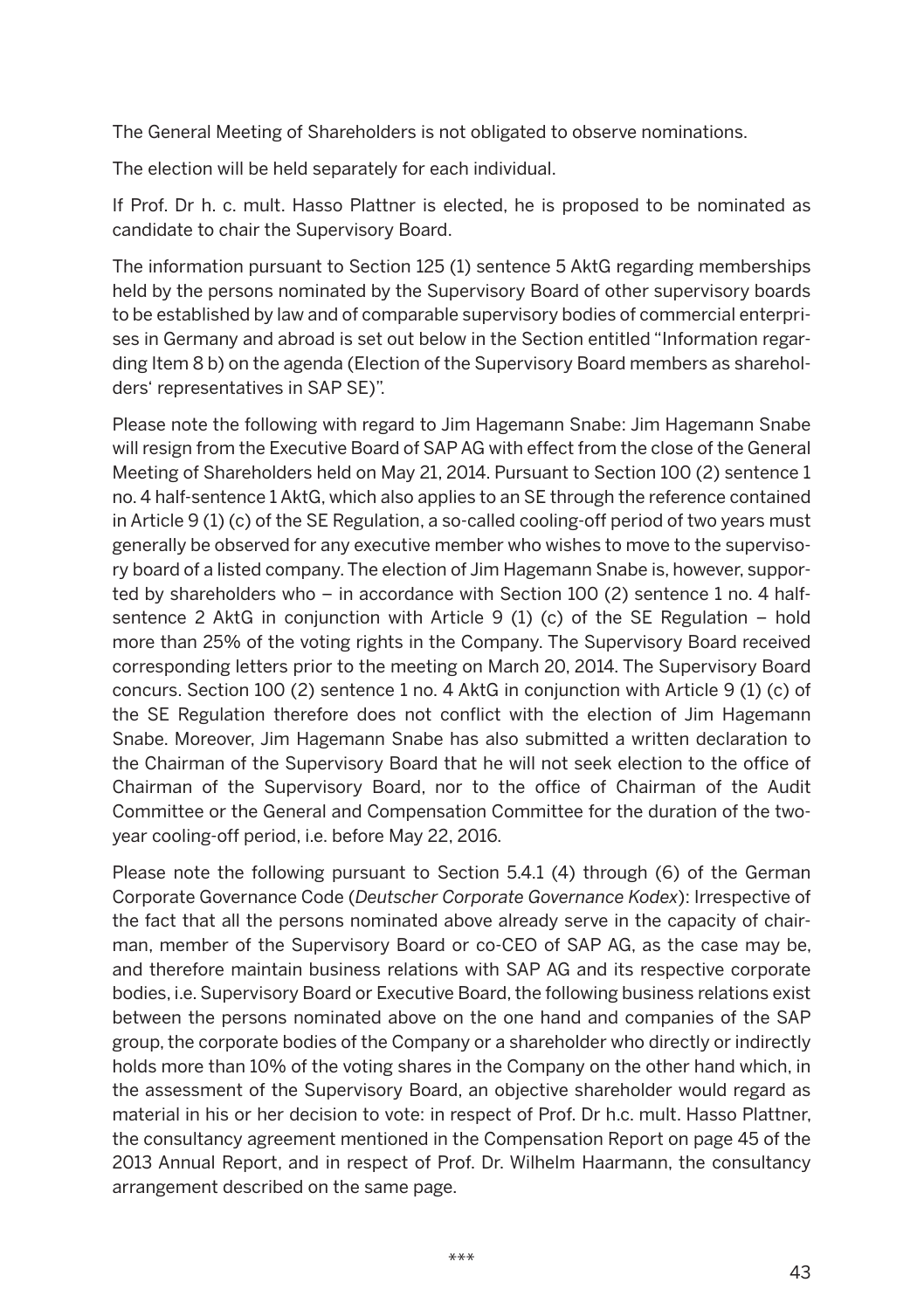## **II. INFORMATION REGARDING ITEM 8 B) ON THE AGENDA (ELECTION OF THE SUPERVISORY BOARD MEMBERS AS SHAREHOLDERS' REPRESENTATIVES IN SAP SE)**

**Information pursuant to Section 125 (1) sentence 5 AktG regarding the persons nominated to the Supervisory Board under Item 9 on the agenda**

(i) Prof. Dr h. c. mult. Hasso Plattner

 **Memberships of other supervisory boards to be established by law**  none

#### **Memberships of comparable supervisory bodies of commercial enterprises in Germany and abroad**

Supervisory Board of Oligo Lichttechnik GmbH, Hennef, Germany

(ii) Pekka Ala-Pietilä

 **Memberships of other supervisory boards to be established by law**  none

#### **Memberships of comparable supervisory bodies of commercial enterprises in Germany and abroad**

Board of Directors of Solidium Oy, Helsinki, Finland (Chairman) Board of Directors of Pöyry Plc, Vantaa, Finland Board of Directors of CVON Group Limited, London, United Kingdom (Chairman) Board of Directors of CVON Limited, London, United Kingdom Board of Directors of CVON Innovation Services Oy, Turku, Finland (Chairman) Board of Directors of CVON Future Limited, London, United Kingdom Board of Directors of Blyk International Ltd., London, United Kingdom (Chairman) Board of Directors of Huhtamäki Oyj, Espoo, Finland (Chairman)

(iii) Prof. Anja Feldmann, Ph.D.

#### **Memberships of other supervisory boards to be established by law**  none

 **Memberships of comparable supervisory bodies of commercial enterprises in Germany and abroad**

none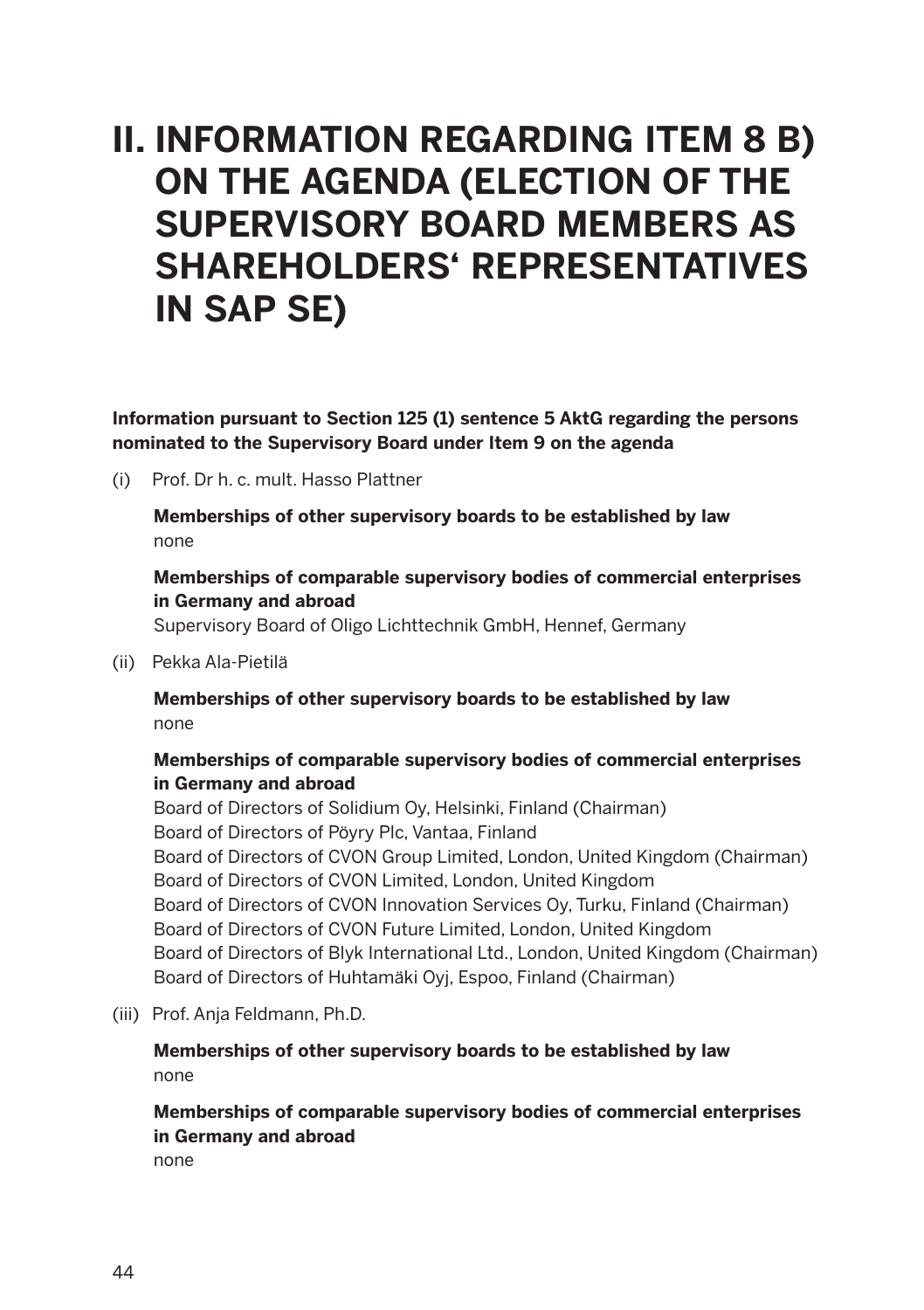(iv) Prof. Dr Wilhelm Haarmann

 **Memberships of other supervisory boards to be established by law**  Supervisory Board of CinemaxX AG, Hamburg, Germany (Chairman) Supervisory Board of Celesio AG, Stuttgart, Germany

 **Memberships of comparable supervisory bodies of commercial enterprises in Germany and abroad**

none

(v) Bernard Liautaud

 **Memberships of other supervisory boards to be established by law**  none

#### **Memberships of comparable supervisory bodies of commercial enterprises in Germany and abroad**

Board of Directors of nlyte Software Ltd., London, United Kingdom Board of Directors of Talend SA, Suresnes, France Board of Directors of Quickbridge (UK) Ltd., London, United Kingdom Board of Directors of SCYTL Secure Electronic Voting SA, Barcelona, Spain Board of Directors of Abiquo Group Inc., Redwood City, California, USA Board of Directors of Vestiaire Collective SA, Levallois-Perret, France Board of Directors of Dashlane, Inc., New York, New York, USA Board of Directors of Recorded Future, Inc, Cambridge, Massachusetts, USA Board of Directors of eWise Group, Inc., Redwood City, California, USA Board of Directors of Qubit Digital Ltd., London, United Kingdom

(vi) Dr h. c. Hartmut Mehdorn

#### **Memberships of other supervisory boards to be established by law**  none

#### **Memberships of comparable supervisory bodies of commercial enterprises in Germany and abroad**

Advisory Board of Fiege Group, Greven, Germany (advisory body only) Board of Directors of Rossijskije schelesnyje dorogi (Open Joint Stock Company "Russian Railways"), Moscow, Russian Federation

(vii) Dr Erhard Schipporeit

#### **Memberships of other supervisory boards to be established by law**

Supervisory Board of Talanx Aktiengesellschaft, Hanover, Germany Supervisory Board of Deutsche Börse Aktiengesellschaft, Frankfurt am Main, Germany Supervisory Board of Fuchs Petrolub SE, Mannheim, Germany Supervisory Board of Hannover Rückversicherung SE, Hanover, Germany Supervisory Board of BDO AG Wirtschaftsprüfungsgesellschaft, Hamburg, Germany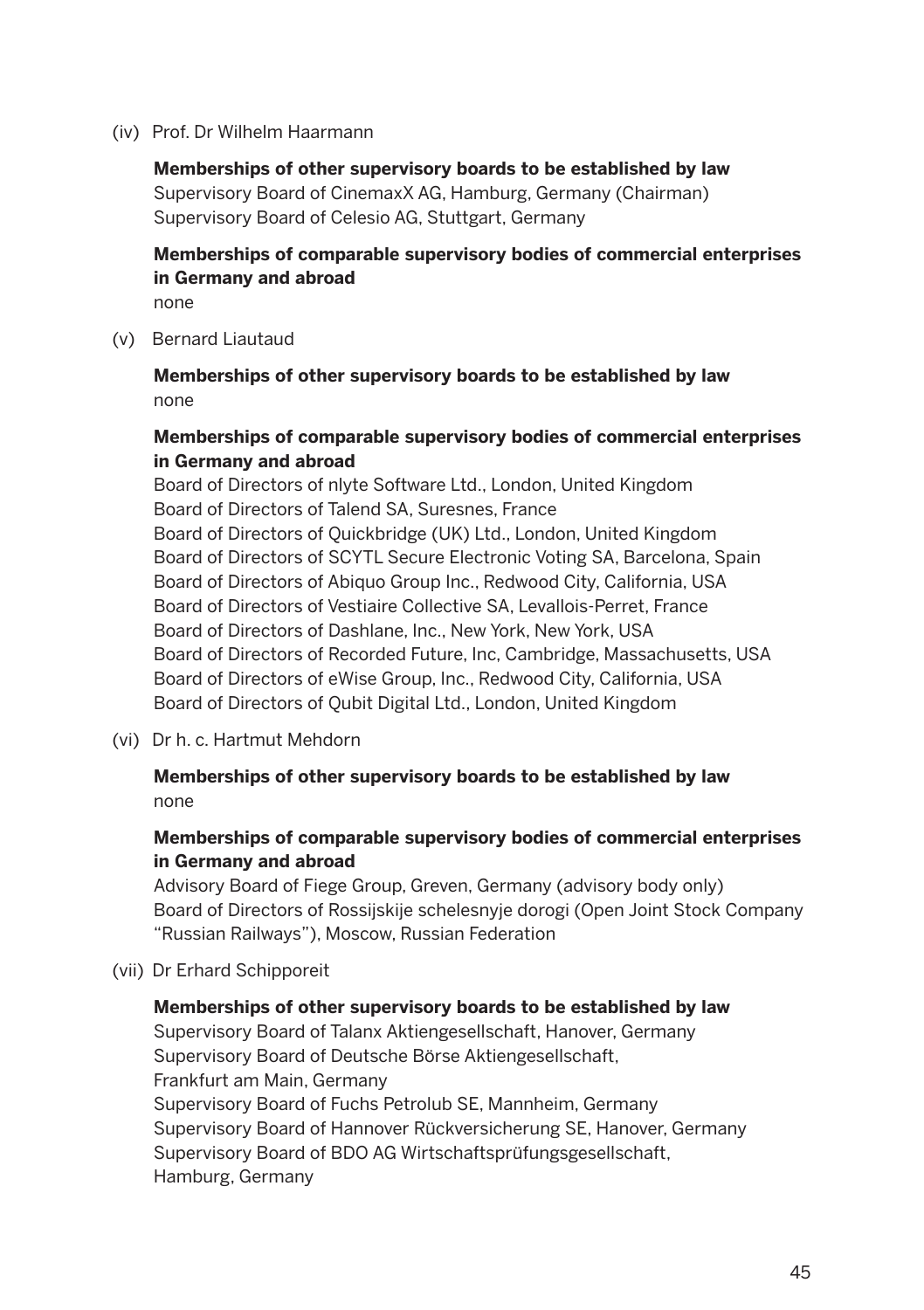#### **Memberships of comparable supervisory bodies of commercial enterprises in Germany and abroad**

Supervisory Board of HDI Haftpflichtverband der Deutschen Industrie V. a. G. (not a commercial enterprise (*Handelsgesellschaft*) within the meaning of Section 100 (2) sentence 1 no. 1 AktG), Hanover, Germany Board of Directors of TUI Travel PLC, London, United Kingdom Board of Directors of Fidelity Funds SICAV, Luxembourg

#### (viii) Jim Hagemann Snabe

 **Memberships of other supervisory boards to be established by law**  Siemens Aktiengesellschaft, Berlin and Munich, Germany

#### **Memberships of comparable supervisory bodies of commercial enterprises in Germany and abroad**

Bang & Olufsen a/s, Stuer, Denmark (Vice Chairman) Danske Bank A/S, Copenhagen, Denmark SAP LABS, LLC, Palo Alto, California, USA (group membership, expiring at the time of the 2014 General Meeting of Shareholders at the latest) SuccessFactors, Inc., San Mateo, California, USA (group membership, expiring at the time of the 2014 General Meeting of Shareholders at the latest)

(ix) Prof. Dr-Ing. Dr-Ing. E. h. Klaus Wucherer

#### **Memberships of other supervisory boards to be established by law**

Supervisory Board of HEITECH AG, Erlangen, Germany (Vice Chairman) Supervisory Board of Dürr Aktiengesellschaft, Bietigheim-Bissingen, Germany Supervisory Board of LEONI AG, Nuremberg, Germany (Vice Chairman) Supervisory Board of Festo AG & Co. KG, Esslingen, Germany (Chairman)

#### **Memberships of comparable supervisory bodies of commercial enterprises in Germany and abroad**

none

\*\*\*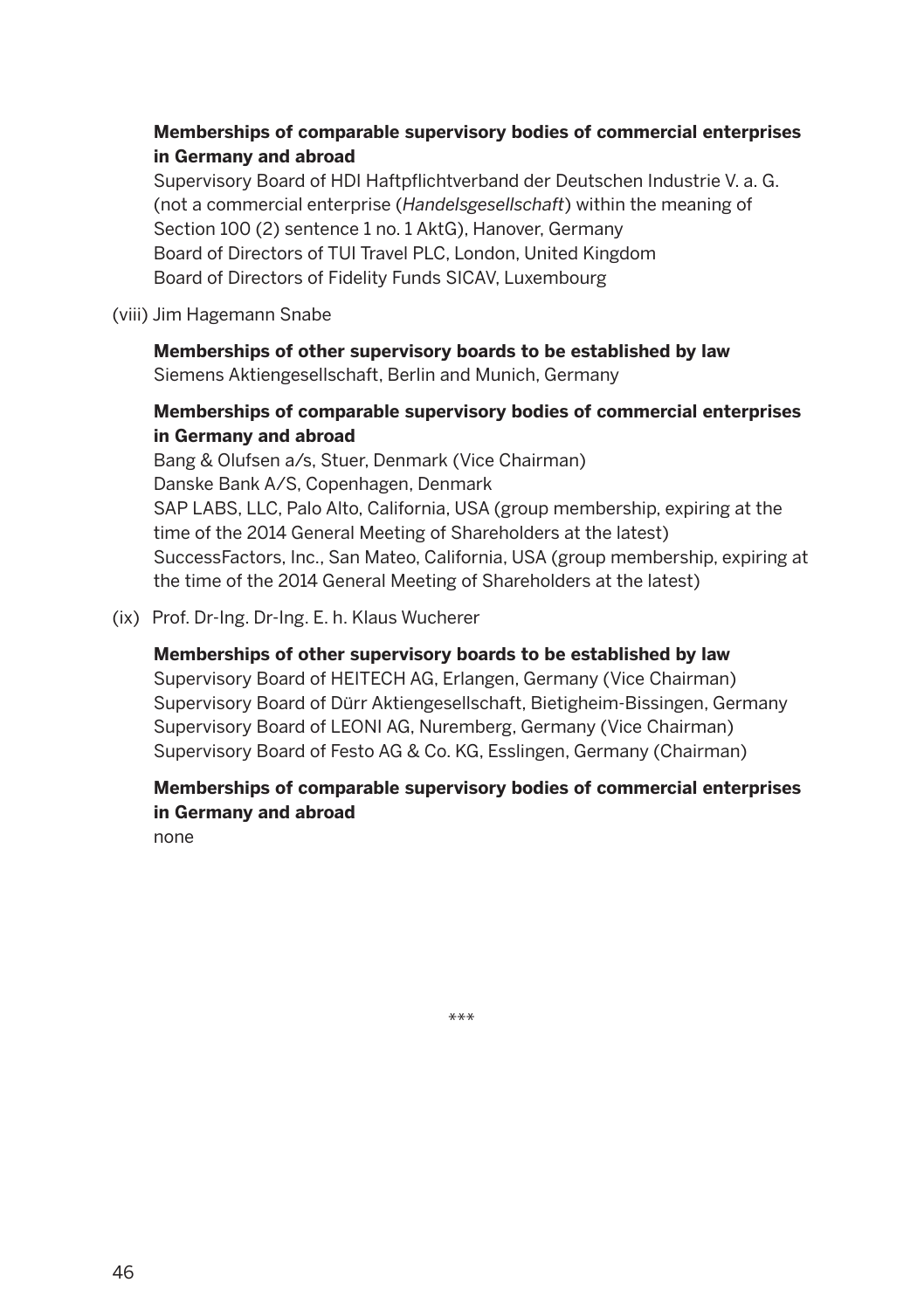## **III. FURTHER INFORMATION AND DETAILS CONCERNING THE GENERAL MEETING OF SHAREHOLDERS**

#### **1. Conditions for attending the General Meeting of Shareholders and exercising voting rightss**

#### **a) Application to attend and proofs**

Shareholders are entitled to attend the General Meeting of Shareholders and to exercise their voting rights only if they have submitted an application prior to the General Meeting of Shareholders and furnished proof of their shareholding to the Company. **Application** must be made in German or English and must be received by the Company in text form (Section 126b of the German Civil Code (*Bürgerliches Gesetzbuch*; **"BGB"**)). **Proof of shareholding** must be furnished by way of a confirmation issued by a depositary institution in text form (Section 126b BGB) in German or English. The confirmation issued by the depositary institution must relate to the beginning (i.e. 0.00 hrs (Central European Summer Time, CEST)) of April 30, 2014 (the **Record Date**). The application as well as the proof of shareholding must be received by the Company **by no later than the end (i.e. 24.00 hrs (CEST)) of May 14, 2014** at the address below:

SAP AG c/o DZ BANK AG represented by dwpbank – WASHV – Landsberger Str. 187 80687 München

or by fax: +49(0)69 5099 1110 or by e-mail: hv-eintrittskarten@dwpbank.de

#### **b) Relevance of the Record Date**

In relations with the Company, a person will be deemed to be a shareholder for the purpose of attending the General Meeting of Shareholders or exercising voting rights only if proof of their shareholding, as described above, has been furnished. Any changes in shareholdings occurring after the Record Date are of no relevance in this regard. Shareholders who have acquired their shares only after the Record Date are therefore not entitled, in relations with the Company, to attend the General Meeting of Shareholders or exercise voting rights as shareholders. Shareholders who have duly applied for attendance and provided proof of their shareholdings are entitled, in relations with the Company, to attend the General Meeting of Shareholders and to exercise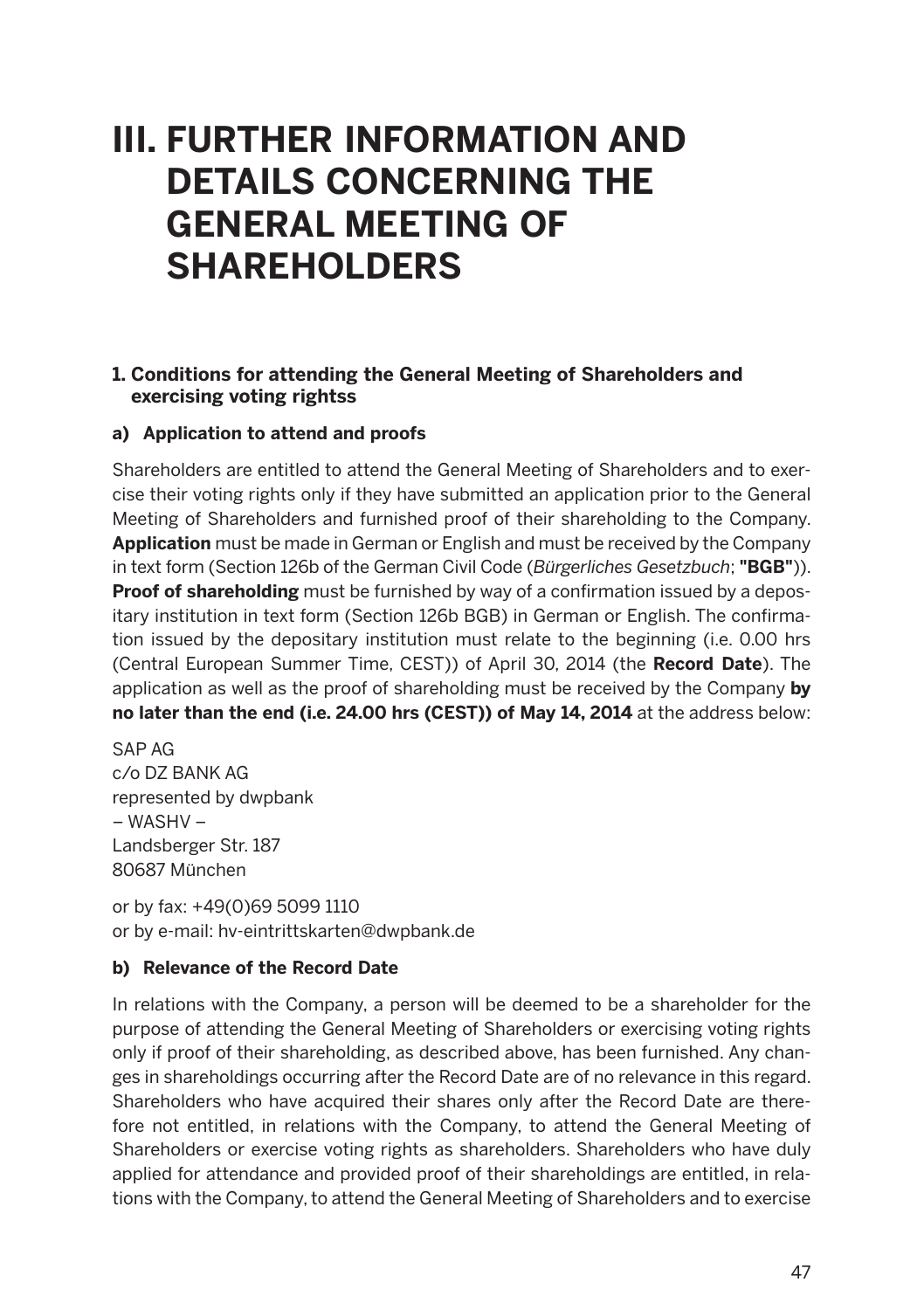their voting rights even if they disposed of their shares after the Record Date. The Record Date will not affect the calculation of the shareholders' dividend entitlement.

#### **c) Ordering admission tickets**

Once the application and proof of shareholdings have been submitted correctly (as described above in paragraph a) of this Section 1), the shareholders will be issued with admission tickets for the General Meeting of Shareholders. In order to facilitate processing, we ask that you present the admission ticket at the entrance when you attend the meeting (online participation excepted). Information on online attendance (see Section 3 below) and on granting proxy authorization and issuing instructions to proxies designated by the Company using the website provided by the Company for this purpose (see Section 4 paragraph c) below) is printed on the admission ticket, as is a form and the necessary information for voting by post (see Section 2 below). Most depositary institutions will ensure timely receipt of the admission tickets, provided that shareholders complete the forms for ordering admission tickets sent to them by their depositary institutions and return them to the relevant depositary institution in sufficient time for such institution to arrange for the application and proof of shareholding to be submitted on behalf of the shareholders before the application period ends. Admission tickets are provided for organizational purposes only and do not represent further conditions for participation.

#### **2. Voting by post**

Within the scope specified below, shareholders also have the option to vote by post, i.e. without having to attend the General Meeting of Shareholders. This, too, requires correct submission of the application and of proof of their shareholding, as set out in Section 1 above (Conditions for attending the General Meeting of Shareholders and exercising voting rights). Voting by post must be performed in writing, using the (postal voting) form which is printed on the admission ticket and which is also available on the Internet at www.sap.com/agm. The form used for postal voting must be received by the Company, fully completed and, in particular, bearing the admission ticket number and the validation code, by May 20, 2014 (day of receipt of post) by the Company at the following address:

SAP AG c/o Computershare Operations Center D-80249 München

The fully completed form may also be sent by fax and must in this case be received by 12.00 hrs (CEST) on May 20, 2014, on fax number +49 (0)89 30903 74675.

Postal voting will be limited to voting on resolution proposals of the Executive Board and/or the Supervisory Board that were published in the invitation to the General Meeting of Shareholders (including a potential adjustment of the proposed resolution on the appropriation of retained earnings to reflect the number of shares carrying dividend rights existing at the time the resolution is adopted, which adjustment is announced in the invitation) as well as on shareholders' resolution proposals published together with any addition to the agenda pursuant to Section 122 (2) AktG.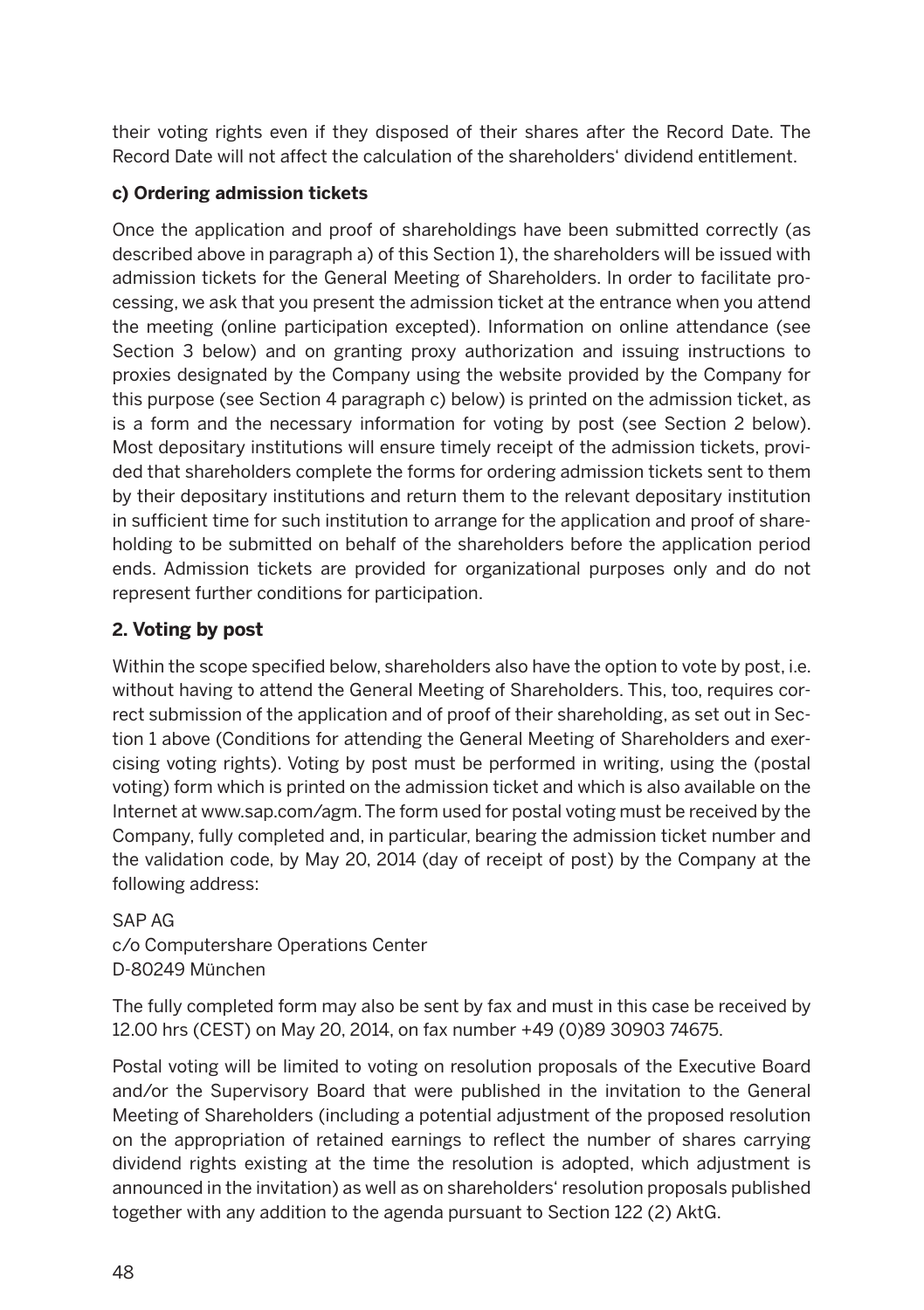Votes cast by post may be revoked or amended by written notice directed at the postal address specified above (in this Section 2) by May 20, 2014 (day of receipt of post) or by transmitting the written notice by fax to the number specified (here in Section 2) above by 12.00 hrs (CEST) on May 20, 2014 (time of receipt of fax). The right to attend the General Meeting of Shareholders remains unaffected. If shareholders wish to attend the General Meeting of Shareholders either themselves or through a proxy and to represent the relevant shares, i.e. to exercise the shareholder rights arising from such shares, despite having previously cast their votes by post, this will be possible but will be deemed a revocation of the votes cast by post. This also applies in the event that shareholders, either themselves or through a proxy, participate in the General Meeting of Shareholders by way of online participation (see Section 3 below). The forms to be used for postal voting provide for the relevant declarations.

#### **3. Online participation in the General Meeting of Shareholders**

Within the scope specified below, shareholders also have the option to participate in the General Meeting of Shareholders directly via the Internet, i.e. without having to be physically present at its venue (online participation). This, too, requires correct submission of the application and of proof of their shareholding, as set out in Section 1 above (Conditions for attending the General Meeting of Shareholders and exercising voting rights). From 8.00 hrs (CEST) on May 21, 2014, shareholders can log in to the online participation system on www.sap.com/agm by entering the required access data and will then be able to participate online in the General Meeting of Shareholders from its beginning. In addition to the admission ticket number, the required access data comprise a validation code, the family name, first name and place of residence of the person in whose name the admission ticket is made out, and the relevant number of shares, each as printed on the admission ticket. Once shareholders have entered these access data for the first time, they will receive an access code which, together with the admission ticket number and the validation code, allows them to again access the online participation system, if required, as well as the Internet dialogue for granting proxy authorization and issuing instructions to Company proxies (see Section 4 lit. c) below for more detail). Online participation is not possible if the relevant shares are represented by a participant (the shareholder or his/her proxy) who is present at the venue of the General Meeting of Shareholders.

Persons participating online will be able to follow the entire General Meeting of Shareholders audio-visually via the Internet, to cast their votes in real time during the voting procedure and to inspect the list of participants of the General Meeting of Shareholders electronically. Any further options of exercising shareholder rights by way of online participation will not be available for technical and organizational reasons. If participants wish to discontinue their online participation before the voting procedure begins, they may (among other options) authorize the Company proxies to exercise the participants' voting rights in accordance with their instructions.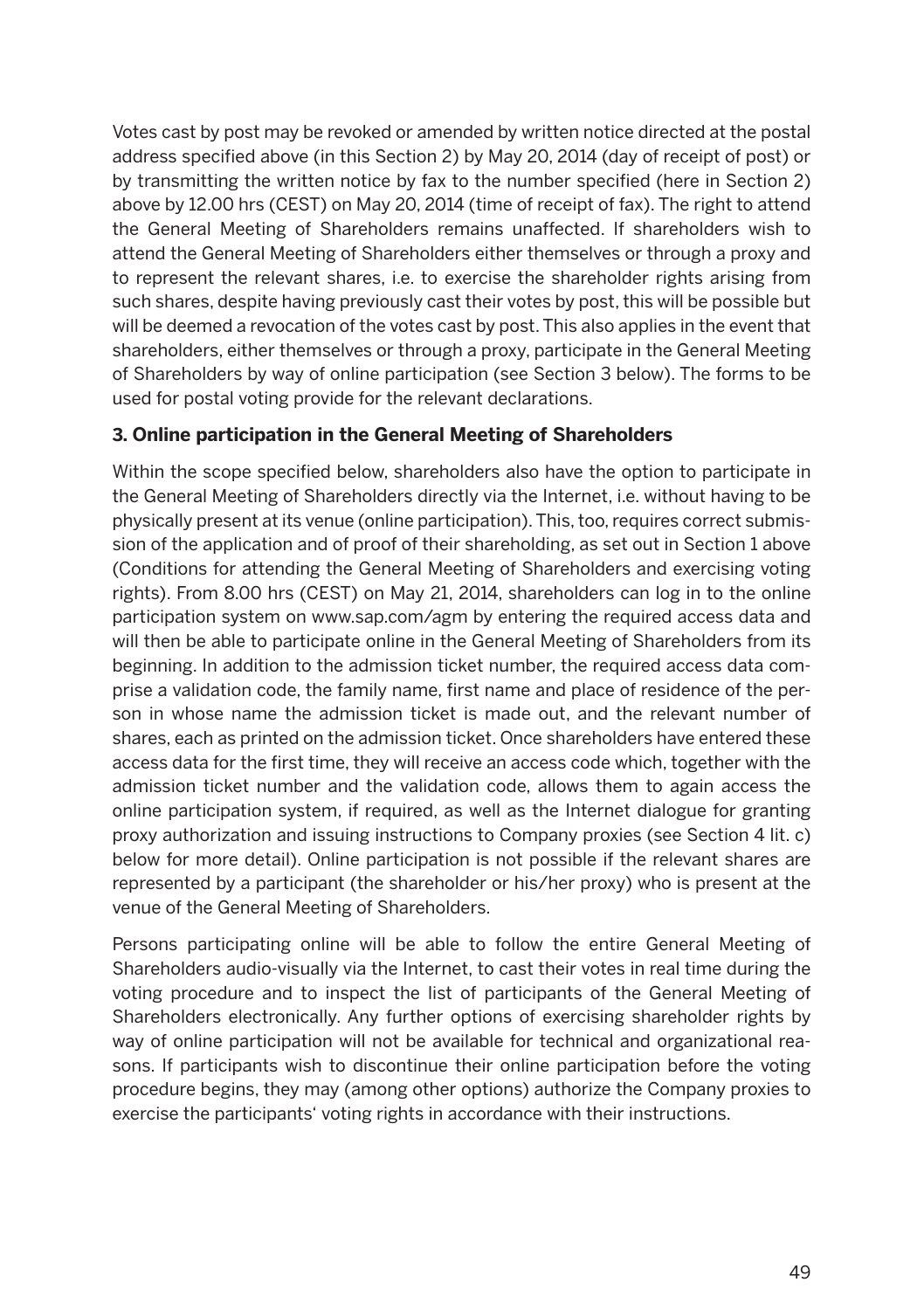#### **4. Voting by proxy**

#### **a) Option to vote by proxy**

Shareholders may elect to have their voting rights exercised by a proxy, e.g. by a bank, a shareholders' association, by proxies designated by the Company or another person of their choice. In this case, correct submission of the application to attend and of proof of shareholding is also required as set out in Section 1 above (Conditions for attending the General Meeting of Shareholders and exercising voting rights). It is possible to appoint a proxy both prior to and during the General Meeting of Shareholders, and proxies may be appointed by way of the shareholder making a declaration to the relevant proxy or to the Company.

The proxy attending the General Meeting of Shareholders may exercise the voting right in the same way as the shareholder could, insofar as neither the law nor the relevant shareholder or the proxy provides for any restrictions or other requirements. Subject to such restrictions, a proxy may, even if the admission ticket is not made out in his or her name, exercise voting rights by way of postal voting or online participation, provided the requirements set out in Section 2 (Voting by post) and/or Section 3 (Online participation in the General Meeting of Shareholders) are fulfilled. For processing reasons, online participation by the proxy is only possible once the Company has received the relevant declaration of authorization or other proof of proxy authorization, in each case in due form, and the proxy has been registered in the system on this basis as a person who has been granted access. Timely registration of the proxy in the system will in any event be ensured if and as soon as the relevant proxy authorization or the relevant proof has been transmitted to the e-mail address specified in lit. d) of this Section 4 in one of the formats indicated.

#### **b) Form of proxy authorization**

Pursuant to Section 134 (3) sentence 3 AktG, the proxy authorization must be granted or revoked, and proof of the proxy authorization to be provided to the Company must be provided, in text form (Section 126b BGB). The special provisions set out below in lit. c) of this Section 4 additionally apply where authorization is granted to proxies designated by the Company. In the event that proxy authorization is granted to banks or shareholders' associations, or persons or associations which have an equivalent status under Section 135 (8) AktG or institutions or enterprises which have equivalent status under Section 135 (10) AktG, the text form, in derogation from the above, is neither required pursuant to Section 134 (3) sentence 3 AktG, nor do the Articles of Incorporation contain a specific provision governing such case. Banks and shareholders' associations, as well as persons, associations, institutions and enterprises which have an equivalent status under Section 135 (8) or (10) AktG may therefore use forms for the granting of proxy authorization which need only comply with the statutory provisions governing such case, in particular those contained in Section 135 AktG. Reference is made to the special procedure pursuant to Section 135 (1) sentence 5 AktG.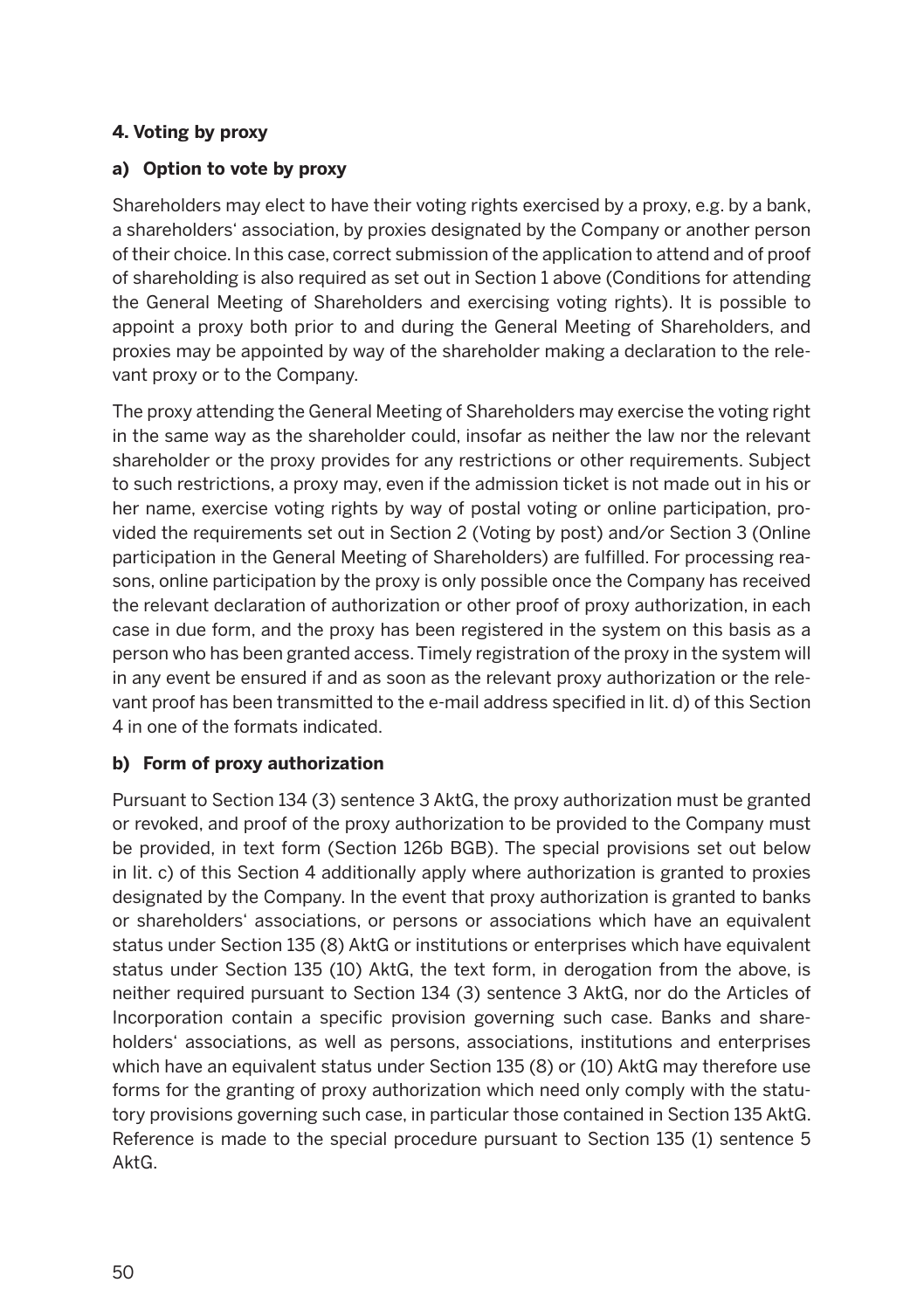#### **c) Proxies designated by the Company, special provisions regarding their authorization**

Within the scope specified below, we offer our shareholders the option to be represented at the General Meeting of Shareholders by employees designated as proxies by the Company (Company proxies) who are bound by the shareholders' instructions. The Company proxies will exercise their powers only to the extent that shareholders have previously instructed them to exercise their voting rights. The proxies designated by the Company are obligated to vote in accordance with the instructions given to them. The authorization of Company proxies may be granted and revoked, and instructions to them may be given and amended, by declaration to the Company in text form and also via the Internet dialogue provided by the Company for this purpose at www.sap.com/agm. In addition to the admission ticket number, the required access data comprise a validation code, the family name, first name and place of residence of the person in whose name the admission ticket is made out, and the relevant number of shares, each as printed on the admission ticket. Once shareholders have entered these access data for the first time, they will receive an access code which, together with the admission ticket number and validation code, allows them to again access the Internet dialogue for granting proxy authorization and issuing instructions to Company proxies at a later time, as well as to access the online participation system (see Section 3 above). Authorizations and instructions to the Company proxies may still be given and/or modified online during the General Meeting of Shareholders until the commencement of the voting procedure. Shareholders wishing to authorize the Company proxies and to provide them with the necessary instructions may of course also use the form on the admission ticket for the General Meeting of Shareholders to do so. Giving authorizations and instructions to the Company proxies is still possible at the General Meeting of Shareholders, namely until the commencement of the voting procedure.

If, besides the authorization for and instructions to the Company proxies, the Company has received postal votes (see Section 2 above), these postal votes will always take precedence; in this case, the Company proxies will not exercise the authorization granted to them and will not represent the relevant shares. Equally, the Company proxies will not exercise any authorization granted to them and will not represent the relevant shares if the relevant shares are represented by a participant (a shareholder or his/her proxy) who is physically present at the venue of the General Meeting of Shareholders or by way of online participation.

#### **d) Proof of proxy authorization**

If proxy authorization is granted by way of a declaration made to the Company, no separate proof of proxy authorization to the Company is required. If, however, proxy authorization is granted by way of a declaration made to the proxy appointed, the Company may demand to see proof of such authorization, unless otherwise provided for in Section 135 AktG, i.e. in particular where a bank or shareholders' association is appointed proxy. The granting of proxy authorization may be proven, for example, by the proxy presenting the document confirming his or her authorization in due form at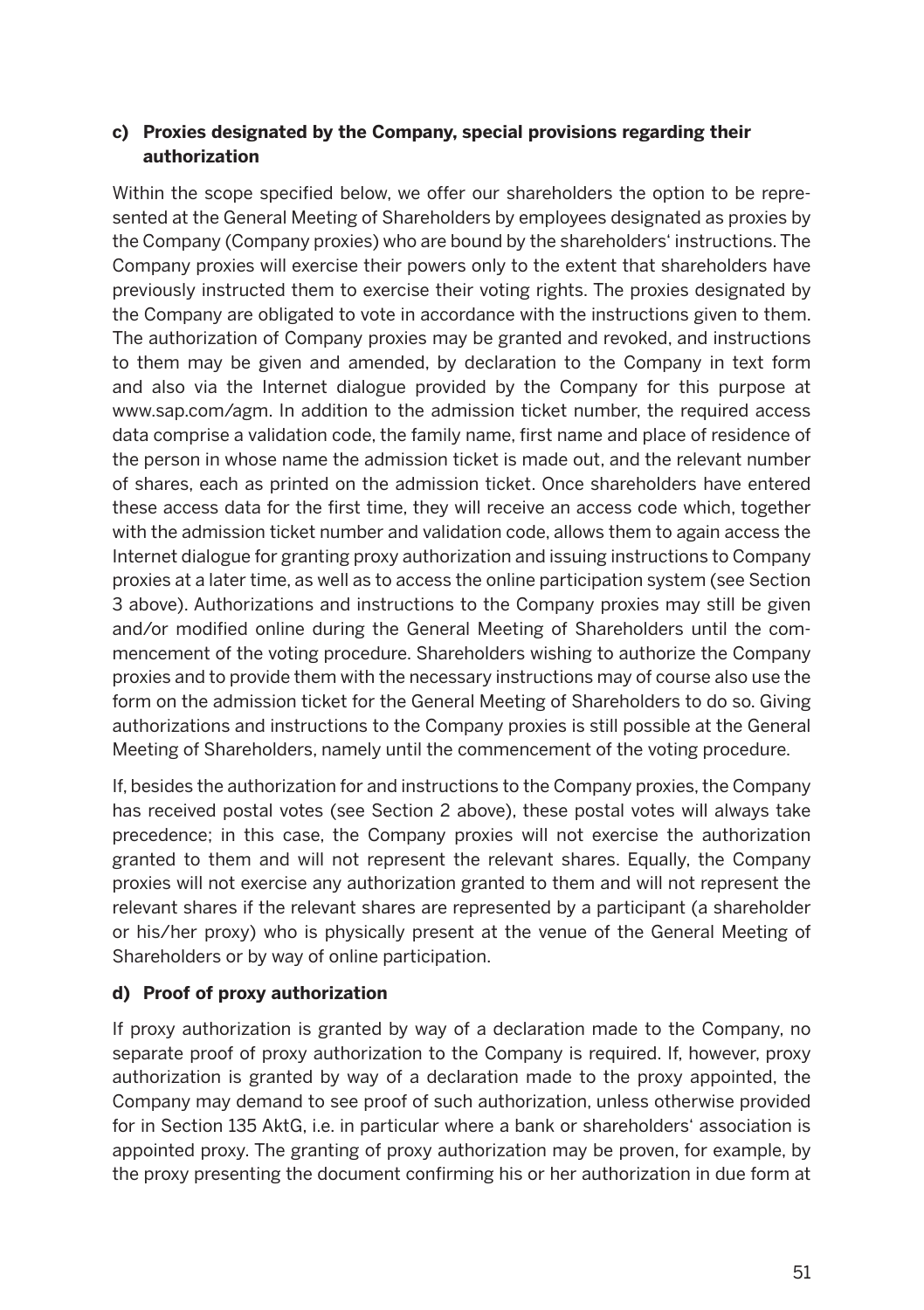the entrance on the day of the General Meeting of Shareholders, or by (the shareholder or proxy) sending proof of authorization to the Company in advance. Such proof may be directed to the postal address or fax number of the Company stated in Section 2 for voting by post. In accordance with Section 134 (3) sentence 4 AktG, we offer the following means of electronic communication: the proof of appointment of a proxy may be sent to the Company by e-mail to: sap-hv2014@computershare.de. It will be ensured that Word, .pdf, .jpg, .txt and .tif documents sent as e-mail attachments will be taken into account (with the possibility of existing e-mails being forwarded). The Company is only able to easily and clearly draw the link between proof of proxy authorization that is sent by e-mail and a specific application to attend if such authorization or the corresponding e-mail states the family name, first name and address of the relevant shareholder and, if already known, the admission ticket number and the validation code. The means of communication specified above will also be available for granting or revoking proxy authorization by means of a declaration to the Company.

#### **e) Multiple proxies**

If a shareholder appoints more than one proxy, the Company is entitled under Section 134 (3) sentence 2 AktG to refuse one or more of them.

#### **f) Forms for granting proxy authorization**

Shareholders will receive forms which may be used for granting proxy authorization as well as for granting proxy authorization and issuing instructions to the Company proxies together with their admission tickets following correct submission of the application and proof of shareholding. A screen form can also be accessed via the Internet dialogue provided by the Company for granting proxy authorizations and issuing instructions to Company proxies. A printable form for granting proxy authorization and, where appropriate, for issuing instructions is also available on the Internet at www.sap.com/agm. To facilitate processing, we ask that these forms be used for granting proxy authorization if proxies are appointed by way of a declaration made to the Company, including where proxy authorization is granted and instructions are issued to the Company proxies. Forms for granting proxy authorization and, as appropriate, issuing instructions during the General Meeting of Shareholders are also contained in the voting card pads which are distributed at the entrance to the General Meeting of Shareholders.

#### **5. Live transmission of the General Meeting of Shareholders on the Internet**

All shareholders of SAP AG and the interested general public may follow the entire General Meeting of Shareholders on May 21, 2014 from 10.00 hrs (CEST) live on the Internet. Unrestricted online access to the live transmission will be possible via the Internet at www.sap.com/agm. The opening by the chairman as well as the speeches by the co-CEOs will also be recorded and will be available on the Internet at the address specified above after the General Meeting of Shareholders.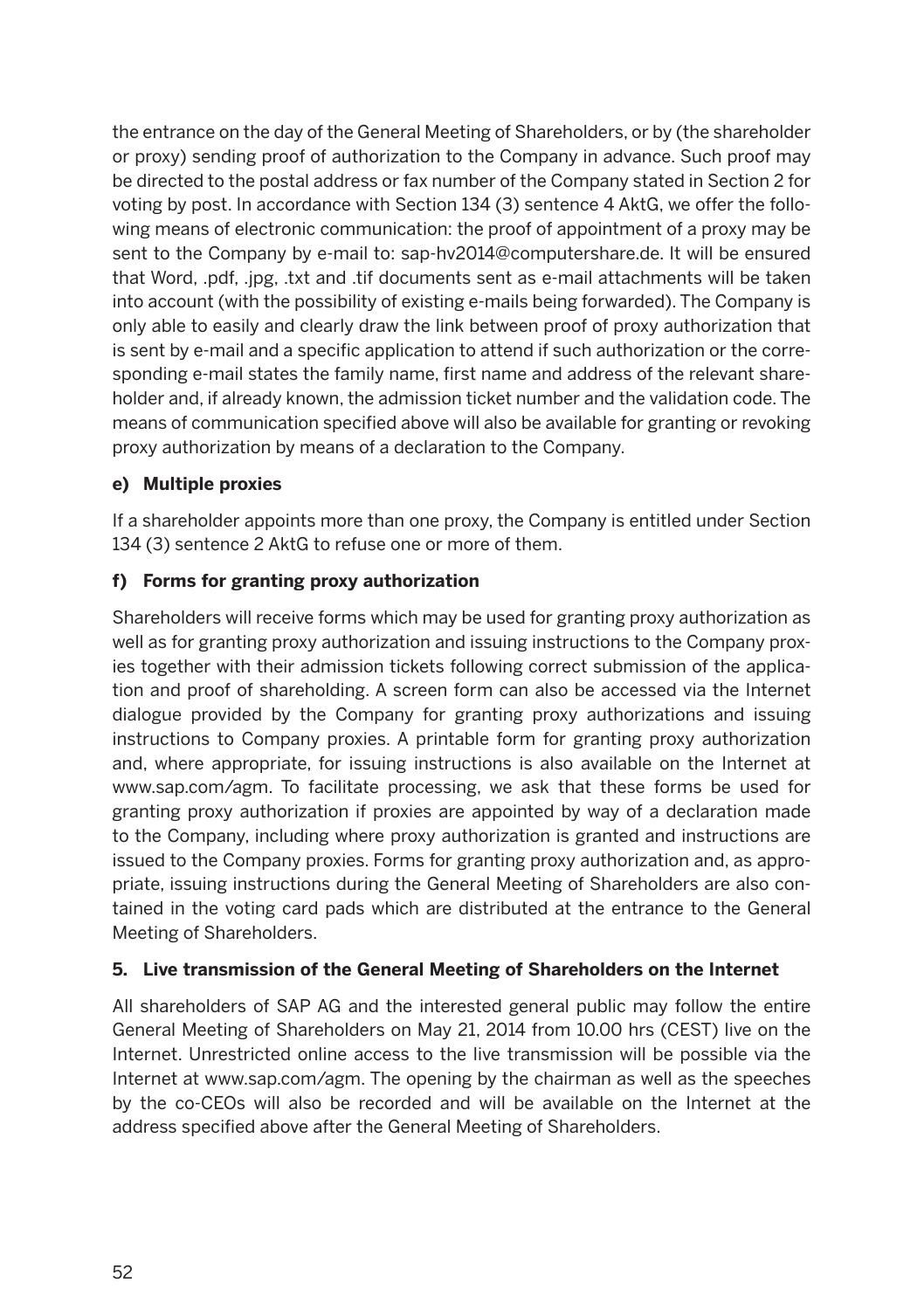#### **6. Shareholder rights**

#### **a) Requests for additional agenda items pursuant to Section 122 (2) AktG**

Shareholders collectively holding at least one twentieth of the capital stock or at least € 500,000 in total (the latter corresponding to 500,000 shares) may request that additional items be added to the agenda and made public. Each new item must be accompanied by the corresponding grounds or a resolution proposal. Such requests must be made in writing to the Company's Executive Board and must have been received by the Company by 24.00 hrs (CEST) on April 20, 2014. The request may be sent to the following address: SAP AG, Vorstand, Dietmar-Hopp-Allee 16, D-69190 Walldorf.

Section 142 (2) sentence 2 AktG, which provides that shareholders requesting additional agenda items must submit proof that they have been holding the shares for at least three months prior to the date of the General Meeting of Shareholders and that they will continue to hold the shares up to the date on which a decision on their request is taken, applies *mutatis mutandis* in accordance with Section 122 (2) sentence 1 AktG. In this respect, the Company will accept proof that shareholders requesting additional agenda items have been holding the shares required for the quorum to be achieved (see above) at least since the beginning (i.e. 0.00 hrs (Central European Time) of February 21, 2014 up to the beginning of the day on which the request for additional agenda items is dispatched. Shareholding periods of third parties will be taken into account in accordance with Section 70 AktG.

Any additions to the agenda which require publication and were not published in the calling notice will be published in the German Federal Gazette as soon as they have been received by the Company and will be forwarded for publication to media which can be expected to publish the information across the entire European Union. Any requests for additional items to be added to the agenda within the meaning of Section 122 (2) AktG which are received by the Company once the General Meeting of Shareholders has been called will also be made available on the Internet at www.sap. com/agm and will be communicated to the shareholders as soon as they have been received by the Company.

#### **b) Shareholder motions and nominations pursuant to Section 126 (1) and Section 127 AktG**

At the General Meeting of Shareholders, shareholders may make applications and nominations relating to particular agenda items and the rules of procedure without any notice, publication or other special action being required prior to the General Meeting of Shareholders. (This does not apply in the case of online participation, see Section 3 above.)

Counter-motions within the meaning of Section 126 AktG regarding the proposals of the Executive Board and the Supervisory Board on any specific item on the agenda as well as nominations within the meaning of Section 127 AktG will be made available via the Internet at www.sap.com/agm, including the name of the shareholder concerned,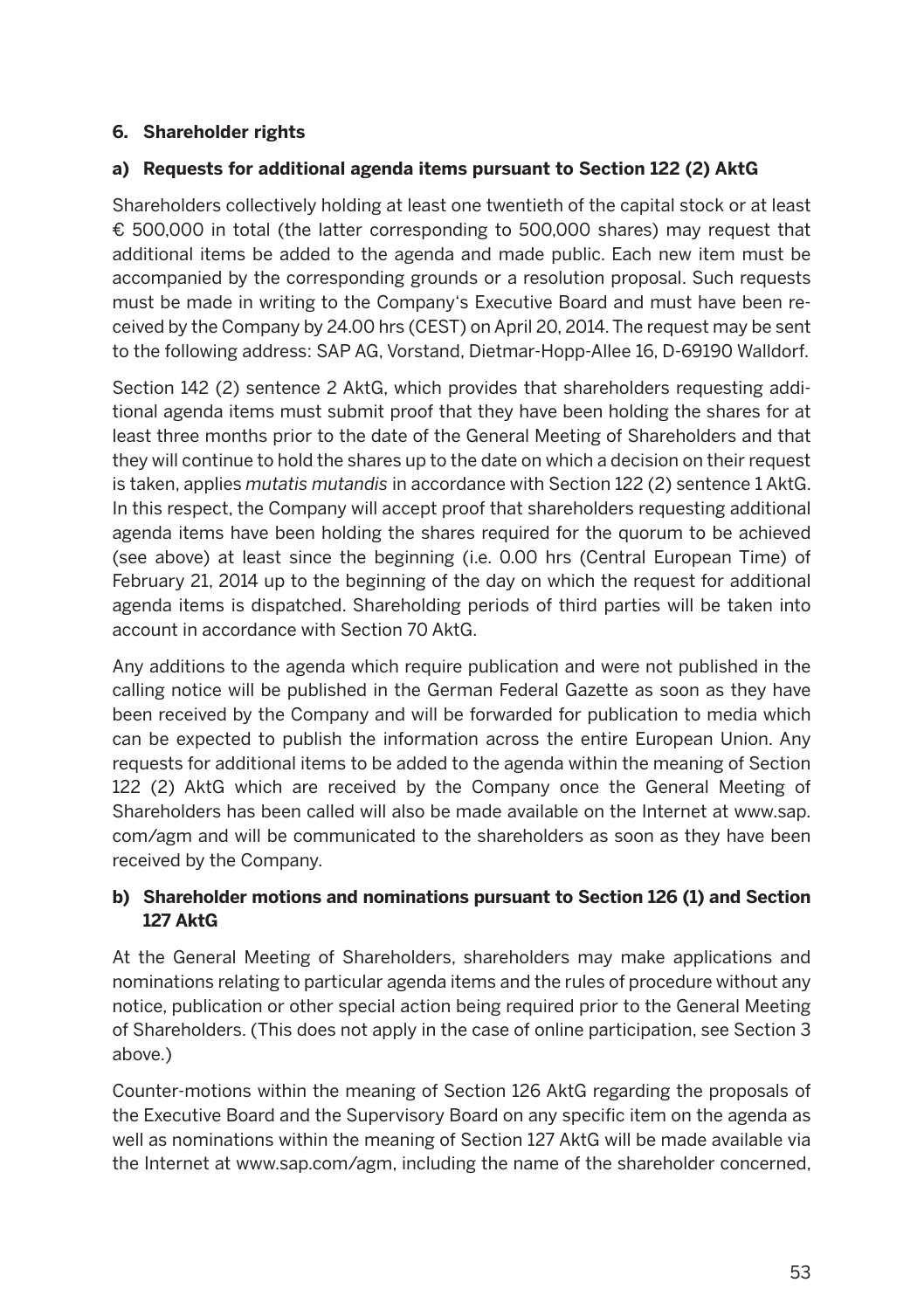the relevant reasons (which, however, are not required for nominations) and, if appropriate, a statement by the management if received by the end (i.e. 24.00 hrs (CEST)) of May 6, 2014 at

SAP AG Investor Relations Dietmar-Hopp-Allee 16 D-69190 Walldorf

or by fax: +49 (0)6227/7-40805 or by e-mail: investor@sap.com

and if the remaining requirements with regard to the Company's duty to disclose pursuant to Section 126 and Section 127 AktG are complied with.

#### **c) Shareholders' right to information pursuant to Section 131 (1) AktG**

Under Section 131 (1) AktG, any shareholder must upon request be given information by the Executive Board at the General Meeting of Shareholders relating to the Company's affairs, including its legal and business relations to affiliates, the financial position of the group and the companies included in the group annual financial statements, provided such information is necessary in order to make an informed judgment in respect of an agenda item and the Executive Board does not have the right to refuse to disclose such information. Shareholders attending online, however, are not able to issue requests for information (see Section 3 above).

#### **d) Further information**

Further information on the shareholders' rights pursuant to Section 122 (2), Section 126 (1), Section 127 and Section 131 (1) AktG, in particular information relating to additional requirements above and beyond compliance with the relevant deadlines, is available on the Internet at www.sap.com/agm.

#### **7. Website offering information and publication of the invitation**

This calling notice for the General Meeting of Shareholders and the information and documents to be made available pursuant to Section 124a AktG, any requests for additional agenda items within the meaning of Section 122 (2) AktG and other information are available on the Internet at www.sap.com/agm. The invitation, together with the full agenda and the resolution proposals of the Executive Board and the Supervisory Board, will be published in the German Federal Gazette and was moreover forwarded for publication to media which can be expected to publish the information across the entire European Union.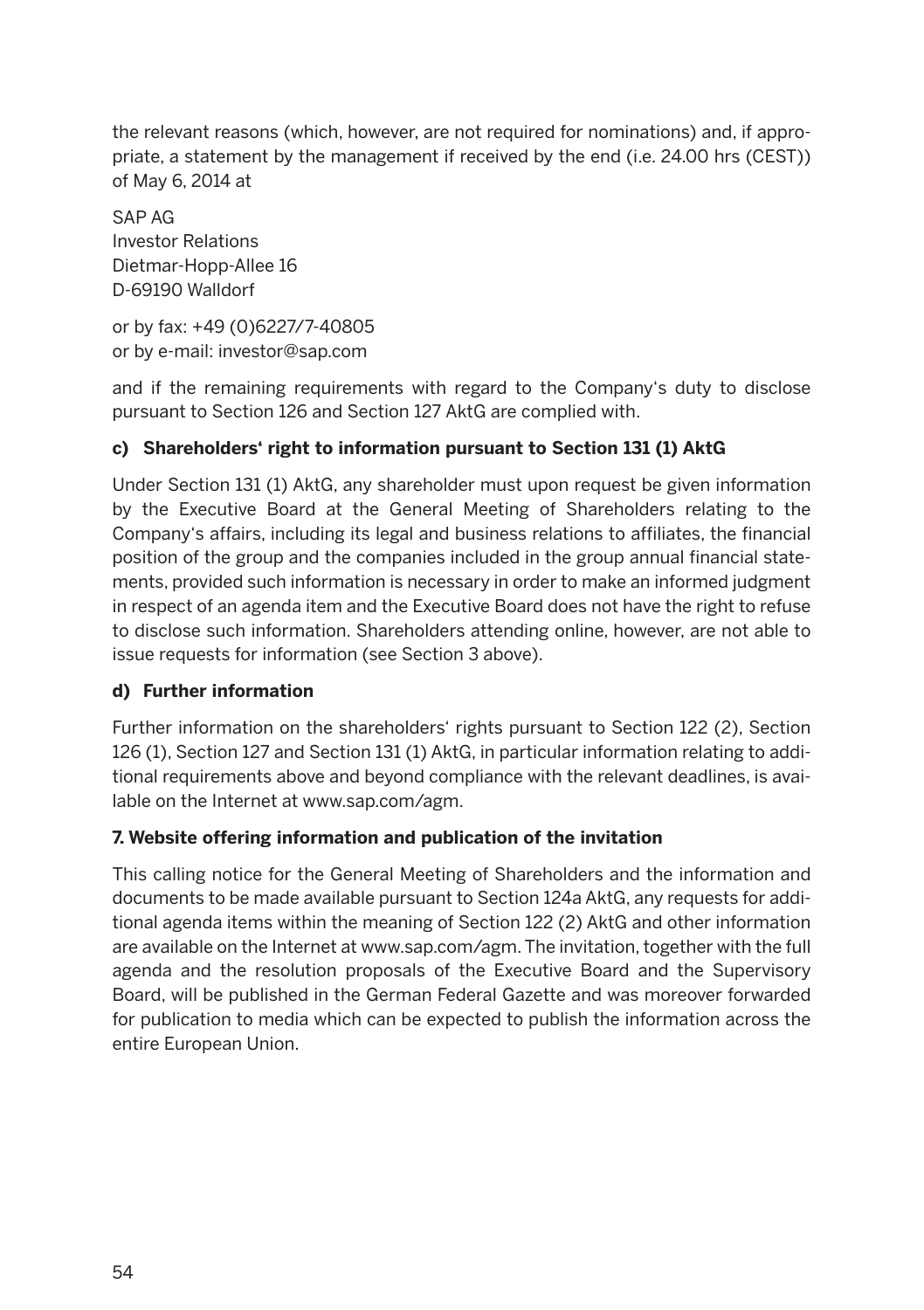#### **8. Total number of shares and voting rights**

On the date on which the General Meeting of Shareholders is called, the Company has capital stock of  $\epsilon$  1,228,504,232, which is divided into 1,228,504,232 no-par value shares each representing one vote (information in accordance with Section 30b (1) no. 1 of the German Securities Trading Act (*Wertpapierhandelsgesetz*; **"WpHG"**); this total includes the treasury shares held on the date on which the General Meeting of Shareholders is called, which do not, however, attribute any rights to the Company in accordance with Section 71b AktG).

Walldorf, April 2014 SAP AG The Executive Board